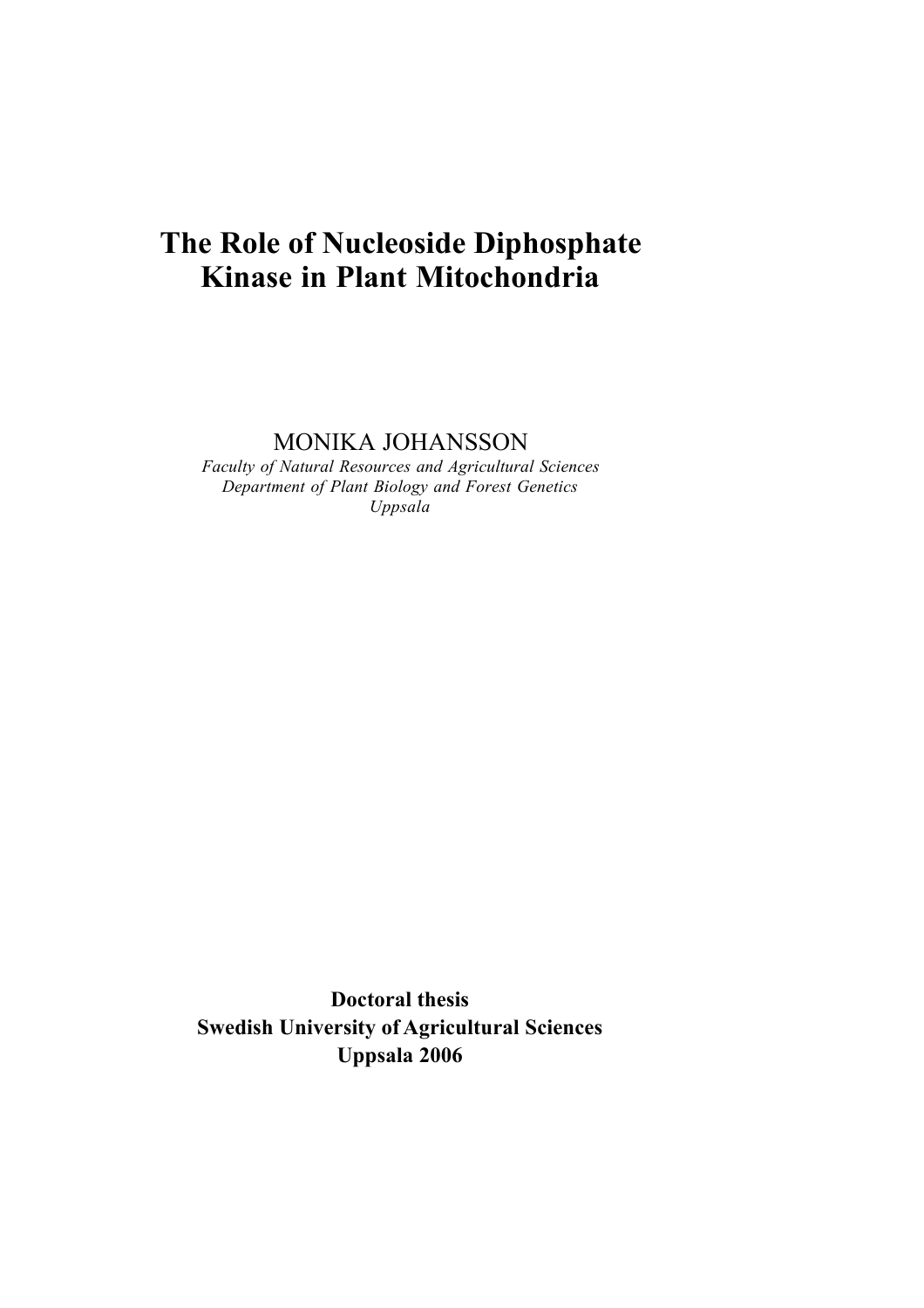**Acta Universitatis Agriculturae Sueciae** 2006: 74

Cover: The first structure of plant NDPK3 from *Pisum sativum*. Ribbon representation of the trimer viewed down the 3-fold axis, showing three monomers.

ISSN 1652-6880 ISBN 91-576-7123-0 © 2006 Monika Johansson, Uppsala Tryck: SLU Service/Repro, Uppsala 2006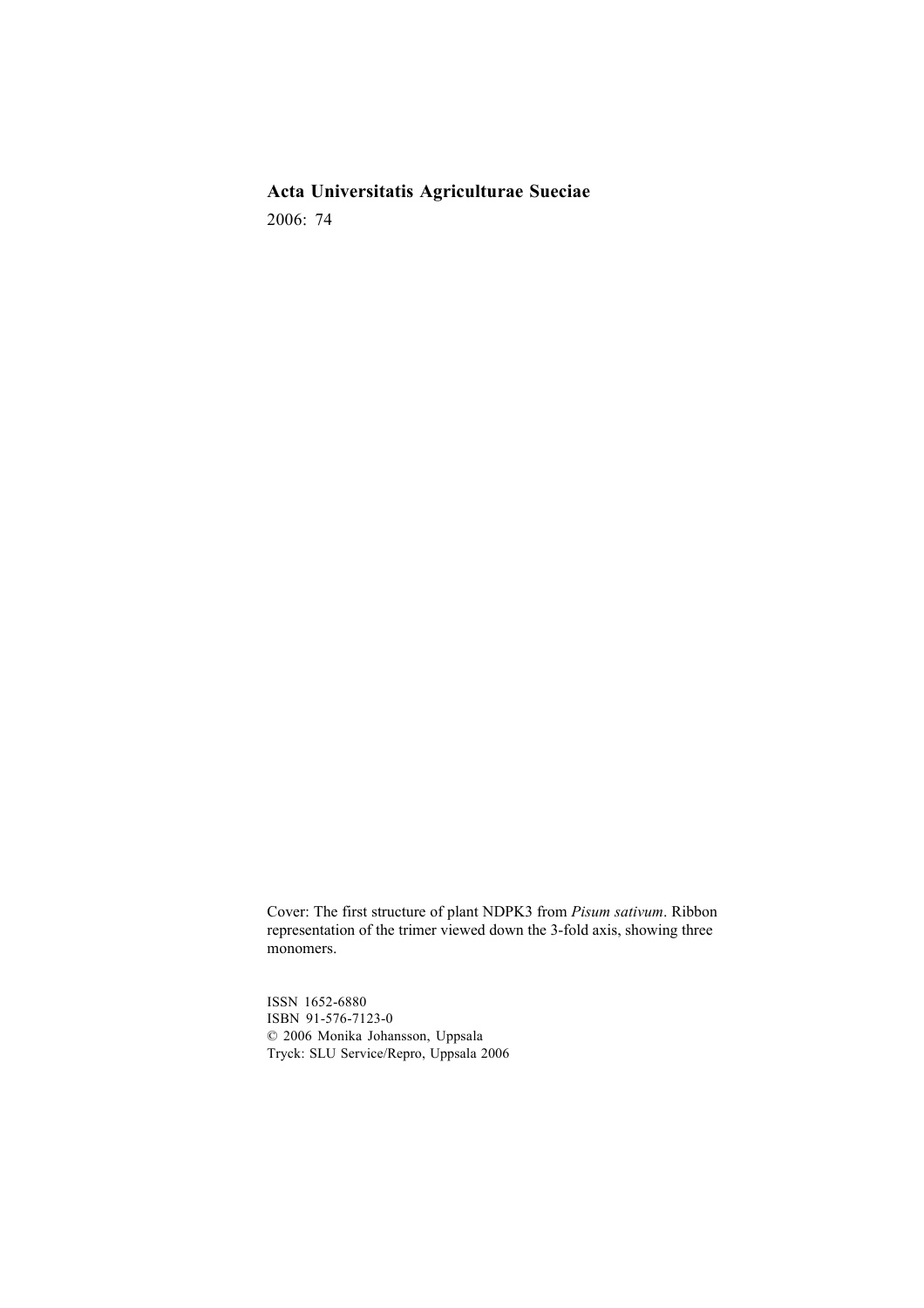Babičce Ilzičce, Dědovi Zdenkovi Mamce a Tátovi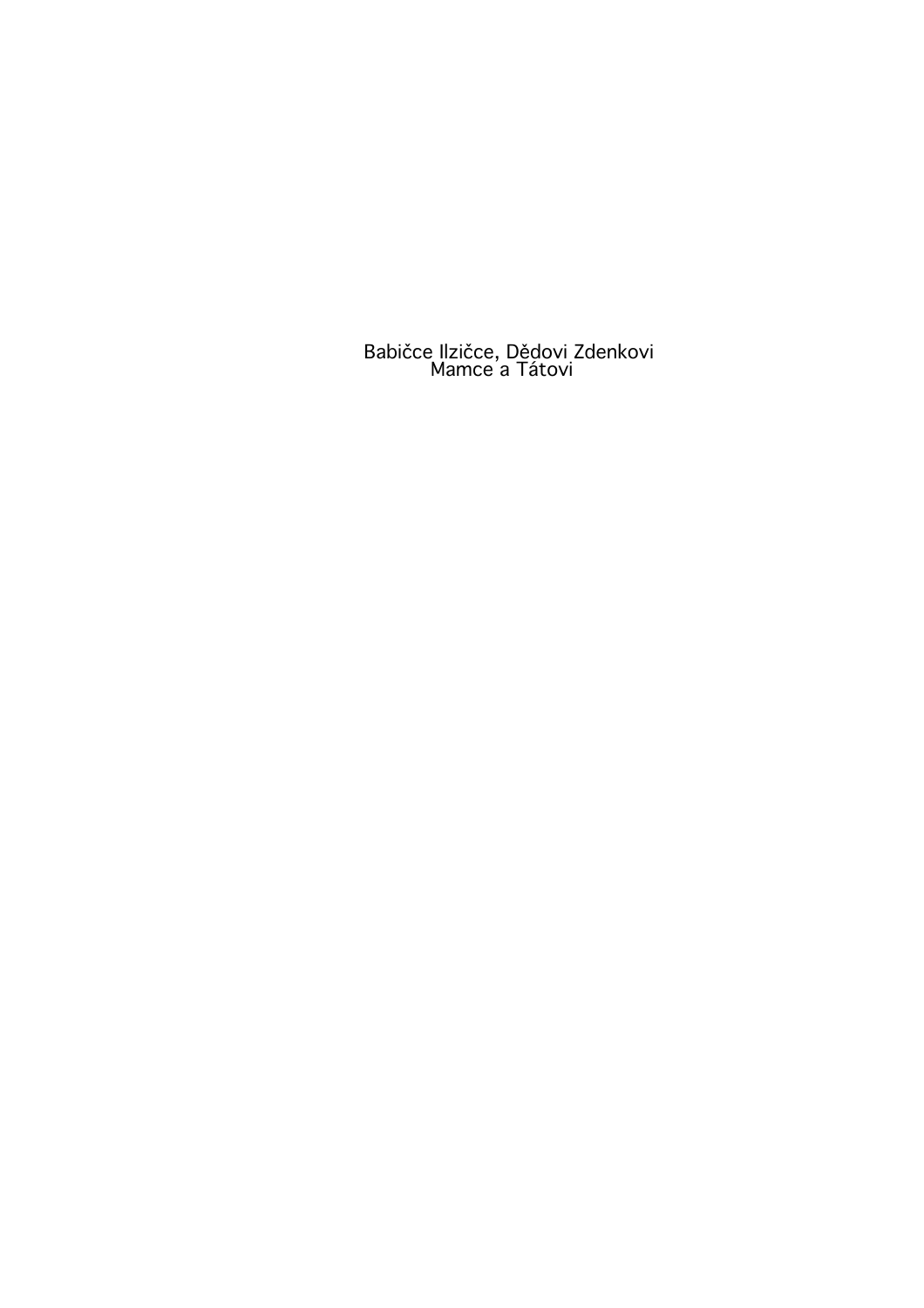Today was good Today was fun Tomorrow is another one

Dr. Seuss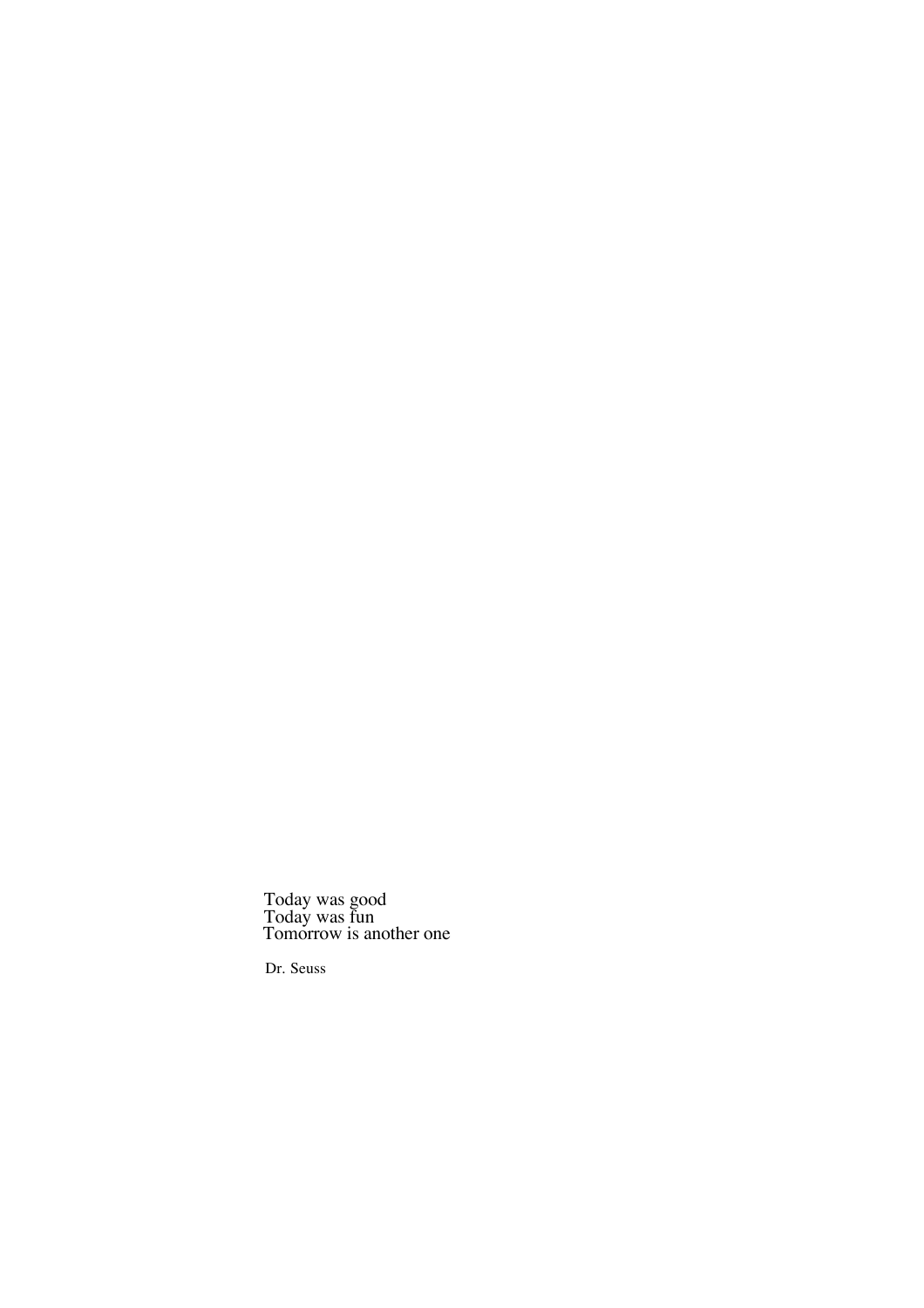## **Abstract**

Johansson, M. 2006. The role of Nucleoside Diphosphate Kinase in Plant Mitochondria Doctor's dissertation. ISSN: 1652-6880, ISBN 91-576-7123-0

Nucleoside Diphosphate Kinase (NDPK) catalyses the transfer of a phosphate from nucleoside triphosphates to a nucleoside diphosphate, is ubiquitously found in all organisms from bacteria to human. It was discovered that the genes *nm23* and *awd*, which encode NDPKs are involved in tumour metastasis and *Drosophila* development, respectively. Thus, NDPK isoforms have been suggested to have specific regulatory functions in addition to their catalytic activity. Plant NDPKs are also involved in a number of intracellular signalling events such as phytochrome A response, UV-B light signalling and heat shock response. The main focus in this thesis concerns the role of the plant (*Pisum sativum* L. cv Oregon sugarpod) mitochondrial NDPK3 isoform.

The NDPK3 is localized to both the intermembrane space and to the mitochondrial inner membrane. The membrane bound NDPK3 is firmly attached to the membrane through the ATP/ADP translocase. The ATP/ADP translocase and NDPK3 complex may be a part of the contact sites for channelling metabolites from mitochondria to cytosol and *vice versa*.

NDPK3 was shown to be dually targeted to both mitochondria and chloroplasts where the major amount of the protein is found in mitochondria. The protein was crystallized and the first X-ray structure of a plant NDPK is reported. In agreement with other eukaryotic NDPKs, the plant enzyme is a hexamer. Two conserved serine residues, S119 and S69 involved in serine autophosphorylation and oligomerization, respectively, was identified. We show that the Ser autophosphorylation depends on enzyme activity. The mutation of S69 to Ala decreased the enzymatic activity dramatically. Changes in the oligomeric pattern of S69A were observed. Thus, the S69 residue is important for the stabilization of the oligomeric state of NDPK3.

Adenylate Kinase was identified as an interacting partner of the IMS located NDPK3. The interaction modulates the activity of the enzymes where Adenylate Kinase stimulates NDPK3 and NDPK3 inhibits Adenylate Kinase with unchanged ADP production as an outcome. Cyclic AMP (cAMP) and calcium inhibit the activity of both NDPK3 and Adenylate Kinase. This is a novel regulatory relationship between cAMP and calcium signalling and nucleotide metabolism mediated by NDPK3 and Adenylate Kinase and their interaction.

*Key words:* NDPK, plant mitochondria Adenylate Kinase, ATP/ADP translocase, X-ray structure, cAMP, calcium.

Author's address: Monika Johansson, Department of Plant Biology and Forest Genetics, Swedish University of Agricultural Sciences. Box 7080, S-750 07 UPPSALA, Sweden.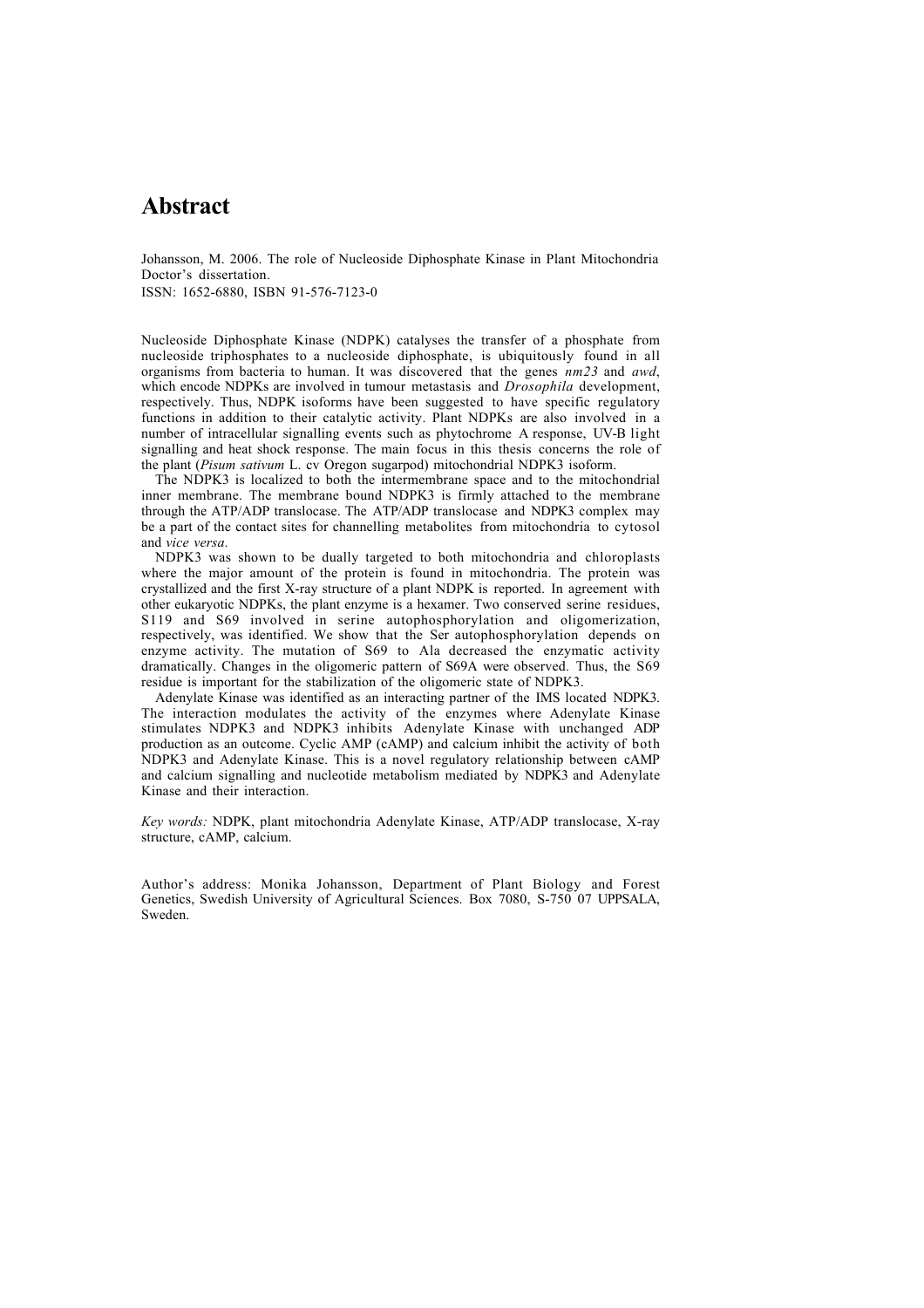# **Abbreviations**

List of selected abbreviations used in the text:

| Adenylate Kinase                                        |
|---------------------------------------------------------|
| Adenosine diphosphate                                   |
| Adenosine monophosphate                                 |
| Adenine nucleotide translocator                         |
| Di(Adenosine)Pentaphosphate                             |
| Adenosine triphosphate                                  |
| Cyclic adenosine monophosphate                          |
| Deoxythymidine 5'-diphosphate                           |
| Ethylenediaminetetraacetic acid                         |
| Electron microscopy                                     |
| Glutaraldehyde                                          |
| Green fluorescent protein                               |
| Inner membrane protease                                 |
| Inter membrane space                                    |
| Lactate dehydrogenase                                   |
| Mitochondrial processing peptidase                      |
| Nicotinamide adenine dinucleotide                       |
| Nucleoside diphosphate kinase                           |
| Nucleoside diphosphate kinase: Adenylate Kinase complex |
| Phosphoenolpyruvate                                     |
|                                                         |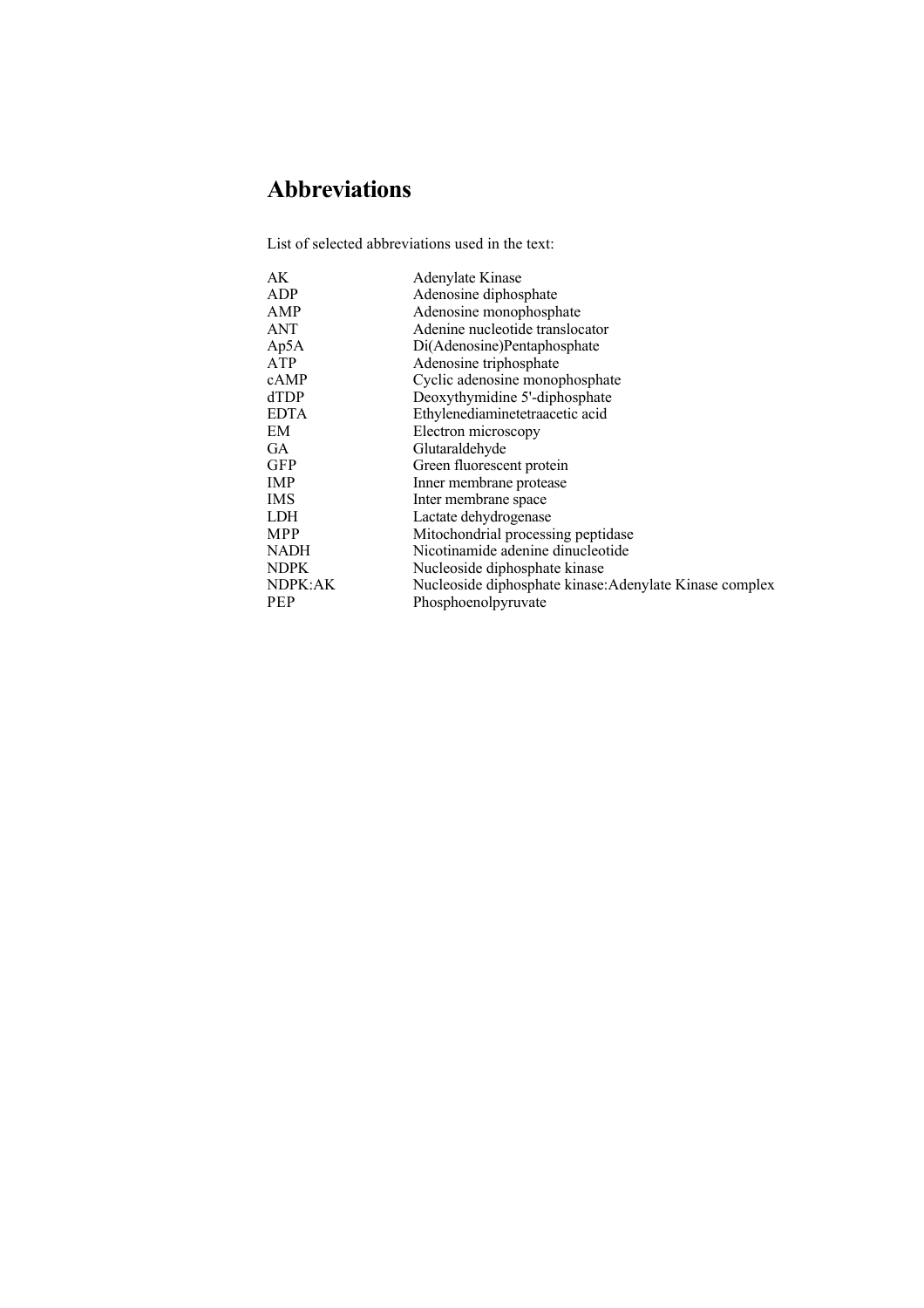## **Contents**

## **Introduction, 7**

Mitochondria, 8 *Mitochondrial structure, 9 Genome, 10* Nucleoside Diphosphate Kinase, 11 *The kinase activity of NDPK, 11 Phosphorylation of NDPK, 12* NDPK as a multifunctional enzyme, 12 *Sub-cellular localization of NDPK, 14 Structure of NDPK, 15 Targeting of NDPK, 15* ATP/ADP translocator and Adenylate Kinase, 16

## **Aims of the study, 19**

#### **Results and discussion, 19**

Sub-mitochondrial localization of NDPK3 in *P. sativum* (I), 19 *NDPK3 is firmly attached to the inner membrane of mitochondria, 19* Mutational analyses, serine phosphorylation, structure and oligomerization of NDPK3 (II, IV), 20 *Enzymatic activity is a prerequisite for Ser phosphorylation, 20 The first crystal structure of mitochondrial NDPK3 from P. sativum, 21 S69 is important for the enzymatic activity and protein-protein interaction, 21* Evolutionary history, expression and targeting of the plant NDPK family (III), 22 *Separate evolution of NDPK3 in plants?, 22 The expression of the NDPK family in A. thaliana, 22 NDPK3 is dually targeted to mitochondria and chloroplasts, 23* Interacting partners of mitochondrial NDPK3 from *P. sativum* (I, IV), 23 *Interaction between NDPK3 and ATP/ADP translocator, 24 Mitochondrial NDPK3 a part of the contact point complex?, 24 Interaction between NDPK3 and Adenylate Kinase, 26 Structure of Adenylate Kinase, 26 NDPK3 and Adenylate Kinase as cooperating partners, 27 Effects of cAMP and calcium on NDPK3 and NDPK:AK interaction, 27*

#### **Conclusions, 29**

**Future perspectives, 30** Paper I, 30 Paper II, 30 Paper III, 30 Paper IV, 31

**References, 32**

**Acknowledgements, 40**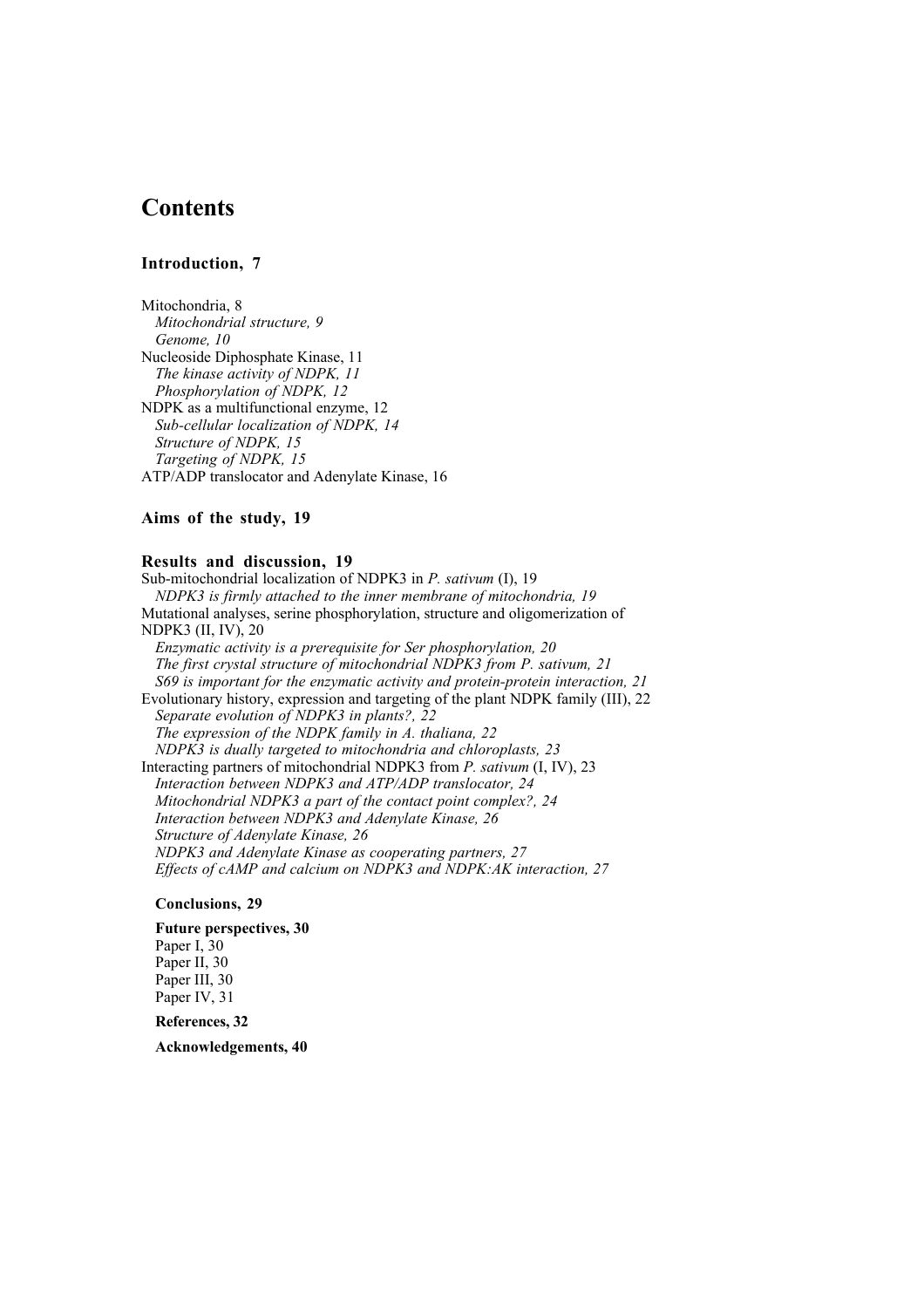## **Appendix**

This thesis is based on the following papers, which will be referred to as their Roman numerals**.**

- **I.** Knorpp, C., Johansson, M. & Baird, A. M. 2003. Plant mitochondrial nucleoside diphosphate kinase is attached to the membrane through interaction with the adenine nucleotide translocator. *FEBS Letters 555*, 363-366.
- **II.** Johansson, M., Mackenzie-Hose, A., Andersson, I. & Knorpp, C. 2004. Structure and mutational analysis of a plant mitochondrial nucleoside diphosphate kinase. Identification of residues involved in serine phosphorylation and oligomerization. *Plant Physiology 136*, 3034-3042.
- **III.** Hammargren, J., Sundström, J., Johansson, M., Bergman, P. & Knorpp, C. 2006. On the phylogeny, expression and targeting of plant Nucleoside Diphosphate Kinases. *Physiologia Plantarum* Published online 23 August 2006. PPL 0794.
- **IV.** Johansson, M., Uppsäll, E., Mackenzie, A. & Knorpp, C. 2006. The activity of Nucleoside Diphosphate Kinase and Adenylate Kinase are influenced by cAMP and calcium, as well as by their interaction. (Submitted).

Reprints were made with permission of the publishers.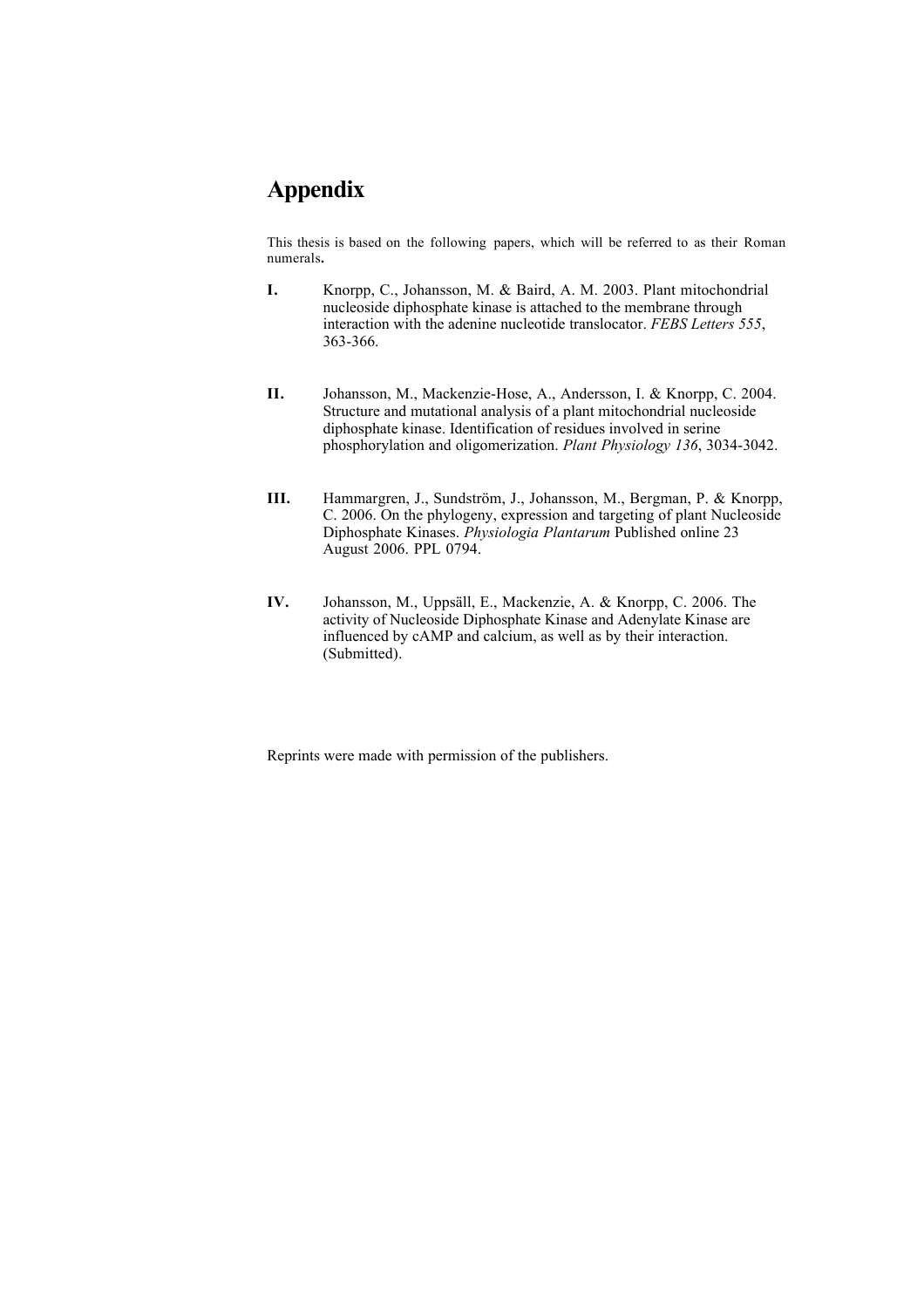## **Introduction**

Mitochondria are energy providing organelles with two membranes, constantly fusing and dividing (Sesaki *et al.*, 2003). Mitochondria are believed to have been free-living bacteria that merged with a primitive cell. The mitochondrion contains its own genome and its own transcription and translation machinery. The vast majority of the mitochondrial proteins are, however, encoded in the nucleus, produced as precursor proteins in the cytosol and subsequently imported to the organelle. One of these proteins is Nucleoside diphosphate kinase (NDPK).

NDPKs have been characterized as a large family of conserved proteins that synthesize nucleoside triphosphates from nucleoside diphosphates (Lacombe *et al.*, 2000). One of the main functions of NDPKs is the maintenance of the intracellular nucleoside triphosphate pools. It has become recognized that as well as having the kinase activity, NDPK proteins have additional or different roles. This study concerns an NDPK isoform located in plant mitochondria that supports the eversurprising functions of the protein. There is increasing evidence that NDPK is an important multifunctional protein involved in cell signalling and coordination of other proteins.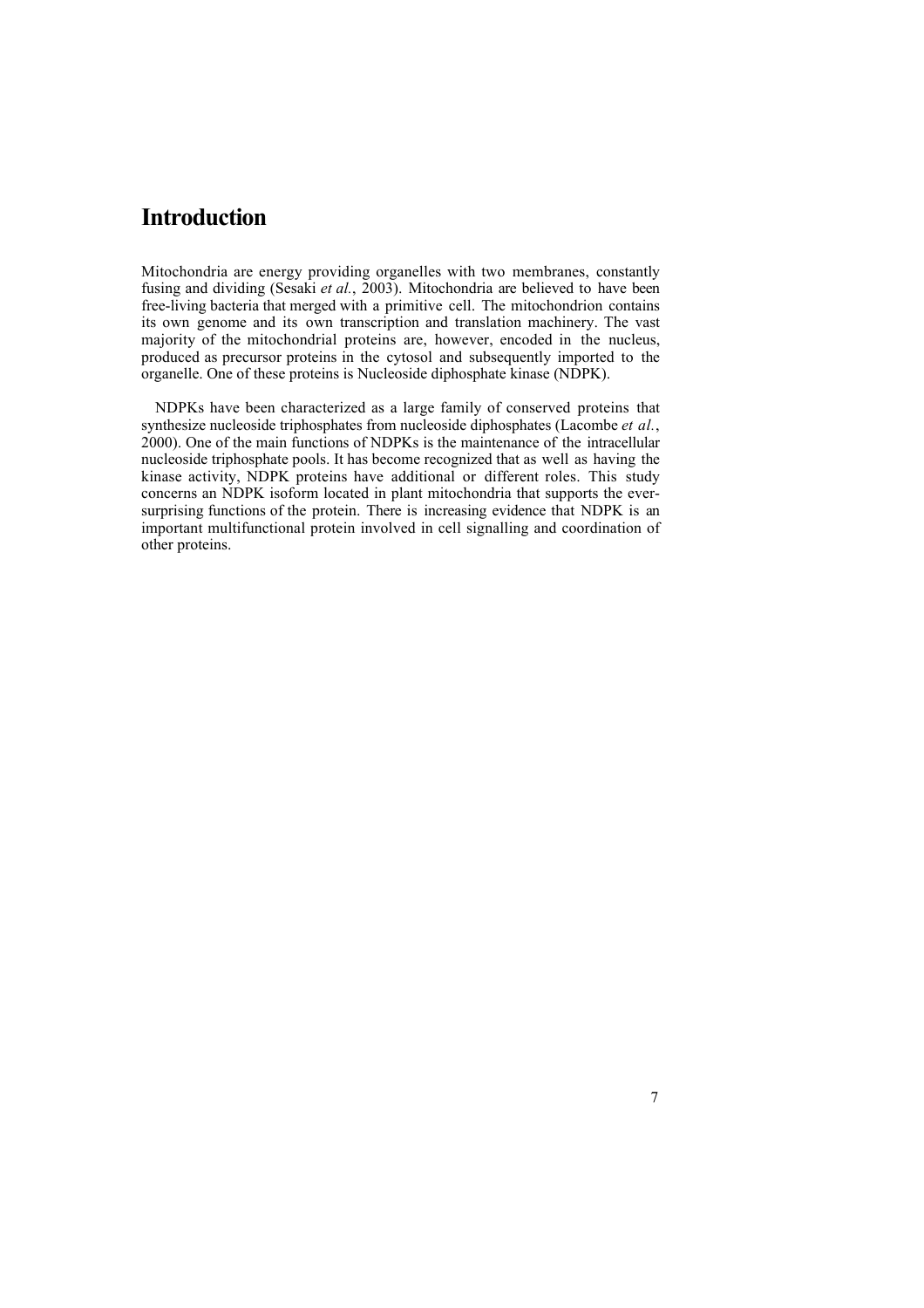#### **Mitochondria**

When mitochondria were first discovered in the end of the 1800s, many scientists were surprised by how much they resembled bacteria. First 160 years later it was realized that mitochondria and chloroplasts have genes of their own. Mitochondria use their DNA, similar to the DNA of prokaryotes, to make their own proteins, and they duplicate themselves independently of the cell. Yet scientists still lacked the tools for finding out exactly what sort of DNA mitochondria and chloroplasts carried. There was a hypothesis suggesting that the mitochondrial and chloroplast genes had originated inside the nucleus, and at some point during the evolution they had move into the organelles. But in the mid-1970s it was showed that this was not so. The scientists could prove that the genes inside the mitochondria and chloroplasts have little likeness to the genes in the nucleus. These findings were the base for one of the most accepted theories about the mitochondrial origin - the theory of endosymbiosis. According to this theory, an endosymbiont - a primitive prokaryote invaded a host cell, thereby establishing a symbiotic relationship that is an origin of the eukaryotic cell. In this model, the endosymbiont DNA from chloroplast and mitochondria, is believed to be related to cyanobacterial and proteobacterial DNA respectively (fig 1).



Proteobacterium

*Figure 1.* Endosymbiosis. Schematic picture of the endosymbiosis theory. Redrawn by Madeleine Johansson from (Margulis, URL)

Siv Andersson *et al.* (1998) sequenced the closest relative of mitochondria yet known: *Rickettsia prowazekii*, a bacterium that causes typhus. Some of the mitochondrial genes produce enzymes that build new mitochondrial DNA and RNA. However, those DNA and RNA building genes are not similar to the genes of related bacteria. They are virus-like genes (Filee  $&$  Forterre, 2005). This finding opened a new feature for the mitochondrial origin. The question of whether the mitochondria originated from a primitive bacterial event, or from a simultaneous event where also viruses were incorporated has thereby raced.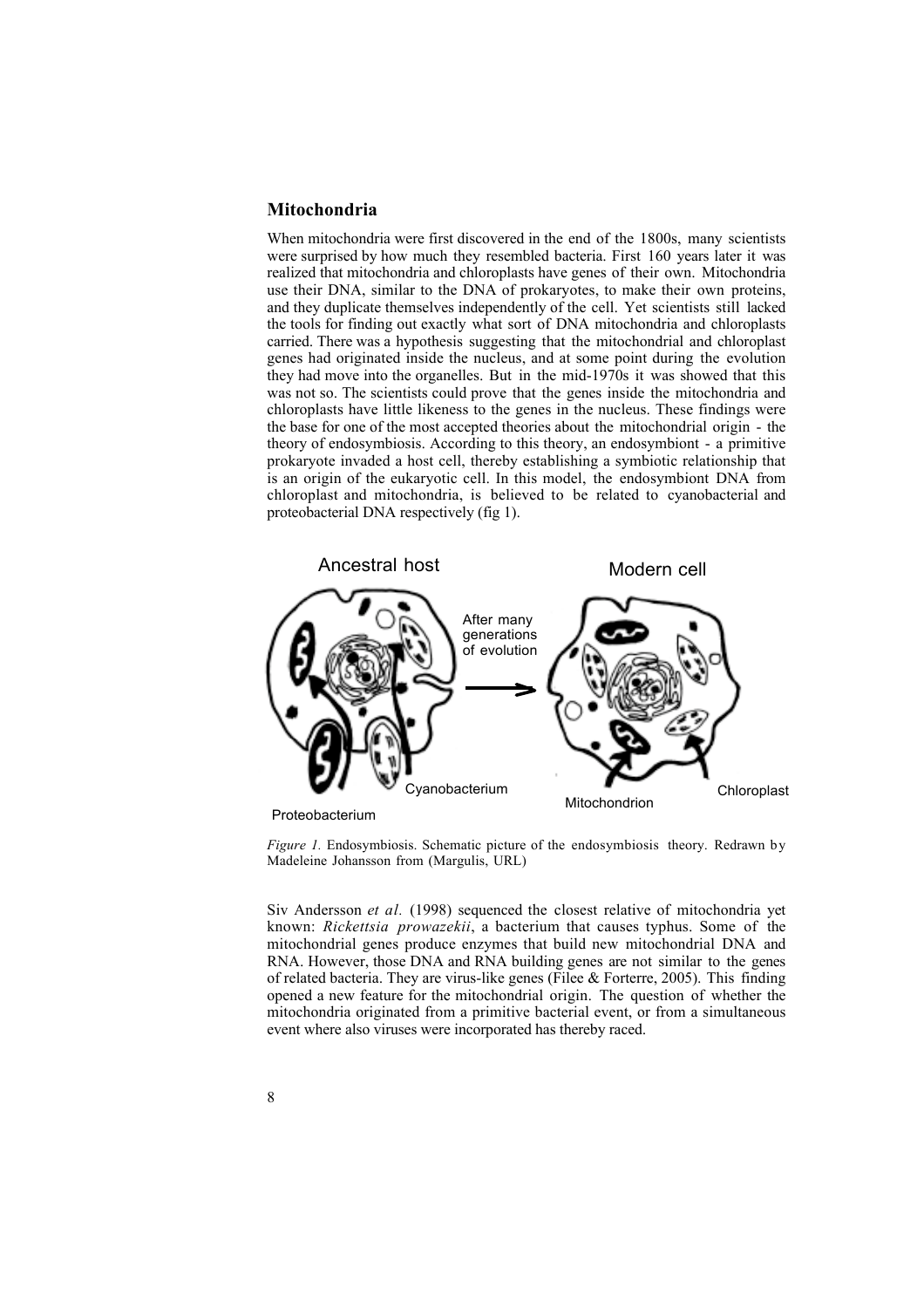Table 1. *The history of mitochondrial physiology*

| 1774 | Joseph Priesly and Antoine Lavoisier, discover oxygen and respiration                        |
|------|----------------------------------------------------------------------------------------------|
| 1857 | Rudolph Kölliker, pioneer of light microscope, finds mitochondria in muscle                  |
| 1890 | Richard Altmann, develops mitochondrial stain, postulates genetic autonomy                   |
| 1898 | Carl Benda named mit. from Greek <i>mitos</i> "thread" and <i>khondrion</i> "little granule" |
| 1924 | Crude mitochondrial isolation (Warburg et al., 1924)                                         |
| 1943 | Isolation of intact liver mitochondria and microsomes (Claude, 1943)                         |
| 1949 | Localization of B-oxidation, TCA and oxphos (Kennedy & Lehninger, 1949)                      |
| 1952 | Inner, outer membranes and cristae defined by EM (Palade, 1952)                              |
| 1955 | First mitochondrial NDPK activity reported (Herbert <i>et al.</i> , 1955)                    |
| 1981 | Endosymbiotic theory of mitochondrial origins (Margulis, 1981)                               |
| 1981 | Human mtDNA sequenced (Anderson et al., 1981)                                                |
| 1986 | First mtDNA diseases reported (Ikeda <i>et al.</i> , 1986)                                   |
| 1997 | Arabidopsis thaliana genome sequenced (Unseld et al., 1997)                                  |
| 2000 | Beta vulgaris genome sequenced (Kubo et al., 2000)                                           |
| 2002 | <i>Oryza sativa</i> genome sequenced <i>(Notsu et al., 2002)</i>                             |
| 2003 | Brasica napus genome sequenced (Handa, 2003)                                                 |
| 2004 | Zea mays genome sequenced (Clifton et al., 2004)                                             |

#### *Mitochondrial structure*

The mitochondrion has two membranes dividing the organelle into a narrow intermembrane space (IMS) and much larger internal matrix (fig 2) each of which contains highly specialized proteins. The outer membrane contains many channels which makes the membrane permeable to molecules smaller than 10 kDa. The inner membrane contains protein complexes responsible for respiration, ATP production and transport of substrates into the matrix. The inner membrane forms a large number of infoldings called cristae.



*Figure 2.* Mitochondrial structure. A) Plant cell, leaf tissue from spinach (*Spinacia oleracea).* B) Mitochondrial compartments.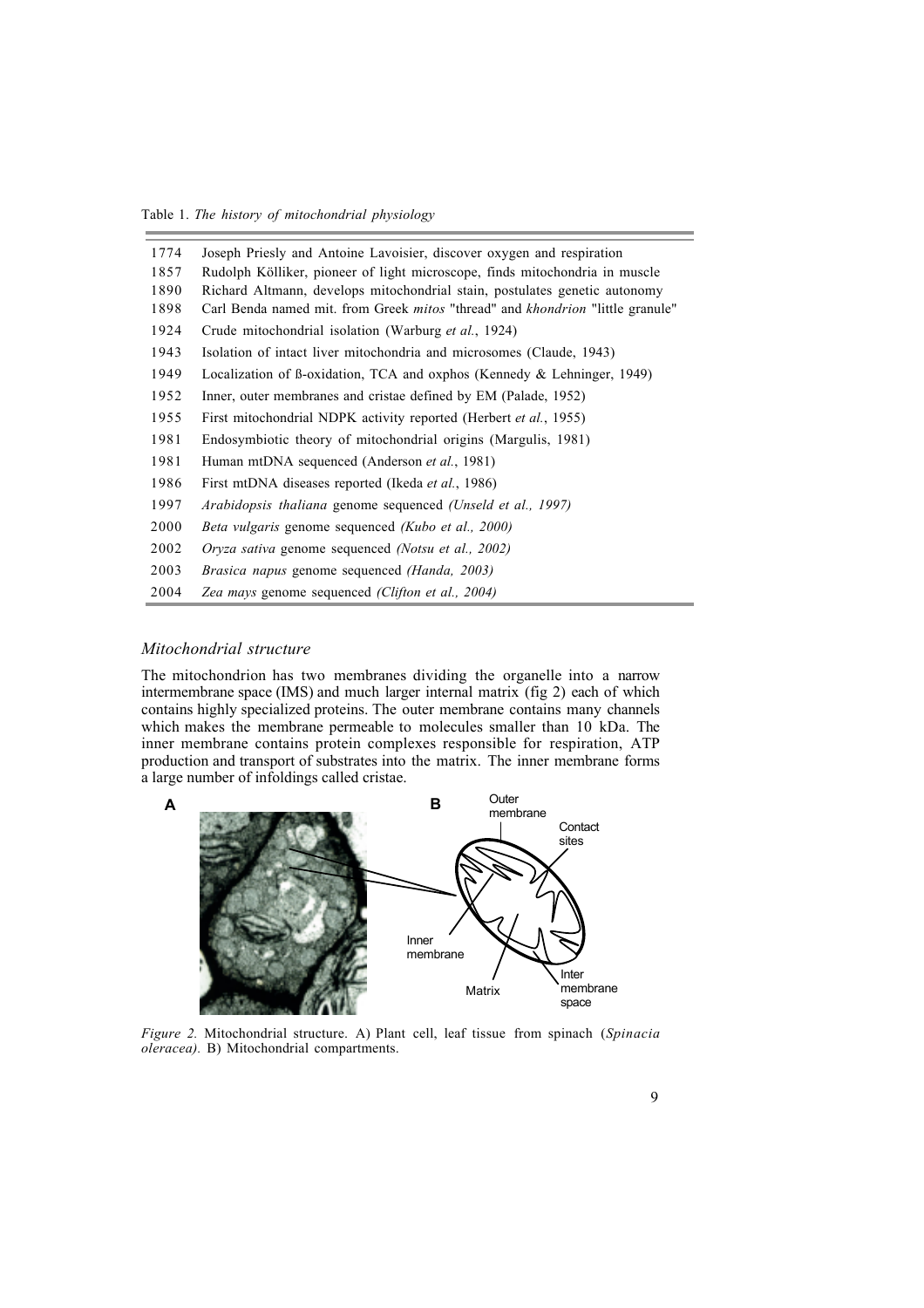In mitochondria there are contact points between the outer and inner membranes. The contact sites were first described in the late 1960s (Hackenbrock, 1968). To date, the knowledge about the exact function and composition of these points is still poor. They are multi-protein complexes required for specific mitochondrial functions such as transport of proteins, solutes and energy. (Brdiczka *et al.*, 1998; Voisine *et al.*, 1999). Four different types of contacts have been described: (1) morphological contacts visualized by electron microscopy. These include unknown stable complexes (Hackenbrock, 1968). (2) Contacts that are involved in the translocation of proteins, including the translocases of the outer membrane and the translocases of the inner membrane (Rapaport, 2002). (3) Contacts coordinating fusion and fission events of mitochondria, where very little is known about the protein complexes (4) and contacts for channelling metabolites from the matrix to the cytoplasm and *vice versa*. The latter contain multi-protein channels, the permeability transition pores, which include porin, ATP/ADP carrier, and kinases such as hexokinase and creatine kinase (Adams *et al.*, 1989).

#### *Genome*

Mitochondrial genomes vary in size between organisms where the plant genomes are much bigger (180-2400 kb) than the animal ones (15-16 kb) (Wolstenholme  $\&$ Fauron, 1995). Although mitochondria have their own genome, most of the mitochondrial proteins are nuclear encoded. After translation in the cytosol these proteins are imported into the organelle. One of these protein is the Nucleoside diphosphate kinase (NDPK).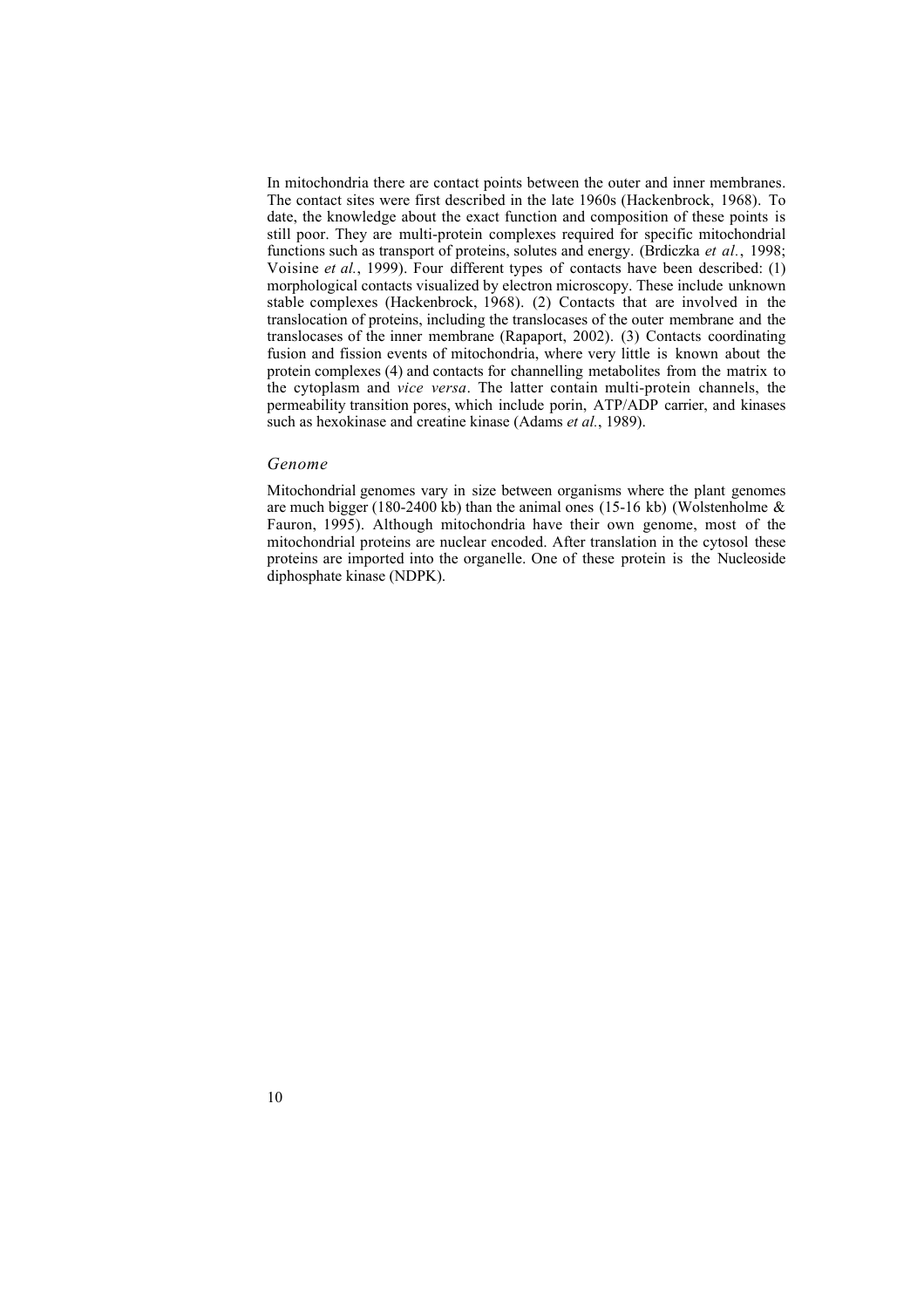### **Nucleoside Diphosphate Kinase**

In the 1950s an enzyme activity was observed that transferred a phosphate onto another protein in a biological reaction called phosphorylation (Burnett  $\&$ Kennedy, 1954). The protein responsible was a liver enzyme that catalyzed the phosphorylation of casein and became known as a protein kinase, the first of its kind to be observed.

Today it is known that the transfer of phosphates onto proteins is catalyzed by a variety of enzymes that share certain characteristics and fall into the class of protein kinases. Their similarities stem from the ability to take a phosphate from an energy-carrying molecule (ATP/GTP) and place it onto an amino acid side chain of a protein. The hydroxyl groups (-OH) of serine, threonine, histidine or tyrosine amino acid side chains are the most common targets (fig 3). A second class of enzymes is responsible for the reverse reaction where phosphates are removed from a protein. These are named protein phosphatases.



*Figure 3.* Reversible phosphorylation.

#### *The kinase activity of NDPK*

NDPKs are enzymes that in the presence of  $Mg^{2+}$  catalyze the transfer of phosphate groups between nucleoside phosphates. The reaction can be summarized as followed:

 $N_1TP + E \leftrightarrow N_1DP + E-P$  $N_2DP + E-P \leftrightarrow N_2TP + E$  (N = G, A, T, C and U)

The active sites of NDPK bind the  $\gamma$ -phosphate from nucleoside triphosphate. The nucleoside triphosphate, now diphosphate, is released, and a different nucleoside diphosphate binds to the same site. As result the phosphate that is bound to the enzyme is transferred to the new diphosphate, forming a new triphosphate. This catalytic reaction is called a ping-pong mechanism (Parks & Agarwal, 1973).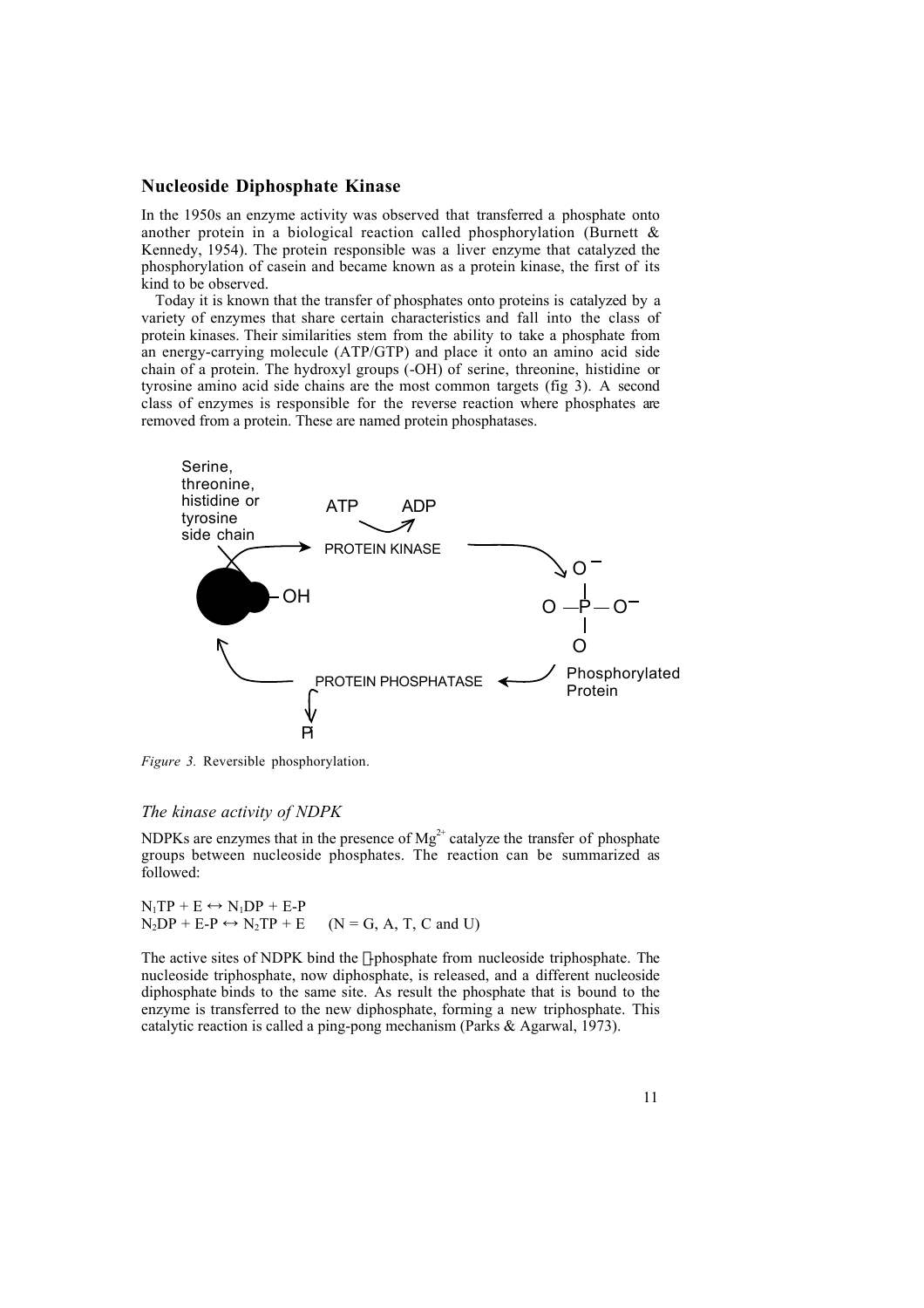### *Phosphorylation of NDPK*

Each NDPK monomer has a single nucleoside triphosphate binding site important for the phosphorylation of the enzyme (Parks  $\&$  Agarwal, 1973). Phosphorylation of NDPK on its active histidine residue has been widely accepted as part of its catalytic mechanism (Morera *et al.*, 1995). However, serine phosphorylation was also reported in NDPKs from various species including human NDPK nm23-H1 (MacDonald *et al.*, 1993) and *Myxococcus xanthus* NDPK (Munoz-Dorado *et al.*, 1993). In plants, serine and threonine phosphorylation of NDPK residues have been reported in *B. vulgaris* NDPK (Moisyadi *et al.*, 1994), *S. oleracea* NDPK2 from chloroplast (Bovet & Siegenthaler, 1997) and *P. sativum* NDPK3 from mitochondria (Struglics & Håkansson, 1999). The Ser119 and Ser69 are completely conserved in human nm23-H1-H6 but also in the *P. sativum* sequence. The residue corresponding to Ser44 in human nm23-H1, which is the major serine phosphorylation site (MacDonald *et al.*, 1993) is not conserved and is in the *P. sativum* sequence replaced by threonine. It has been suggested that the phosphorylation of Ser44 is involved in the suppression of tumour metastasis (MacDonald *et al.*, 1993). The crystal structure of nm23-H2 shows that Ser44 is located on the top of a groove containing the catalytic His118 (Webb *et al.*, 1995). Since the putative serine phosphorylation site is located closely to the active site histidine residue in the nucleotide binding pocket of NDPK, a phosphotransfer to the serine residue cannot be excluded (Shen *et al.*, 2006). It is possible that the serine phosphorylation results in conformational changes of NDPK, resulting in opening of the groove to make phosphorylation of the conserved histidine possible. In paper II we describe the residues involved in serine phosphorylation of NDPK3 from *P. sativum*.

### **NDPK as a multifunctional enzyme**

NDPKs are found in different species of vertebrates, bacteria and plants but have been mostly studied in mammals. In humans there are eight different isoforms (table 2) and in *A. thaliana*, there are five (table 3). NDPKs exhibit various regulatory functions that may be related to, or independent of, their catalytic activity (Agou *et al.*, 1999; Postel *et al.*, 2002; Postel *et al.*, 2000). Many of these functions are mediated by protein-protein interactions between NDPKs and other proteins. These interactions can modulate the activity of other proteins such as the chaperon function of hsp70 (Leung & Hightower, 1997). In humans, NDPK was identified as a tumour metastasis suppressor (Steeg et al., 1988), transcriptional activator of *c-myc* (Agou *et al.*, 1999; Postel *et al.*, 1993) and supplier of GTP to G-proteins. Furthermore, both mammalian and bacterial NDPK can bind and cleave DNA (Levit *et al.*, 2002; Postel *et al.*, 2002)

The plant NDPKs are also multifunctional enzymes involved in hormone signalling (Nato *et al.*, 1997; Novikova *et al.*, 2003), UV-light light response (Zimmermann *et al.*, 1999) and interaction with phytochromes (Choi *et al.*, 1999; Shen *et al.*, 2005). The pea mitochondrial NDPK3 is involved in response to heat stress via the interaction with an 86 kDa protein (Escobar Galvis *et al.*, 2001) and is able to bind cAMP (Knorpp & Håkansson, 1998; Laukens *et al.*, 2001).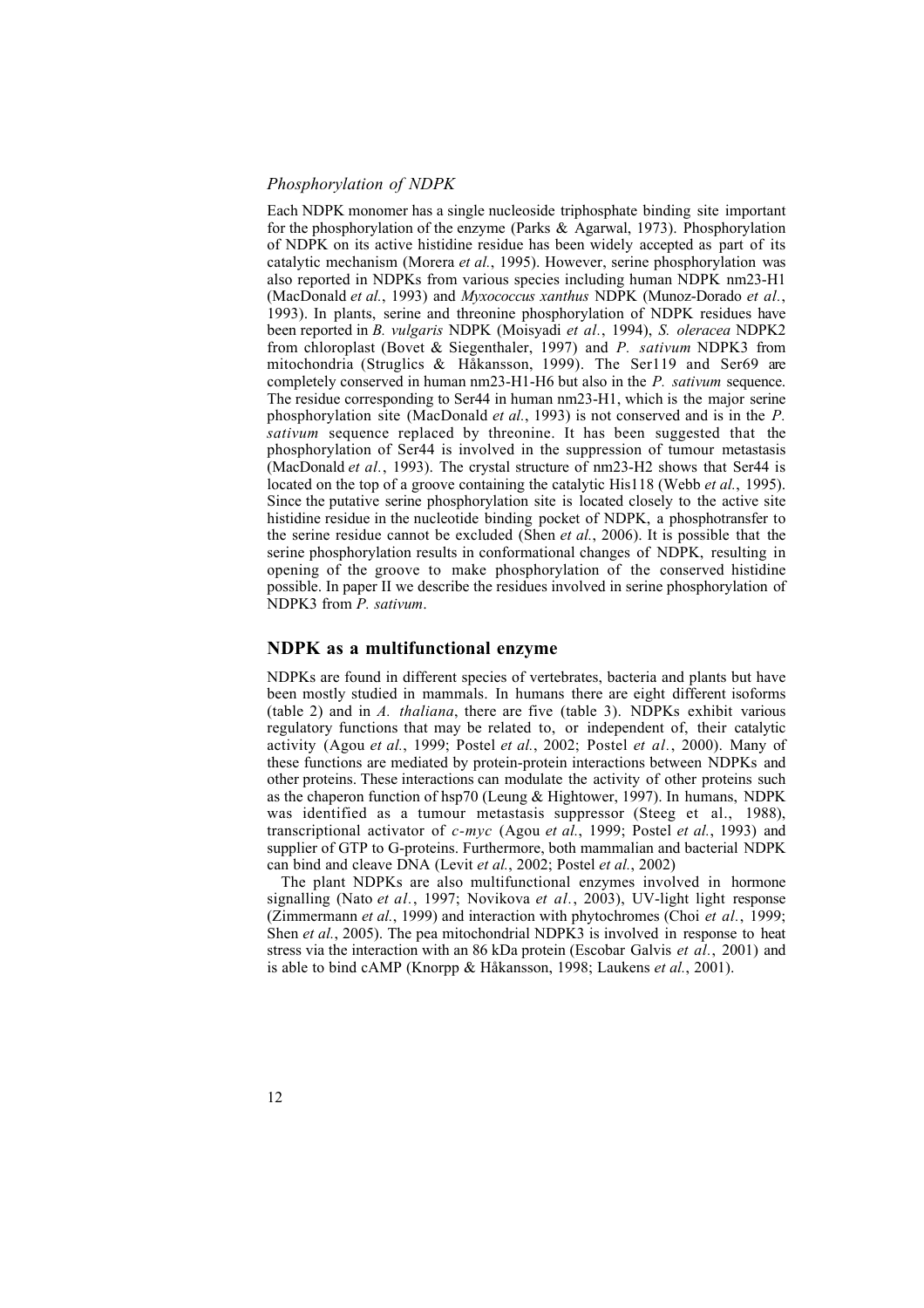Table 2. *The human NDPK isoforms. The accession numbers for human NDPKs are: P15531 (nm23-H1), P22392 (nm23-H2), Q13232 (nm23-H3), O00746 (nm23-H4), P56597 (nm23-H5), O75414(nm23-H6), Q9Y5B8 (nm23-H7), O60361 (nm23-H8). <sup>1</sup> Nd, not determined*

| <b>Isoform</b> | Sub-cellular<br>localization | Disease relevance /<br><b>Function</b>                                    | <b>References</b>                                           |
|----------------|------------------------------|---------------------------------------------------------------------------|-------------------------------------------------------------|
| $nm23-H1$      | Cytosol                      | Tumour progression<br>and metastasis                                      | (Venturelli et al., 1995)                                   |
| $nm23-H2$      | Cytosol<br>Nuclear           | Tumour progression<br>and metastasis, gene<br>regulation and<br>apoptosis | (Venturelli et al., 1995)<br>(Lacombe <i>et al.</i> , 2000) |
| $nm23-H3$      | Cytosol                      | Chronic<br>myelogenous<br>leukaemia                                       | (Lacombe <i>et al.</i> , 2000)<br>(Venturelli et al., 1995) |
| $nm23-H4$      | Mitochondrial                | Gastric and colon<br>cancer                                               | (Seifert et al., 2005)                                      |
| $nm23-H5$      | Nd <sup>1</sup>              | Involved in early<br>stages of<br>spermatogenesis                         | (Munier et al., 1998)                                       |
| $nm23-H6$      | Cytosol<br>Mitochondrial     | Gastric and colon<br>cancer                                               | (Seifert et al., 2005)<br>(Lacombe <i>et al.</i> , 2000)    |
| $nm23-H7$      | Nd <sup>1</sup>              | Gastric and colon<br>cancer                                               | (Seifert <i>et al.</i> , 2005)                              |
| $nm23-H8$      | Nd <sup>1</sup>              | Nd <sup>1</sup>                                                           | (Lacombe <i>et al.</i> , 2000)                              |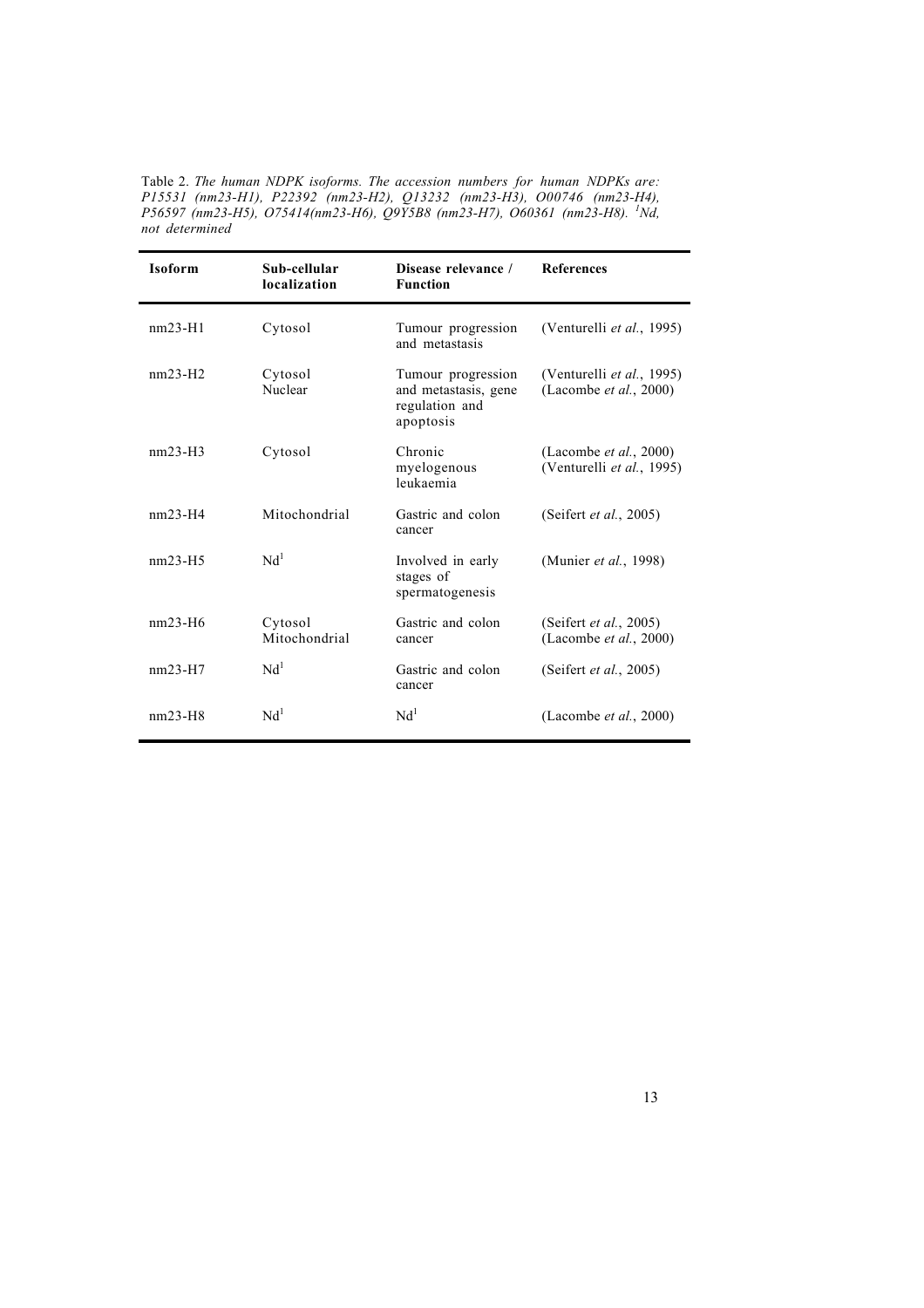Table 3. *The Arabidopsis thaliana NDPK isoforms. The accession numbers for A. thaliana NDPKs are: P39207 (NDPK1), O64903 (NDPK2), AJ012758 (NDPK1a), O49203 (NDPK3a), Q8LAH8 (NDPK3b). 1 Nd, not determined*

| <b>Isoform</b>               | Sub-cellular<br>localization               | <b>Function</b>                                                                                          | <b>References</b>                                                                     |
|------------------------------|--------------------------------------------|----------------------------------------------------------------------------------------------------------|---------------------------------------------------------------------------------------|
| NDPK1                        | Cytosol                                    | Component of ROS<br>signalling                                                                           | (Fukamatsu et al., 2003)                                                              |
| NDPK2<br>NDPK <sub>1</sub> a | Chloroplastic<br>Cytosol<br>Nuclear        | Phytochrome response<br>H <sub>2</sub> O <sub>2</sub> mediated MAPK<br>signalling<br>UV-light signalling | (Choi et al., 1999)<br>(Moon <i>et al.</i> , 2003)<br>(Zimmermann et al., 1999)       |
| NDPK3a                       | Mitochondrial<br>Chloroplastic             | Heat shock response                                                                                      | (Escobar Galvis <i>et al.</i> , 2001)<br>(Spetea <i>et al.</i> , 2004)<br>(Paper III) |
| NDPK3b                       | Mitochondrial<br>Putative<br>chloroplastic | Nd <sup>1</sup>                                                                                          | (Hasunuma et al., 2003)<br>(Paper III)                                                |

### *Sub-cellular localization of NDPK*

In eukaryotic cells NDPKs are located in the cytosol (Troll *et al.*, 1993) microsomes, (Lambeth *et al.*, 1997) plasma membrane (Kimura, 1993), nucleus, (Nosaka *et al.*, 1998) chloroplasts (Yang & Lamppa, 1996) and mitochondria (Lambeth *et al.*, 1997).

Plants have been found to contain three groups of NDPKs (Escobar Galvis *et al.*, 1999). NDPK1 in the cytosol (Tanaka *et al.*, 1998; Zimmermann *et al.*, 1999), NDPK2 in the cytoplasm, nucleus and chloroplast stroma (Choi *et al.*, 1999; Yang & Lamppa, 1996) and NDPK3 in the lumen of the chloroplast and mitochondrial intermembrane space (Spetea *et al.*, 2004; Struglics & Håkansson, 1999; Sweetlove *et al.*, 2001; Yang & Lamppa, 1996). Most studies have concerned the cytosolic isoforms of NDPK but also the mitochondrial enzymes. NDPK3 in plant mitochondria exists both as a soluble form in the IMS and membrane-bound form attached to the inner membrane (Struglics & Håkansson, 1999), (Paper I).

In *A. thaliana*, a similar nomenclature (NDPK1 and NDPK1a) is used for two isoforms of NDPK (table 3). However, NDPK1 and NDPK1a show no more than 57% identity, whereas NDPK1a and NDPK2 differ in only two amino acids. The high similarity of NDPK1a to NDPK2 may reflect that these genes were cloned from two different ecotypes (*Landsberger erecta* versus *Columbia*). Nowadays, NDPK1a is obsolete and classified as an NDPK2 gene (Hasunuma *et al.*, 2003; Tair-homepage).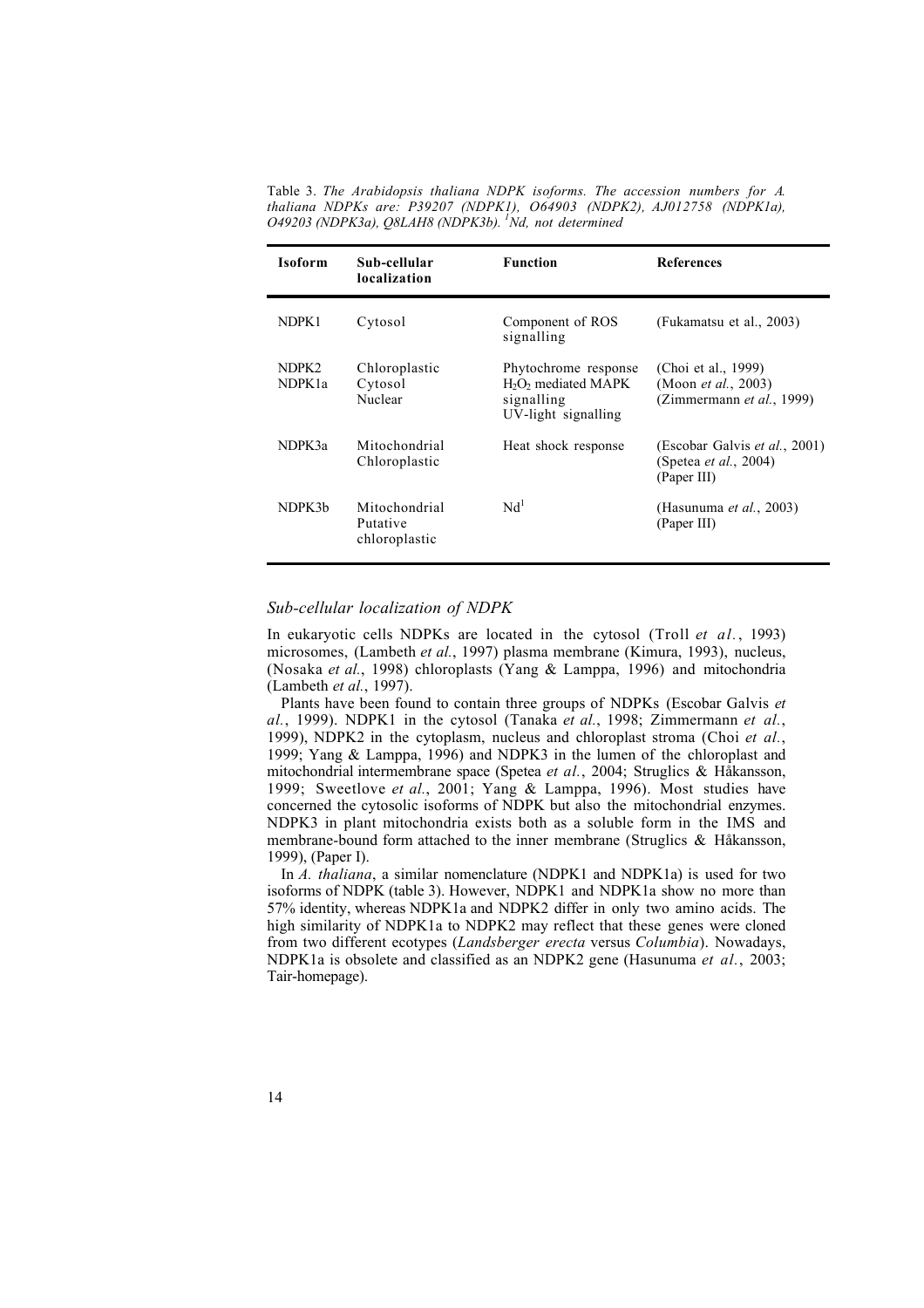#### *Structure of NDPK*

Most of the NDPK genes code for small proteins  $(14 – 19 \text{ kDa})$ . The sequences of NDPK genes from various organisms have revealed that most of these proteins consist of approximately 150 amino acids extensively conserved from bacteria to human. NDPKs share primary, secondary and tertiary structure but differ in the quaternary structure. Based on the crystal structures, NDPKs are tetramers in prokaryotes (Giartosio *et al.*, 1996) and hexamers in eukaryotes (Webb *et al.*, 1995). All have very similar three-dimensional structures, and their subunits retain a characteristic fold with a-helices packed on four antiparallel ß-sheets (Dumas *et al.*, 1992). Three dimers associate to generate the hexamer whereas two dimers associate to generate the tetramer. The residues associated with hexamer formation have been remarkably conserved during evolution. The main difference between the hexameric and tetrameric NDP kinases is the C-terminal part of the molecule. In the hexameric NDPKs, the amino acids at the C-terminus interact with the neighbouring dimer, contributing to hexamer stability. In tetramers, the corresponding C-terminal is shorter and interacts with the neighbouring subunit of the same dimer (Lascu *et al.*, 2000). The quaternary structure is important for the stability of the protein. In *Drosophila melanogaster*, NDPK is the product of the *awd (abnormal wing discs)* gene, which is essential for development as mutations lead to larval lethality (Dearolf *et al.*, 1988). A natural point mutation in *awd* at residue P67 is called *K-pn* (*Killer of prune*). The *K-pn* substitutes a serine for a proline on a surface loop, named for this reason the K-pn loop. The conserved proline is found at position 95 in the pea mitochondrial NDPK3 (Paper II; fig 4). The hexameric structure is necessary for full enzyme activity (Mesnildrey *et al.*, 1998). In mammals, the K-pn loops are in the area of contact between the subunits and play an important part in the stability of hexamers (Karlsson *et al.*, 1996; Lascu *et al.*, 1992). Also in plants the trimer interactions are mediated through interactions of helix A5 with the Killer of prune loop (Paper II). The proline residue is conserved in most NDP kinases, but it is a serine in nm23-H4 (Milon *et al.*, 2000; Milon *et al.*, 1997), (fig 4). Mutation of the serine to a proline considerably increased protein stability (Milon *et al.*, 2000). In paper II we present the first plant mitochondrial X-ray structure of plant mitochondrial NDPK3.

#### *Targeting of NDPK3*

NDPKs and most of the mitochondrial and chloroplast proteins are nuclear encoded. After translation in the cytoplasm, transport to the organelle is carried out by selective import mechanisms (Glaser *et al.*, 1998). The targeting signals are usually present in the N-terminal extensions of the protein. The mitochondrial targeting extension called pre-sequence, and chloroplastic named transit peptides, direct the respective protein to the given organelle (Bruce, 2001). When the precursor protein is transported to the organelle, its pre-sequence is removed by a peptidase, resulting in the mature protein form. It is believed that the secondary structure rather than the primary sequence of the pre-sequence determines targeting.

Because mitochondria and chloroplasts share some overlapping functions, such as DNA replication, transcription, translation, energy production and protection from oxidative stress (Akashi *et al.*, 1998), some enzymes are found in both organelles. There are two possible mechanisms by which dual targeting can be achieved: through either twin targeting sequence or an ambiguous targeting sequence. Twin targeting signals may be the result of alternative transcription or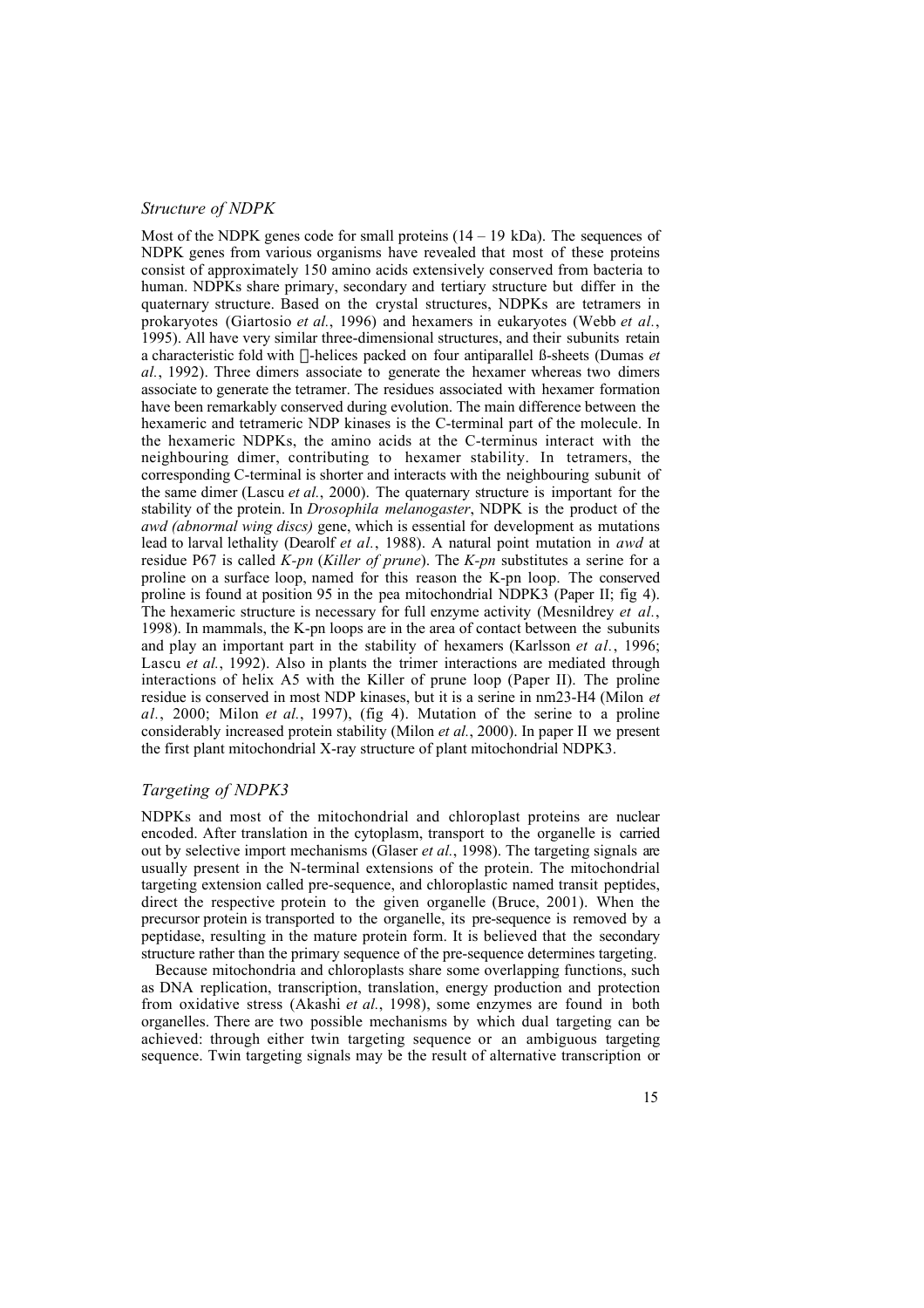translation initiation, alternative splicing, or a posttranslational modification that results in the formation of two proteins with distinct targeting peptides (Peeters & Small, 2001). The precursors carrying an ambiguous targeting signal exist as a single polypeptide form but can be recognized and transported to more than one organelle (Akashi *et al.*, 1998).

| P <sub>1</sub> | sativum                                                                                               | NDPK3                                                                                | --AELERTFIAIKPDGVQRGLISEIISRFERKGFKLVGIKVLIPTKQFAQQHYHDLKER                                                                                                                                                                                                                                                                                                                                                                                                                                                  |
|----------------|-------------------------------------------------------------------------------------------------------|--------------------------------------------------------------------------------------|--------------------------------------------------------------------------------------------------------------------------------------------------------------------------------------------------------------------------------------------------------------------------------------------------------------------------------------------------------------------------------------------------------------------------------------------------------------------------------------------------------------|
| Α.             | thaliana                                                                                              | NDPK3a                                                                               | --AEMERTFIAIKPDGVORGLISEIISRFERKGFKLVGIKVIVPSKDFAOKHYHDLKER                                                                                                                                                                                                                                                                                                                                                                                                                                                  |
| Α.             | thaliana                                                                                              | NDPK3b                                                                               | --AEMERTFIAIKPDGVORGLISEIITRFERKGYKLVGIKVMVPSKGFAOKHYHDLKER                                                                                                                                                                                                                                                                                                                                                                                                                                                  |
| н.             | sapiens                                                                                               | $nm23-H2$                                                                            | -MANLERTFIAIKPDGVORGLVGEIIKRFEOKGFRLVAMKFLRASEEHLKOHYIDLKDR                                                                                                                                                                                                                                                                                                                                                                                                                                                  |
| P <sub>1</sub> | sativum                                                                                               | NDPK1                                                                                | ---MAEOTFIMIKPDGVORGLVGEIISRFEKKGFYLKGLKFVNVERAFAEKHYADLSAK                                                                                                                                                                                                                                                                                                                                                                                                                                                  |
| $P_{\star}$    | sativum                                                                                               | NDPK2                                                                                | ---OVDOAYIMVKPDGVORGLVGEIISRFEKKGFKLTGLKLFOCSKELAEEHYKHLNOK                                                                                                                                                                                                                                                                                                                                                                                                                                                  |
| н.             | sapiens                                                                                               | $nm23-H4$                                                                            | ---TRERTLVAVKPDGVORRLVGDVIORFERRGFTLVGMKMLOAPESVLAEHYODLRRK                                                                                                                                                                                                                                                                                                                                                                                                                                                  |
| $E_{\rm A}$    | coli                                                                                                  | <b>NDPK</b>                                                                          | ---AIERTFSIIKPNAVAKNVIGNIFARFEAAGFKIVGTKMLHLTVEOARGFYAEHDGK                                                                                                                                                                                                                                                                                                                                                                                                                                                  |
| н.<br>н.       | P. sativum<br>A. thaliana<br>A. thaliana<br>sapiens<br>P. sativum<br>P. sativum<br>sapiens<br>E. coli | NDPK3<br>NDPK3a<br>NDPK3b<br>$nm23-H2$<br>NDPK1<br>NDPK2<br>$nm23-H4$<br><b>NDPK</b> | PFFNGLCDFLSSGPVIAMVWEGEGVITYGRKLIGATDPOKSAPGTIRGDLAVVVGRNI<br>PFFNGLCDFLSSGPVIAMVWEGDGVIRYGRKLIGATDPOKSEPGTIRGDLAVTVGRNI<br>PFFNGLCNFLSSGPVVAMVWEGEGVIRYGRKLIGATDPOKSEPGTIRGDLAVVVGRNI<br>PFFPGLVKYMNSGPVVAMVWEGLNVVKTGRVMLGETNPADSKPGTIRGDFCIOVGRNI<br>PFFSGLVDYIISGPVVAMIWEGKNVVTTGRKIIGATNPAOSEPGTIRGDFAIDIGRNV<br>SFFPKLIEYITSGPVVSMAWEGVGVVPSARKLIGATDPLQAEPGTIRGDFAVQTGRNI<br>PFFPALIRYMSSGPVVAMVWEGYNVVRASRAMIGHTDSAEAAPGTIRGDFSVHISRNV<br>PFFDGLVEFMTSGPIVVSVLEGENAVORHRDLLGATNPANALAGTLRADYADSLTENG |
| н.             | P. sativum                                                                                            | NDPK3                                                                                | IHGSDGPETAKDEIKLWFKPEELVSFTSNSEKWIYGDN                                                                                                                                                                                                                                                                                                                                                                                                                                                                       |
|                | A. thaliana                                                                                           | NDPK3a                                                                               | IHGSDGPETAKDEISLWFKPOELVSYTSNSEKWLYGDN                                                                                                                                                                                                                                                                                                                                                                                                                                                                       |
|                | A. thaliana                                                                                           | NDPK3b                                                                               | IHGSDGPETAKDEISLWFKPEELVSYTSNAEKWIYGON                                                                                                                                                                                                                                                                                                                                                                                                                                                                       |
|                | sapiens                                                                                               | $nm23-H2$                                                                            | IHGSDSVKSAEKEISLWFKPEELVDYKSCAHDWVYE--                                                                                                                                                                                                                                                                                                                                                                                                                                                                       |
|                | P. sativum                                                                                            | NDPK1                                                                                | IHGSDAVESANKEIALWF-PEGAANWESSLHSWIYE--                                                                                                                                                                                                                                                                                                                                                                                                                                                                       |
|                | P. sativum                                                                                            | NDPK2                                                                                | IHGSDSPENGEREIALWFKEGELCEWTPVOEPWLRE--                                                                                                                                                                                                                                                                                                                                                                                                                                                                       |
|                | H. sapiens                                                                                            | $nm23-H4$                                                                            | IHGSDSVEGAOREIOLWFOSSELVSWADGGOHSSIHPA                                                                                                                                                                                                                                                                                                                                                                                                                                                                       |
|                | E. coli                                                                                               | <b>NDPK</b>                                                                          | THGSDSVESAAREIAYFFGEGEVCPRTR----------                                                                                                                                                                                                                                                                                                                                                                                                                                                                       |

*Figure 4.* Sequence alignment of eight NDPK isoforms. The conserved amino acids Ser69, Ser119, and the active His117 are highlighted in red and the conserved Killer of prune Pro is bold. The sequences are trimmed and numbered according to the mature pea mitochondrial NDPK3 sequence, starting with the Alanine. Accession codes for the sequences are: AAF08537, mitochondrial pea NDPK3; O49203, mitochondrial Arabidopsis NDPK3a; Q8LAH8, mitochondrial Arabidopsis NDPK3b; P22392, cytosolic human nm23-H2; CAA50511.1, cytosolic pea NDPK1; P47923, chloroplastic pea NDPK2; O00746, mitochondrial human nm23-H4; P0A763, *Escherichia coli* NDPK.

#### **ATP/ADP translocator and Adenylate Kinase**

The ATP/ADP translocator, also named the ATP/ADP carrier or adenine nucleotide translocator (ANT) is a member of the mitochondrial carrier family that transports ATP/ADP over inner mitochondrial membrane. The ATP/ADP translocator catalyses the exchange of cytosolic ADP for ATP synthesised in the matrix and thereby supports the cell with energy (Pfaff & Klingenberg, 1968).

Adenylate Kinase catalyzes reversible phosphotransfer between adenine nucleotides:  $ATP + AMP \leftrightarrow 2 ADP$  (Noda, 1973) The enzyme is an important component of the energy charge concept and maintains equilibrium of adenine nucleotides in the cell (Atkinson, 1968). At present, six isoforms with different subcellular localization have been described in mammalian tissues: AK1 and AK5 in the cytosol (Collavin *et al.*, 1999; Van Rompay *et al.*, 1999), AK2 in the mitochondrial IMS (Kohler *et al.*, 1999), AK3 and AK4 exclusively in the mitochondrial matrix (Noma *et al.*, 2001) and AK6 in nucleus (Ren *et al.*, 2005).

In plants, Adenylate Kinase has been identified in the stroma of chloroplasts (Hampp *et al.*, 1982), as well as in the cytosol and mitochondria (Stitt *et al.*, 1982). There are seven predicted Adenylate Kinases in *A. thaliana* genome named AK1 –7 (fig 5). Three of those, AK2, AK6 and AK7 are predicted to be located in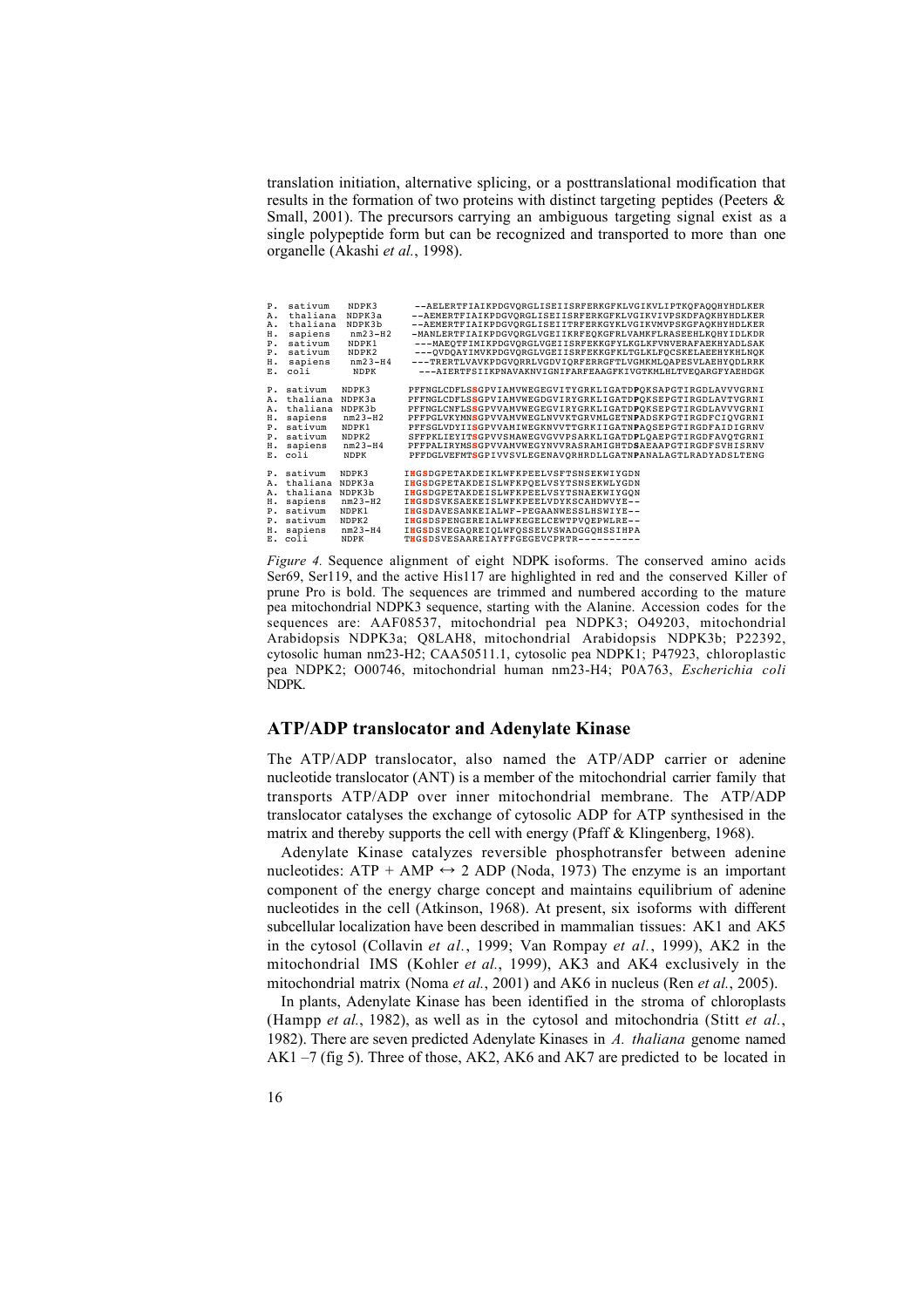the mitochondria (Tair-homepage). AK4 that is predicted to have a chloroplast location is 250 amino acids longer than the other isoforms in *A. thaliana* (fig 5). Sequences producing significant alignments with these 250 amino acids were ATP binding nucleotide kinase from *A. thaliana* and a putative Adenylate Kinase, from rice chloroplast. However, no similarities with any of the *A. thaliana* Adenylate Kinase isoforms were found.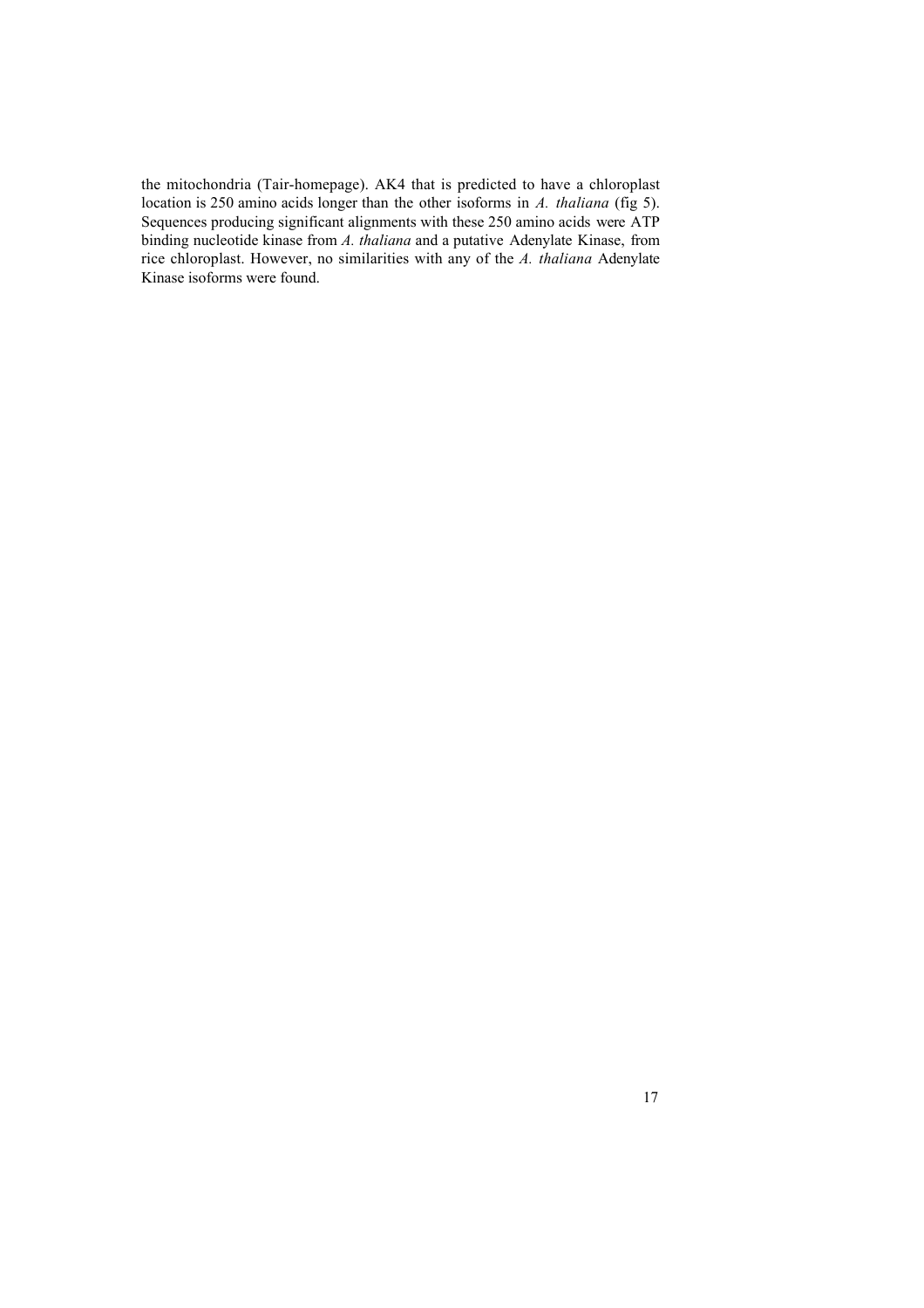| AK7             | ------------------------ MATG-GAAADLEDVQTVDLMSELLRRLKCSQKP------ | 32  |
|-----------------|------------------------------------------------------------------|-----|
| AK6             |                                                                  |     |
| AK5             | -------MTGCVNSISPPP-VTLYRHRASPSRSSFSLSGDALHSLYRHRRVSRSPSIIAP- 52 |     |
| AK4             | MASLSLSSAHFSSTSSSSRSSISTSSLSPSSTSLPLLOSPIRRRYRSLRRRLSFSVIPRR 60  |     |
| AK3             |                                                                  |     |
| AK <sub>2</sub> | ----MAWLSRVRGVSPVTRLAAIRRSFGSAAALEFDYDSDDEYLYGDDRRLAEPRLGLDG 56  |     |
| AK1             | ----MARLVRVARSS---SLFGFGNRFYSTSAEASHASSPSPFLHGGGASRVAP------ 47  |     |
|                 |                                                                  |     |
|                 |                                                                  |     |
| AK7             | ------------------DKRLIFIGPPGSGKGTO\$PVVKDEYCLCHLSTGDMLRAAVAS    | 74  |
| AK6             | ------------------DKRLVFIGPPGSGKGTOSPVIKDEFCLCHLSTGDMLRAAVAA     | 75  |
|                 |                                                                  |     |
| AK5             | ---KFQIVAAEK----SEPLKIMISCAPASGKGTQCELITHKYGLVHISAGDLLRAEIAS     | 105 |
| AK4             | TSRSFSTSNSQIRCSINEPLKVMISGAPASGKGTQCELIVHKFGLVHISTGDLLRAEVSS     | 120 |
| AK3             | -----------------PFITFVLGGPGSGKGTQCEKIVETFGLQHLSAGDLLRREIAM      | 84  |
| AK <sub>2</sub> | S------------GPDRGVQWVLMGAPGAWRHVFAERLSKLLEVPHISMGSLVRQELNP      | 103 |
| AK1             | --------------KDRNVQWVFLCCPGVGKGTYASRLSTLLGVPHIATGDLVREELAS      | 92  |
|                 | * * *:: *.::*                                                    |     |
|                 | KTPLGVKAKEAMEKGELVSDDLVVGIIDEAMNKPK--CQKGFILDGFPRTVTQAEKLDEM     | 132 |
| AK7             |                                                                  |     |
| AK6             | KTPLGVKAKEAMDKGELVSDDLVVGIMDEAMNRPK--COKGFILDGFPRTVTOAEKLDEM     | 133 |
| AK <sub>5</sub> | GSENGRRAKEHMEKGQLVPDEIVVMMVKDRLSQTDS-EQKGWLLDGYPRSASOATALKGF     | 164 |
| AK4             | GTDIGKRAKEFMNSGSLVPDEIVIAMVAGRLSREDA-KEHGWLLDGFPRSFAOAOSLDKL     | 179 |
| AK3             | HTENGAMILNLIKDGKIVPSEVTVKLIOKELESSDN---RKFLIDGFPRTEENRVAFERI     | 141 |
| AK2             | RSSLYKEIASAVNERKLVPKSVVFALLSKRLEEGYARGETGFILHGIPRTRFOAETLDQI     | 163 |
| AK1             | SGPLSQKLSEIVNQGKLVSDEIIVDLLSKRLEAGEARGESGFILDGFPRTMRQAEILGDV     | 152 |
|                 | $: : :.*$ **:<br>$\mathbf{r}$<br>$\mathbf{r}$ .                  |     |
|                 |                                                                  |     |
| AK7             | LKRRGTEIDKVLNFAIDDAILEERITGRWIHPSSGRSYHTKFA-----------PPKTPG     | 181 |
| AK6             | LNRRGAQIDKVLNFAIDDSVLEERITGRWIHPSSGRSYHTKFA----------PPKVPG      | 182 |
| AK5             | G----FQPDLFIVLEVPEEILIERVVGRRLDPVTGKIYHLKYS-----------PPET--     | 207 |
| AK4             | N----VKPDIFILLDVPDEILIDRCVGRRLDPVTGKIYHIKNY-----------PPES--     | 222 |
| AK3             |                                                                  | 162 |
| AK <sub>2</sub> | A-----QIDLVVNLKCSEDHLVNR---------------------------------ETAL    | 187 |
| AK1             | T-----DIDLVVNLKLPEEVLVDKCLGRRTCSQCGKGFNVAHINLKGENGRPGISMDPLL     | 207 |
|                 | . * .: : . ::                                                    |     |
|                 |                                                                  |     |
| AK7             | VDDITGEPLIORKDDNADVLKSRLAAFHSOTOPVIDYYAKKAVLTNIOAEKAPOEVTSEV     | 241 |
| AK6             | VDDLTGEPLIORKDDNADVLRSRLDAFHKOTOPVIDYYAKKENLVNIPAEKAPEEVTKVV     | 242 |
| AK5             | --EEIAVRLTORFDDTEEKAKLRLKTHNONVSDVLSMYD--DITIKIEGNRSKEEVFAQI     | 263 |
| AK4             | --DEIKARLVTRPDDTEEKVKARLOIYKONSEAIISAYS--DVMVKIDANRPKEVVFEET     | 278 |
| AK3             | ----VLNRNOGRIDDNITTMKKRLKIFNALNRPVIDYYKNKGKLYTINAVGTVDDIFOHV     | 218 |
| AK <sub>2</sub> | POOEFLGSMLH----SPVAINARRESVGVYAQEVEEYYRKQRKLLDFHVGGAT--SADTW     | 241 |
| AK1             | PPHOCMSKLVTRADDTEEVVKARLRIYNETSQPLEEYYRTKGKLMEFDLPGG---IPESW     | 264 |
|                 | $\ddot{\phantom{a}}$                                             |     |
|                 |                                                                  |     |
| AK7             |                                                                  | 246 |
| AK6             |                                                                  | 248 |
| AK5             |                                                                  | 283 |
| AK4             | OTLLSOIOLKRMIKTDKASPVODKWRGIPTRLNNIPHSRDIRAYFYEDVLOATIRSIKDG     | 338 |
| AK3             | LPIFNSFEQLKESSHVNPQSHLGSSLVENSS------------------------------    | 249 |
| AK <sub>2</sub> |                                                                  | 263 |
| AK1             |                                                                  | 284 |
|                 |                                                                  |     |

AK4 – in the C-terminus 250 aa removed

*Figure 5.* Sequence alignment of seven Adenylate Kinases from *A. thaliana*. The asterisks and dots represent residues that are identical or conserved in a majority of the sequences, respectively. The range of the binding and LID domains are defined according to the alignment by Ginger et al. (Ginger et al., 2005). The highly conserved ATP-binding loop is boxed, and the length of the LID domain is underlined. Other residues known to be important either in substrate binding or catalysis are highlighted by red and green, respectively. The blue shading reveals two conserved hydrophobic residues that form part of the essential C-terminal alpha helix, which makes hydrophobic contact with the purine ring of ATP. AK7, (bold), is the mitochondrial isoform identified as an interacting partner of the soluble NDPK3 (Paper IV). Similarities in amino acids between the peptides from *A. thaliana* and *P. sativum* (pink, bold), from MS-sequencing are indicated. The accession numbers for *A. thaliana* Adenylate Kinases were: Q9ZUU1 (AK1), 21928121 (AK2), 4454016 (AK3), 17979434 (AK4), Q9FIJ7 (AK5), Q9FK35 (AK6), O82514 (AK7).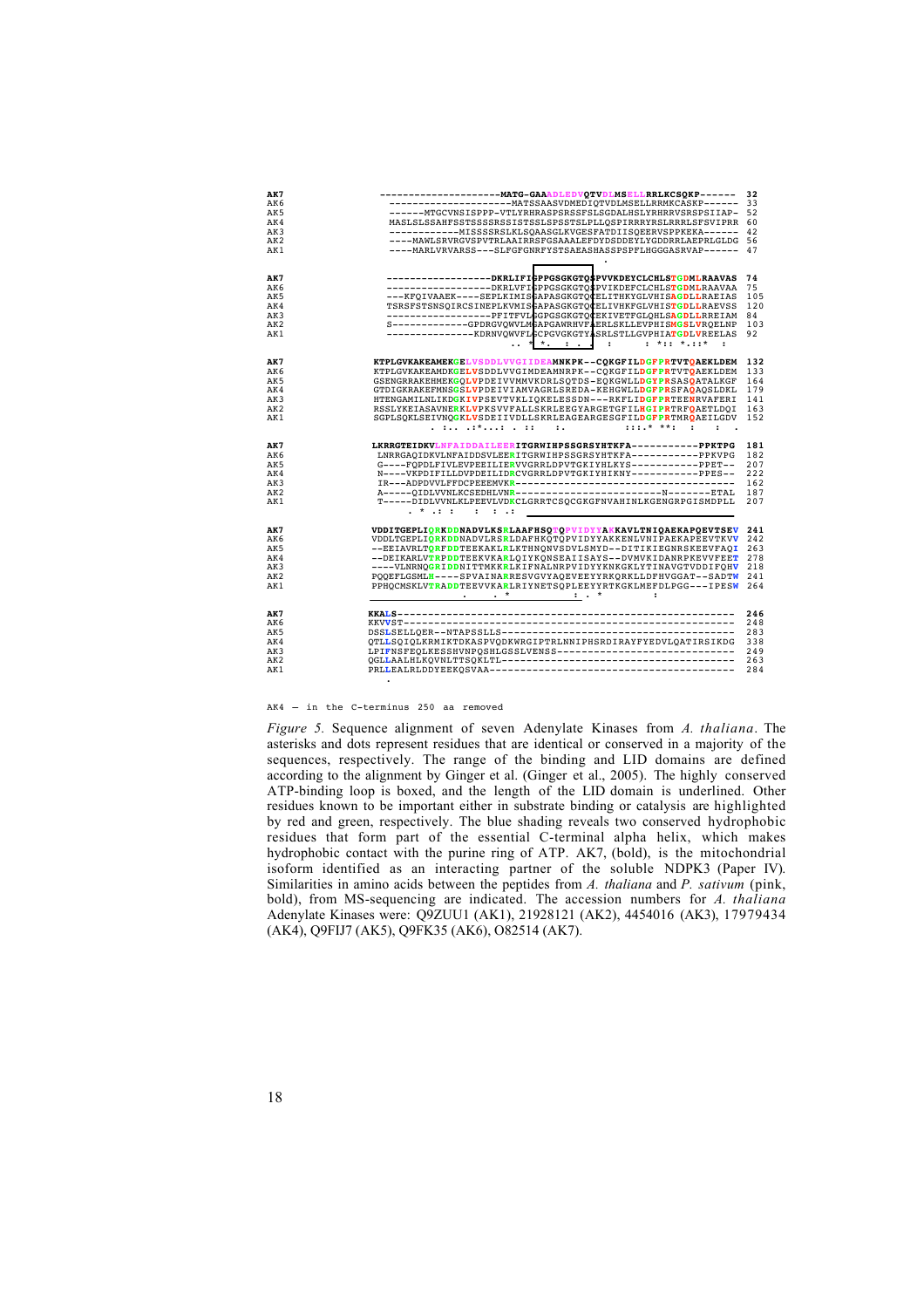## **Aims of the study**

The general aim of the project was to study the functions and interacting partners of mitochondrial localized NDPK3, as one of the components of intracellular signalling in plants. Specific aims were to:

- Study whether NDPK3 in mitochondria of *P. sativum* exists in other submitochondrial compartments than the IMS;
- Identify the residues involved in serine phosphorylation;
- Analyse the oligomeric state and structure of NDPK3;
- Provide mutational analyzes of enzymatically important conserved residues of NDPK3 and study the effects of the mutations on the enzyme activity and oligomerization;
- Characterize the evolutionary history, expression and targeting of NDPK3;
- Investigate the potential involvement of NDPK3 in contact sites of plant mitochondria;
- Identify interacting partners of NDPK3 in plant mitochondria and characterize the effects of the protein interaction.

## **Results and discussion**

## **Sub-mitochondrial localization of NDPK3 in** *P. sativum* **(I)**

Struglics and Håkansson (1999) purified the first plant mitochondrial NDPK3 isoform from pea and suggested localization to the IMS (Struglics & Håkansson, 1999). The IMS localization was later confirmed using a proteomics approach for mitochondrial NDPK from potato and *A. thaliana* by Sweetlove *et al*. (2001).

Sub-mitochondrial fractionation was used in order to investigate the presence of NDPK3 in other sub-mitochondrial compartments. The mitochondria were fractionated into membrane and soluble fractions by sonication and ultracentrifugation. Western blot with antibodies directed against the C-terminal of NDPK3 (Escobar Galvis *et al.*, 2001) was used determining the distribution. This experiment showed that in pea mitochondria there is as much NDPK3 in the membrane as in the soluble fraction (Paper I, fig 1A).

#### *NDPK3 is firmly attached to the inner membrane of mitochondria*

Mitoplasts were used in order to investigate the strength of the membrane association of NDPK3. Mitoplasts are mitochondria treated by osmotic shock so that the outer membrane ruptures, leaving the outside of the mitochondrial inner membrane exposed. The mitoplasts were washed with  $NaCO<sub>3</sub>$  and Triton X-100. Those chemicals generally remove the basic membrane proteins and hydrophobic proteins respectively. The results showed that the washes that abolished the membrane association of the peripheral inner membrane protein cytochrome *c* (Paper I, fig 2B) but only removed a small fraction of the membrane bound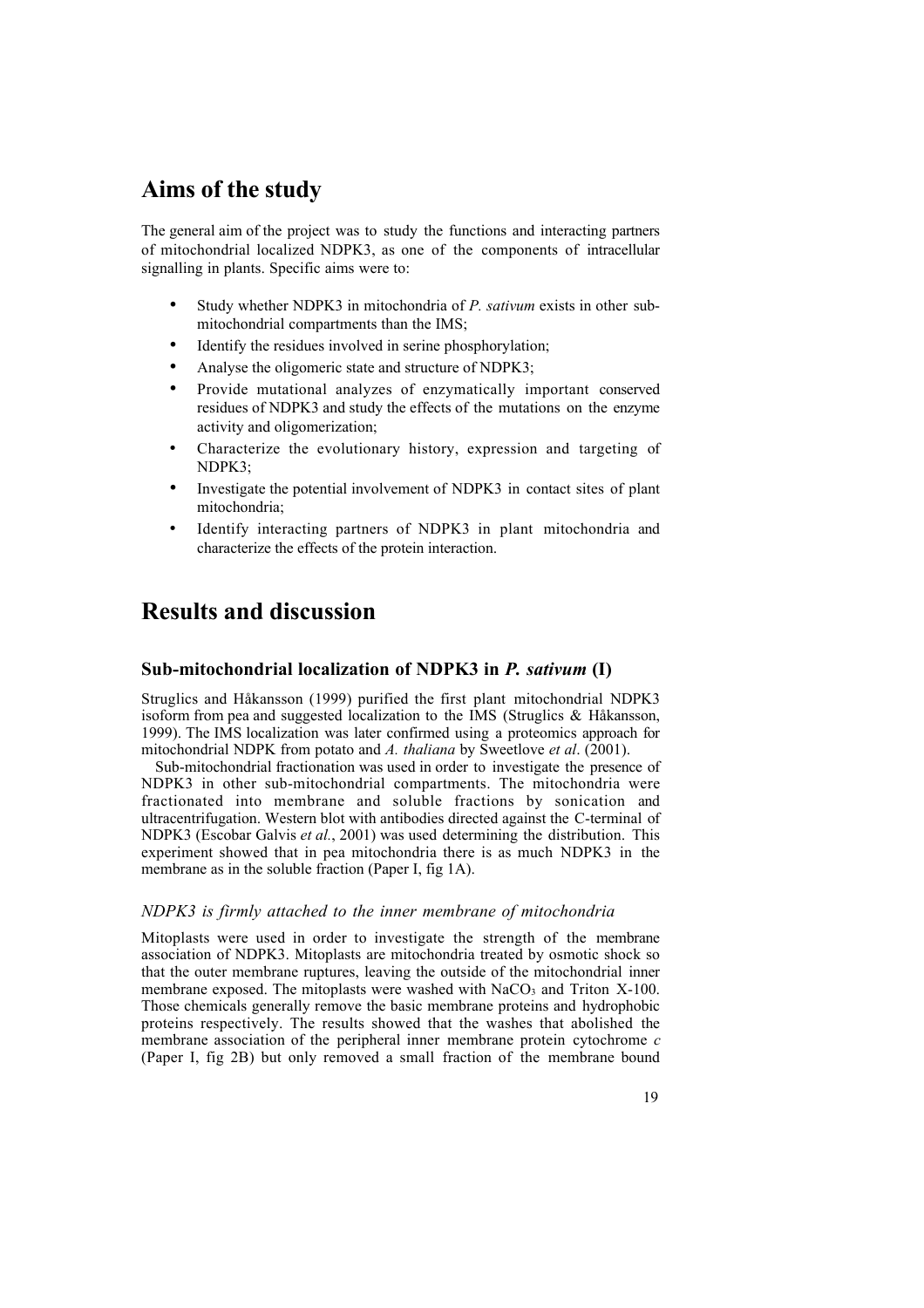protein (Paper I, fig 2A) inferring that NDPK3 is strongly attached to the inner membrane of mitochondria. This result was conformed by a proteinase K treatment of the mitoplasts. Also here just a minor fraction of NDPK3 was removed whereas the membrane association of cytochrome *c* was fully abolished (Hammargren, personal communication).

Due to the strong interaction of NDPK3 to the outer part of the inner membrane we were not able to investigate if the protein is also located in the matrix or not. It is also very difficult to isolate a pure soluble matrix fraction as this soluble fraction is easily contaminated by IMS. However, it cannot be excluded that NDPK3 is also attached to inner side of the inner membrane, facing the matrix.

## **Mutational analyses, serine phosphorylation, structure and oligomerization of NDPK3 (II, IV)**

The signal transduction function of NDPK has been suggested to involve phosphorylation, not only on the active site histidine residue but also on a serine or threonine residue (MacDonald *et al.*, 1993). The aim of our study was to identify functionally important residues involved in the observed Ser phosphorylation (Struglics & Håkansson, 1999). We utilized the classic approach where EDTA, a chelator of divalent cations, was used in the phosphorylation assay (Francis *et al.*, 1989). Divalent cations such as  $Mg^{2+}$  are necessary for the NDPK activity and in their absence only autophosphorylation can occur as the phosphotransfer will stop on the enzyme residue(s) involved in the autophosphorylation (for more details see page 11; *The kinase activity of NDPK*). His117 (red in fig 4) was selected for site-directed mutagenesis in order to examine the phosphorylation of the conserved residues Ser69 and Ser119 and the active site histidine. Ser69 and Ser119 were replaced by Ala in order to maintain size without the potential to be phosphorylated. The active site His was mutated to Asp in order to maintain a similar size but inhibit all activity.

#### *Enzymatic activity is a prerequisite for Ser phosphorylation*

The recombinant purified mitochondrial NDPK3 proteins were assayed for alkalistable His autophosphorylation and acid stable Ser autophosphorylation after incubation with  $\lbrack \gamma^{32}P \rbrack$ ATP in the presence of EDTA. The Ser autophosphorylation in the S119A mutant was 44% of the Ser autophosphorylation in wild type. This indicates that S119 is responsible for approximately one half of the phosphorylation but is not the only Ser to be phosphorylated. S119 is close to the nucleotide binding cleft and lies within 5Å of the active site H117. Thus the autophosphorylation of this residue is most likely a direct transfer via the phosphohistidine intermediate (Williams *et al.*, 1993). The level of S119A and S69A His phosphorylation was 120% and 6% respectively of the wild type. This was in agreement with the catalytic activities where S119A does not show a large change in specific activity compared to wild type whereas the S69A mutation resulted in a dramatic loss of enzymatic activity. This observation is in contrast to the human isoform nm23-H2, where the mutation of the corresponding Ser residue, Ser70, was found not to affect the catalytic properties of the protein (Postel *et al.*, 2002). No His or Ser autophosphorylation was detected for the enzymatically inactive H117D mutant. These results indicate that enzymatic activity is a prerequisite for autophosphorylation of serine.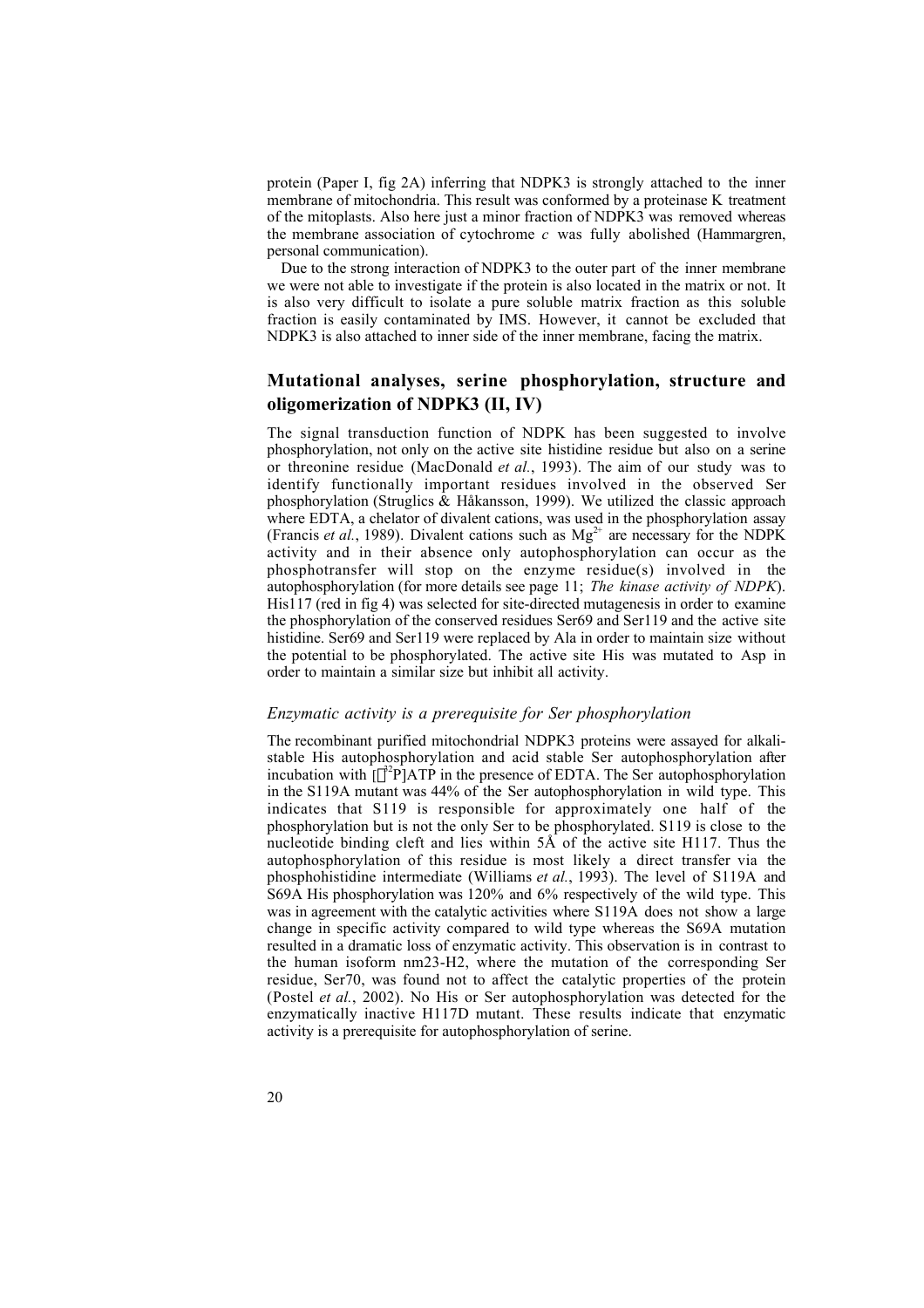## *The first crystal structure of plant NDPK3 from P. sativum*

The first and so far only crystal structure of plant mitochondrial NDPK3 (Paper II) showed a structure similar to those of previously reported NDPKs (Lascu *et al.*, 2000). The crystal diffracts X-rays to 2.8 Å resolution where the asymmetric unit contain one hexamer. The six monomers of NDPK3 from *P. sativum* are arranged as trimers of dimers or dimers of trimers (Paper II, fig 1). The structure consists of a central core of a four stranded antiparallel ß-sheet surrounded by six  $\alpha$  helices. The dimers interact through  $\beta$ -sheet  $\hat{2}$  and through the hydrogen bonding between helix A2. The trimer interactions are mediated through interactions of helix A5 with the Killer of prune loop (bold in fig 4) which is strictly conserved in most NDPKs (Lascu *et al.*, 1992).

### *S69 is important for the enzymatic activity and protein-protein interaction*

It is known that there are correlations between function and structure of the NDPKs in mammals (Mesnildrey *et al.*, 1997). Escobar Galvis *et al.* (2001) showed that after gel filtration and immunodetection, NDPK3 was found in complexes of number of various sizes. We have observed similar results using size exclusion chromatography of the recombinant protein (not shown). The detected sizes of hexamers, tetramers and dimers indicate flexibility in oligomerization. The balance between the complexes is changed in the S69A where the mutation destabilizes NDPK3. In this mutant the dimer and tetramer is increased at the expense of the hexamer with a reduction of the enzymatic activity as a consequence.

In the pea mitochondrial NDPK3, similar to the human nm23-H2 structure, the S69 residue is exposed on the surface of the hexamer (Webb *et al.*, 1995). The S69 in the NDPK3 has only non-polar contact with Trp148 located in a bordering monomer and to the Phe66 in the same monomer. This interaction may by stabilizing the hexameric state of the enzyme. The destabilization of the hexameric structure with a more flexible loop caused by the Ser to Ala mutation may lead to changed ability of NDPK3 to bind substrate.

Adenylate Kinase was identified as an interacting partner of the soluble NDPK3 from the inter membrane space of mitochondria (Paper IV). The interaction modulates the activity of the enzymes where NDPK3 inhibits Adenylate Kinase. However the activity of Adenylate Kinase is unchanged when it interacts with S69A NDPK. This may indicate that the mutation affected the ability of NDPK:Adenylate Kinase interaction. Thus, the oligomeric state of NDPK3 is not just important for the activity of NDPK3 but also for the interaction with Adenylate Kinase.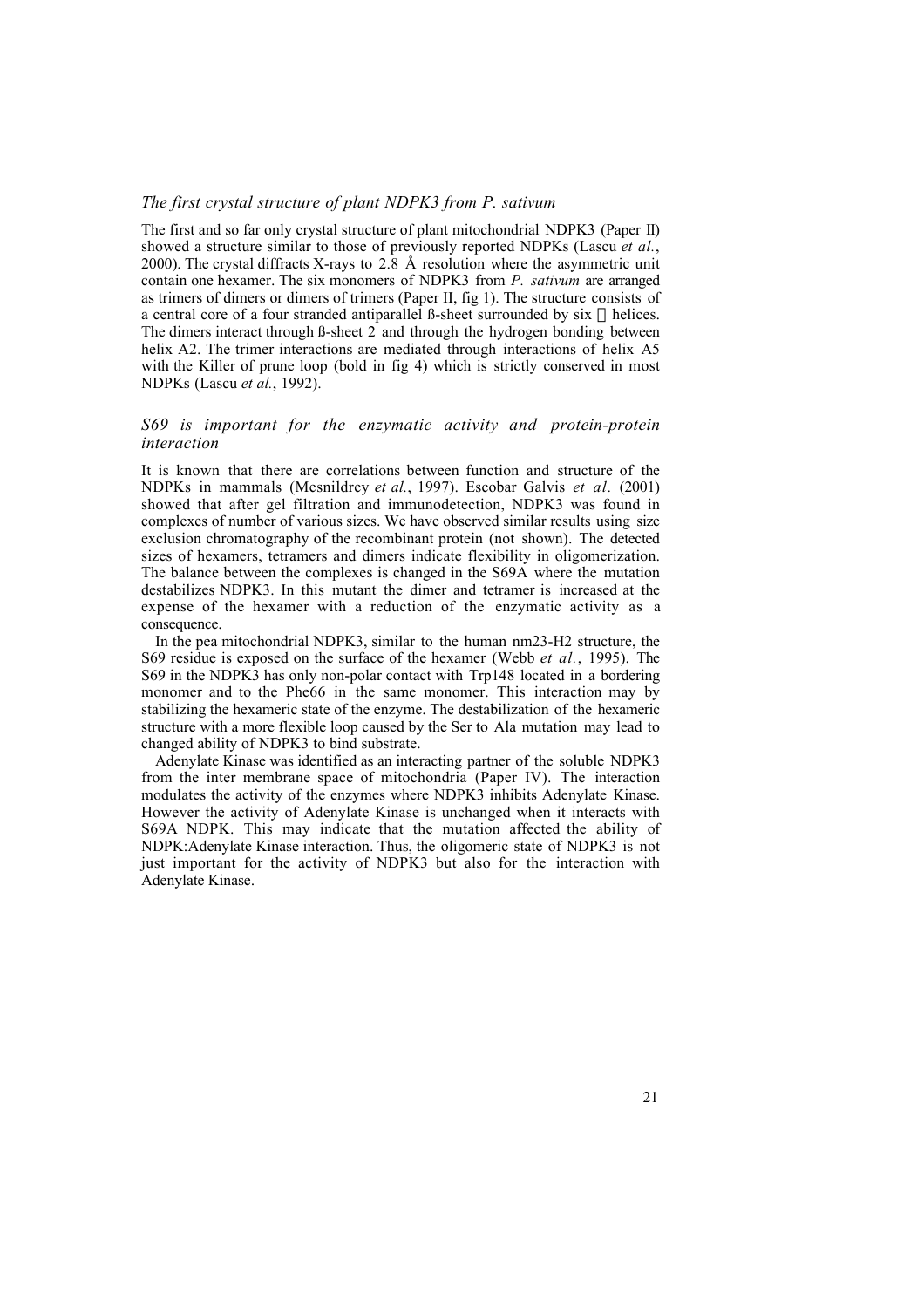## **Evolutionary history, expression and targeting of the plant NDPK family (III)**

The plant NDPK gene family consists of three groups whose gene products end up in different sub-cellular locations. In *A. thaliana* cv. Colombia 0 there are four different NDPK isoforms named NDPK1-3 (table 3) where NDPK3a and NDPK3b are very similar. These isoforms differ by only 12 amino acids in the mature part of the proteins, none of which are in the active site (fig 6).

| 3a<br>3 <sub>b</sub> | MSSQICRSASKAAKSLLSSAKNARFFSEGRAIGAAAAVSASGKIPLYASNFARSSGSGVA 60<br>MSSOICRSASRAARSLLSSAKNARFFSEGRAIGAASVVHATGKVPOYASNFGKS-GSGFV 59   |  |
|----------------------|--------------------------------------------------------------------------------------------------------------------------------------|--|
| 3a<br>3 <sub>b</sub> | SKSWITGLLALPAAAYMIQDQEVLAAEMERTFIAIKPDGVQRGLISEIISRFERKGFKLV 120<br>SNSWITGLLALPAAAFMLODOEALAAEMERTFIAIKPDGVORGLISEIITRFERKGYKLV 119 |  |
| 3a<br>3 <sub>b</sub> | GIKVIVPSKDFAOKHYHDLKERPFFNGLCDFLSSGPVIAMVWEGDGVIRYGRKLIGATDP 180<br>GIKVMVPSKGFAOKHYHDLKERPFFNGLCNFLSSGPVVAMVWEGEGVIRYGRKLIGATDP 179 |  |
| 3a<br>3 <sub>b</sub> | OKSEPGTIRGDLAVTVGRNIIHGSDGPETAKDEISLWFKPOELVSYTSNSEKWLYGDN 238<br>OKSEPGTIRGDLAVVVGRNIIHGSDGPETAKDEISLWFKPEELVSYTSNAEKWIYGON 237     |  |

*Figure 6.* Sequence alignment of NDPK3a and NDPK3b from *A. thaliana*. The mature part of the proteins is marked by an arrow. Accession codes for the sequences are: O49203, Arabidopsis NDPK3a; Q8LAH8, Arabidopsis NDPK3b.

#### *Separate evolution of NDPK3 in plants?*

An earlier study of plant and vertebrate NDPKs showed that the plant isoforms are evolutionary more closely related to the vertebrate cytosolic form than to the vertebrate mitochondrial or to *Drosophila* nm23 (Escobar Galvis *et al.*, 1999). The amino acid sequences from 23 different *NDPKs* including monocots, dicots and moss were used in order to investigate the phylogeny of the *NDPK* gene family in plants. The *NDPKs* grouped in three major clades, *NDPK1, NDPK2* and *NDPK3* respectively. This grouping indicates that the function of NDPKs in the different subcellular compartments is well conserved. According to the evolutionary analysis, the NDPK3 proteins may have a somewhat more specific and conserved function as compared to the other NDPKs as it diverged erlier from the common ancestor (Paper III, fig 1).

#### *The expression of the NDPK family in A. thaliana*

The cytosolic *NDPK1* genes have been cloned from a variety of plant species. In tomato, *NDPK1* is highly expressed in both leaf and stem tissue (Harris *et al.*, 1994). Rice *NDPK1* expression changes during seed germination and in the early stages of seedling growth (Yano *et al.*, 1995). *NDPK1* represents more than half of the total NDPK transcript pool in leaves, roots and inflorescence tissues (Paper III).

Previous studies have shown that the the mitochondrial NDPK3 protein from *P. sativum* is more abundant in reproductive and young tissues than in vegetative and mature tissues (Escobar Galvis *et al.*, 1999). The expression pattern of NDPK3 in buds of *P. sativum* (Escobar Galvis *et al.*, 2001) is in agreement with the gene expression of *NDPK3a/b* homologues in *A. thaliana* (Paper III, fig 2A, 2B). The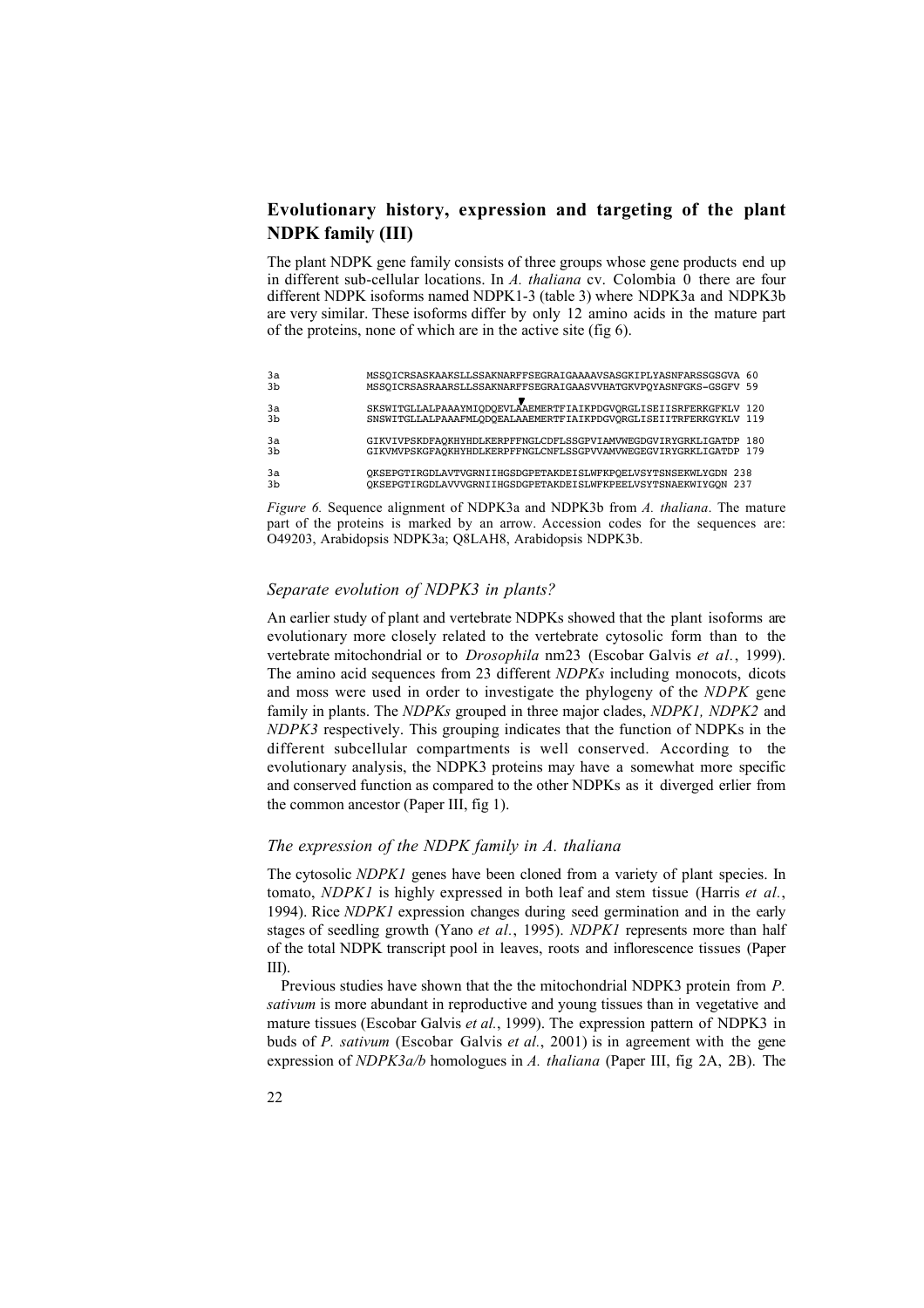*NDPK3b*, however, showed much weaker but distinct signal in tapetal, ovary and petal tissue (Paper III, fig 2B). Probably, NDPK3b can function as a complement to NDPK3a in tissues with high mitochondrial activity.

#### *NDPK3 is dually targeted to mitochondria and chloroplasts*

Protein targeting is usually highly specific. Nevertheless, a certain number of proteins are recognized by both mitochondria and chloroplasts. In plants, mitochondrial targeting sequences are generally longer than in other organisms, 40 amino acids on average (Glaser *et al.*, 1998). The mitochondrial *P. sativum* presequence is 80 amino acids, containing an intramitochondrial targeting part (Escobar Galvis *et al.*, 1999). The mitochondrial pre-sequence is commonly rich in argenine and poor in acidic amino acids and contain aliphatic residues (leucine and alanine). The structure of the pre-sequence is usually an amphiphilic helix (von Heijne *et al.*, 1989). The C-terminus of the *P. sativum* pre-sequence is predicted to form a helix-kink-helix motif (Paper III). A helix close to the processing site has in some cases been shown to be important for recognition by the mitochondrial processing peptides (MPP) (Tanudji *et al.*, 1999) where the argenine at the -2 or -8 position from the cleavage site is critical.

The chloroplast targeting sequences are generally about 50 amino acids long, rich in serine and poore in leucine residues and in contrast to mitochondria, they do not contain many positive charged residues in the first ten amino acids (von Heijne  $\&$  Nishikawa, 1991). The way to obtain dual targeting is to have a targeting sequence that is recognized as an import signal by both mitochondria and chloroplasts.

As the NDPK3 protein has been found in both the lumen of the chloroplasts and in the IMS of mitochondria (Spetea *et al.*, 2004; Struglics & Håkansson, 1999; Sweetlove *et al.*, 2001; Yang & Lamppa, 1996), we wanted to study if the protein is dual targeted or not. A NDPK-GFP construct was transformed into *A. thaliana* protoplasts. As shown in Paper III (fig 3), the NDPK3 is able to direct the GFP to both mitochondria and chloroplasts. Western blot analyses of pea subcellular fractions confirmed the dual localization of NDPK3, using NDPK3 antibodies produced against the C-terminus of the protein. The enzyme was not detected in the stroma but in the chloroplast thylakoid fraction. Even so, the majority of the enzyme was detected in the mitochondrial fraction (Paper III, fig 4).

## **Interacting partners of mitochondrial NDPK3 from** *P. sativum* **(I, IV)**

Many of the regulatory functions of NDPK are mediated by protein-protein interactions (Leung & Hightower, 1997). For the interaction studies it is important to know that the proteins are located in the same compartment. We showed that the NDPK3 in plant mitochondria exists both attached to the inner membrane, where it interacts with the ATP/ADP translocator (Paper I), and soluble in the IMS, where Adenylate Kinase is an interacting partner (Paper IV).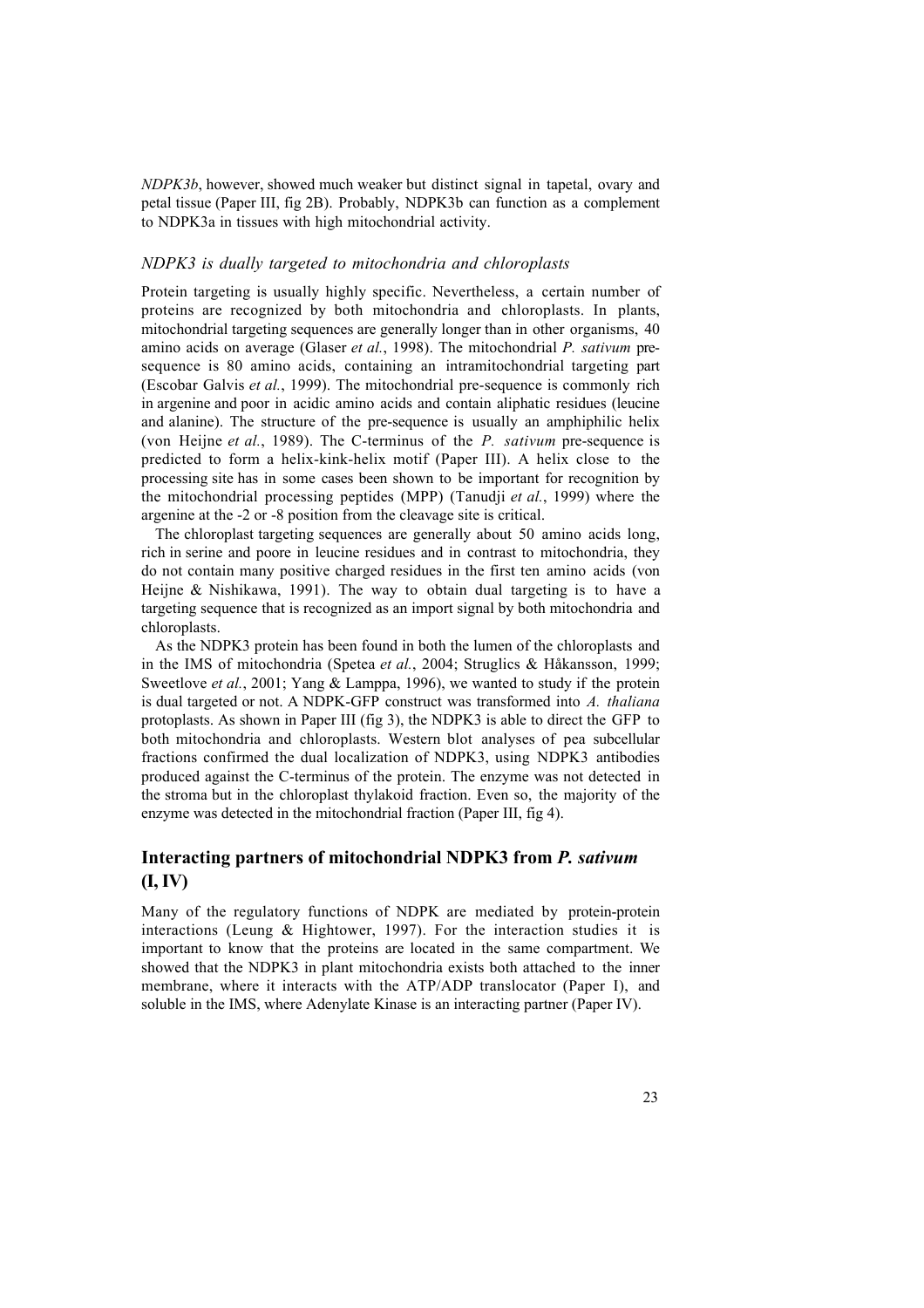#### *Interaction between NDPK3 and ATP/ADP translocator*

Mitochondrial membrane fraction from *P. sativum* was used in a coimmunoprecipitation experiment in order to identify the membrane proteins that NDPK3 interacts with. The interacting protein was in gel digested followed by QTOF-MS analysis. Five peptide sequences from the protein were obtained. The sequences were most similar to *A. thaliana* ATP/ADP translocators with accession number P31167. The sequences covered 17% of the Arabidopsis protein and were found to be 87% identical. The antibodies directed against ATP/ADP translocators were used in order to confirm the interaction of this protein with NDPK by crossimmunoprecipitation (Paper I, fig 4). Based on these results we conclude that the ATP/ADP translocator is an interacting partner of the membrane bound NDPK3.

#### *Mitochondrial NDPK3 - a part of the contact point complex?*

It has been shown that fractions containing the metabolite transport contact sites include various proteins and marker enzymes such as porins, creatine kinases and ATP/ADP translocators (Uribe *et al.*, 2003). NDPK3 from pea mitochondria is strongly attached to the inner membrane (Paper I). This could indicate that NDPK3 together with the interaction partner, ATP/ADP translocator, are localized to the contact points for channelling metabolites from the matrix to the cytoplasm and *vice versa*.

We isolated four fractions of mitochondrial membranes by osmotic shock treatment followed by sucrose gradient ultracentrifugation (fig 7A). In order to examine whether NDPK3 co-localizes with the markers of the metabolite contact points or not, the fractions were investigated by western blots where specific antibodies against ATP/ADP translocator, porin, F1 and NDPK3 were used (fig 7B). The different fractions were further investigated by partial detergent solubilization and size exclusion chromatography. ATP/ADP translocator, porin, F1 and NDPK3 were found to overlap (fig 7C). This overlap may suggest that NDPK3 is related to the contact sites with porin and ATP/ADP translocator as the marker enzymes. This interaction may have effect on ATP concentration on the IMS side of the inner membrane and thereby facilitating a higher rate of ADP/ATP exchange. However, the specific link with the contact site components needs to be further isolated and analysed in order to define the specific role of NDPK3, the interaction with the ATP/ADP translocator (Paper I) and other interacting proteins.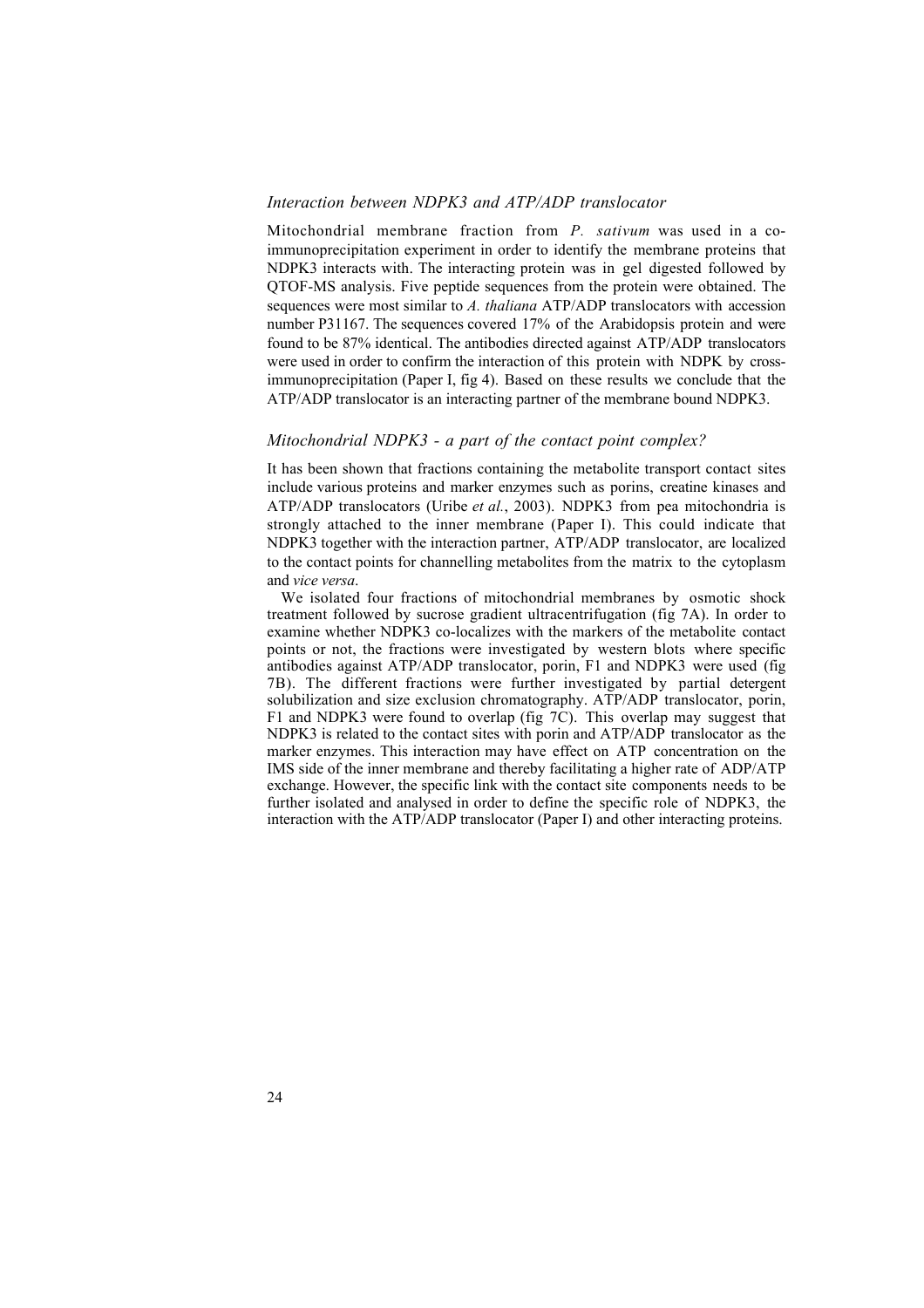

*Figure 7.* Fractionation of mitochondrial membranes from *P. sativum*. A) Separation of mitoplast fraction. Sonicated mitoplasts were separated by ultracentrifugation at 20h on 55:40% sucrose gradients. B) Western blots analyses. Four different fractions were analyzed by western blot with antibodies directed against NDPK3, Porin, F1 and ANT. Equal protein amount was loaded. In fraction four, marked by asterix, all the enzymes were detected. C) FPLC analyses. Fraction four was partially solubilized by 1% Triton X-100 for 15 min and separated on a Superose 6 column in the presence of 0.1% Triton X-100. Fraction Nr 14 and 15 contains all four enzymes; F1, ANT, Porin and NDPK3.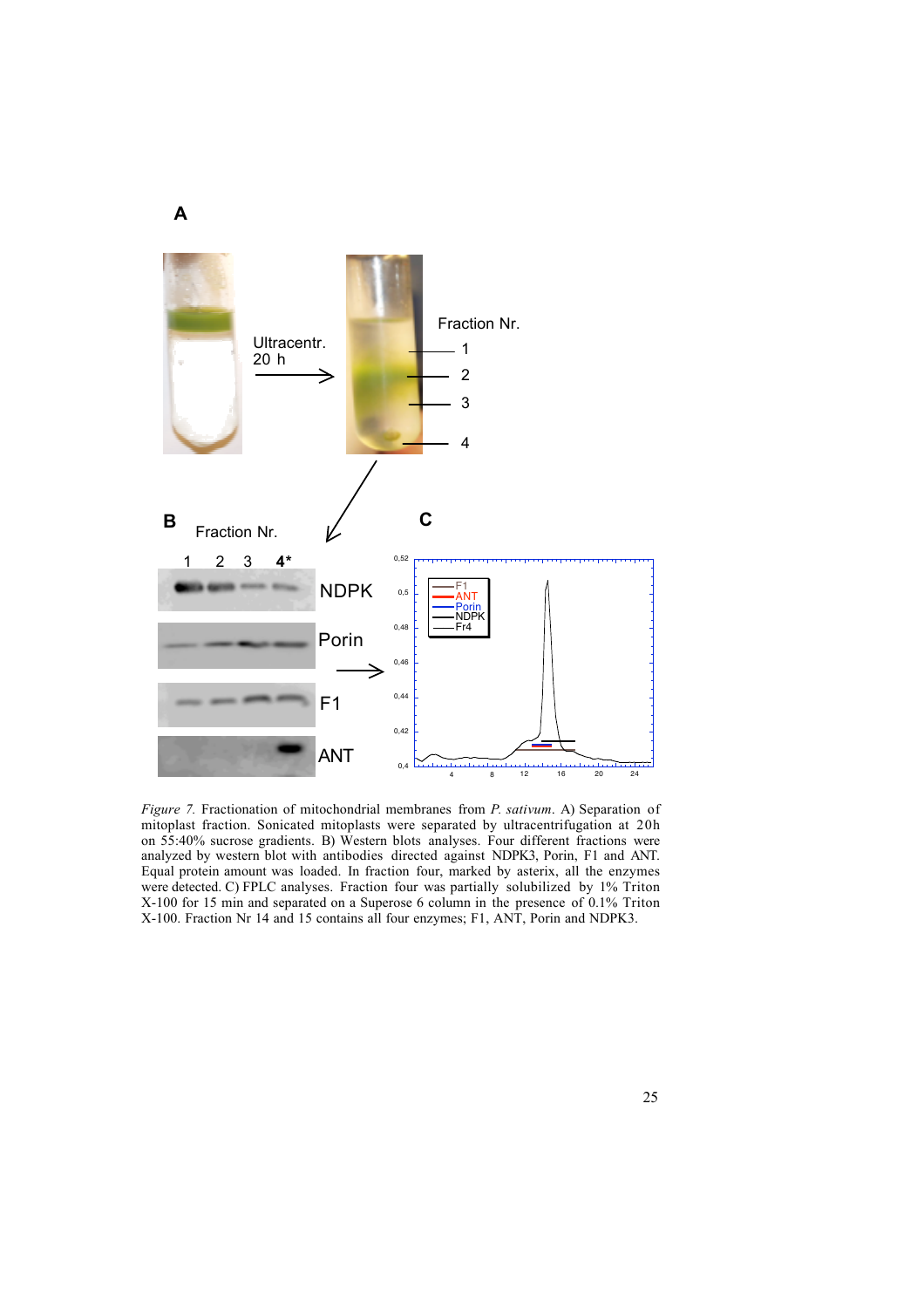#### *Interaction between NDPK3 and Adenylate Kinase*

In order to find putative mitochondrial interaction partners for soluble mitochondrial NDPK3 we used affinity chromatography. The mitochondrial IMS fraction was passed through an affinity column with covalently bound recombinant NDPK3. The interacting proteins were eluted by salt gradient and identified by MS-QTOF sequencing. The peptide sequence (fig 5) was most similar to *A. thaliana* Adenylate Kinase with a sequence similarity of 90% between the *P. sativum* peptide sequences and *A. thaliana* gene At5g63400.

#### *Structure of Adenylate Kinase*

Several Adenylate Kinase isoforms have been crystallised as monomers with an exception for one reported trimer in Sulfolobus bacteria (Bonisch *et al.*, 1996). The monomer is composed of three sub-domains (Schulz *et al.*, 1990): the AMP binding domain, the lid domain and the core domain that is unaffected by substrate binding (Vonrhein *et al.*, 1995). The active site is located at the end of a channel, deep in the structure which closes around AMP and ATP, shielding the reaction from water (Bergman, 1999). The movement of the AMP binding site LID domain induced by substrates leads to two conformations called *closed* and *open* states (Schulz, 1992). There are size variations among the Adenylate Kinases called long and short isoforms. The long and short types of Adenylate Kinases differ in the LID domain. LID is an eleven residue segment in short type, whereas it is longer in the long type (Fukami-Kobayashi *et al.*, 1996). The LID domain is predicted to be 80 amino acids in *A. thaliana* family (fig 5), which indicates that these isoforms belong to the long type Adenylate Kinases. In plants, there is only one structure of Adenylate Kinase available (Wild *et al.*, 1997). This isoform is a monomer. In order to investigate the oligomeric state of Adenylate Kinase from *A. thaliana*, chemical cross-linking with glutaraldehyde (GA) was performed. Surprisingly, the recombinant His-tagged enzyme gave four distinct bands, showing a cross-linking pattern corresponding to a tetrameric structure (fig 8). It would be the first known tetramer not just in plants but also in the Adenylate Kinase family. However, this result needs to be further analyzed by *e.g.* size exclusion chromatography or native gels in order to confirm the unusual oligomeric state of the enzyme.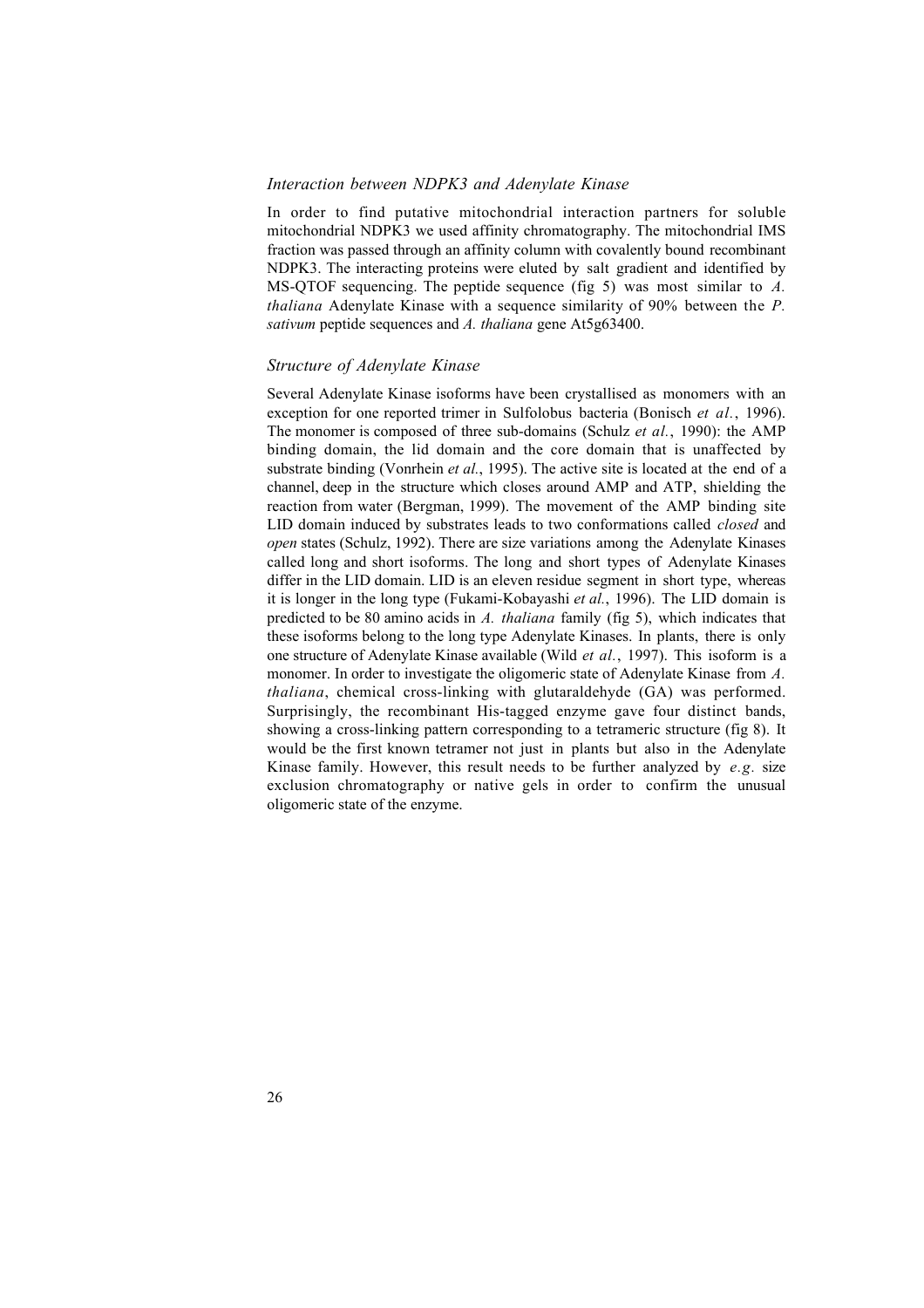#### *NDPK3 and Adenylate Kinase as cooperating partners*

In paper IV we show that the interaction of NDPK3 and Adenylate Kinase modulates the activity of the enzymes and their responses to cAMP and calcium. In mammalian systems there is cooperation between NDPK and Adenylate Kinase activities in the mitochondria needed for facilitation of *e.g.* protein import into the nucleus (Dzeja & Terzic, 2003). A direct interaction between the viral Adenylate Kinase and *E. coli* NDPK was recently shown after T4 infection. Both enzymes were a part of T4 dNTP synthetase, a multienzyme complex which facilitates the synthesis of dNTPs and their flow into DNA (Kim *et al.*, 2005). This may indicate that the interaction between NDPK3 and Adenylate Kinase is a general feature and not specific to plants.



*Figure 8.* Cross-linking of Adenylate Kinase with glutaraldehyde (GA). GA amount in lanes 2 - 0.02% and 3 - 0.007%. Equal protein amount was loaded. The protein size marker, lane 1, and the relevant molecular mass (kDa) are indicated on the left.

#### *Effects of cAMP and calcium on NDPK3 and NDPK:AK interaction*

The coupled pyruvate kinase-lactate dehydrogenase assay (fig 9) was used in order to investigate the enzyme activity of NDPK3, Adenylate Kinase and the NDPK:Adenylate Kinase (NDPK:AK) interaction. The ADP production of the enzymes is indirect measured via the decrease of NADH where dTDP - the substrate for NDPK3 and/or AMP - the substrate for Adenylate Kinase are included.

The NDPK:AK interaction was measured in two different ways. First, in the absence of AMP or in the presence of the Adenylate Kinase specific inhibitor Ap5A, *e.g.* measuring the NDPK3 activity in the interacting complex. Second, in the absence of dTDP or in the present of enzymatically inactive NDPK3 mutant H117D (Paper II) *e.g.* measuring the Adenylate Kinase activity in the complex.

Second messengers such as cAMP and calcium are intracellular molecules which transmit signals in cells. cAMP is derived in a reaction where ATP can be broken down into non-toxic products as inorganic phosphate and AMP. The synthesis and degradation of cAMP is controlled by the enzymes named adenylate cyclase and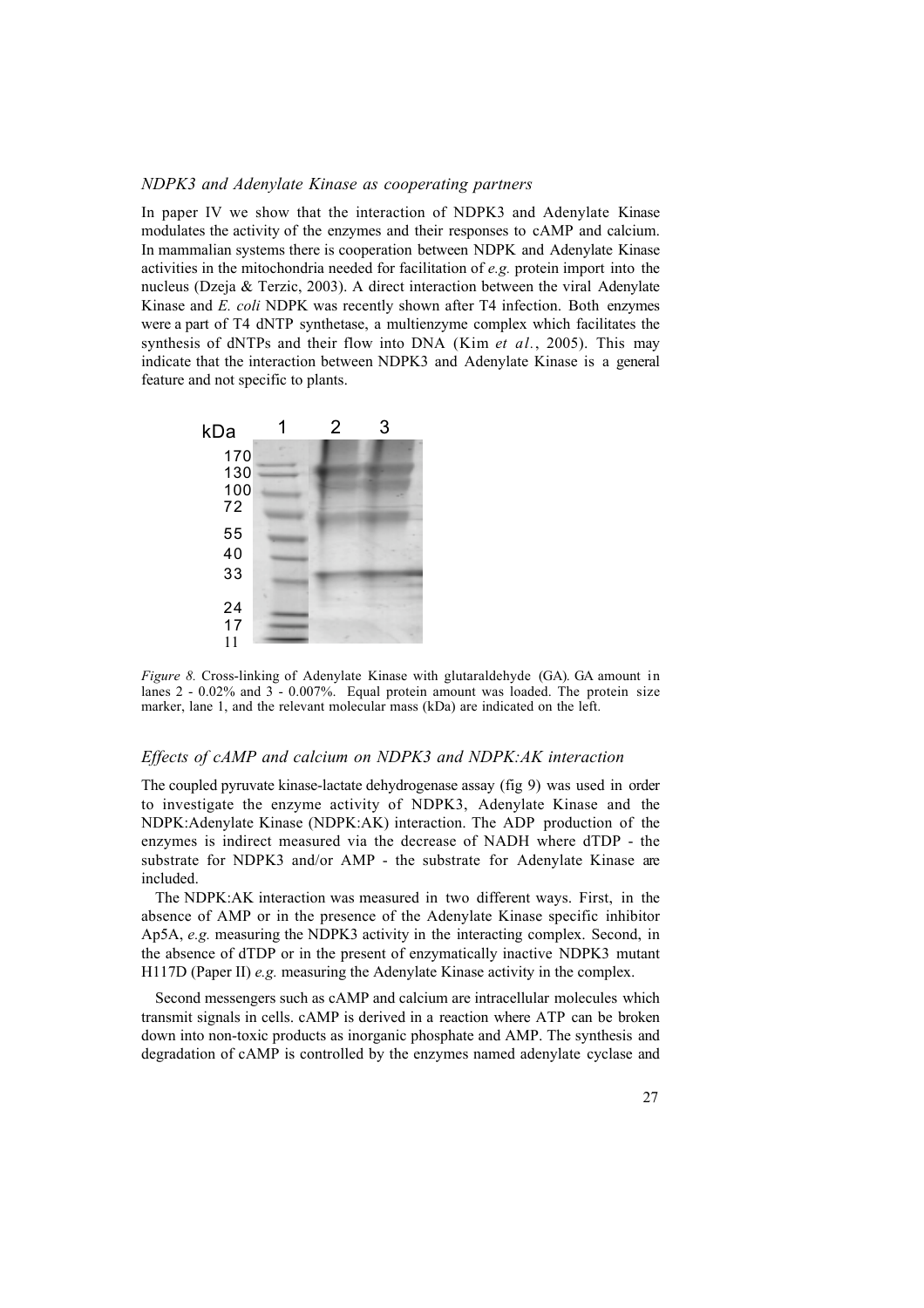cyclic nucleotide phosphodiesterase, respectively (Abel *et al.*, 2000; Hanoune & Defer, 2001; Hetman *et al.*, 2000; Ichikawa *et al.*, 1997).

It has been shown that in tobacco two NDPK isoforms bind to cAMP where one of those is an orthologue of the NDPK from *P. sativum* (Laukens *et al.*, 2001). In *Dictyostelium,* the NDPK associated with the membrane was stimulated by cAMP, where the GTP produced by NDPK activated the G-proteins (Bominaar *et al.*, 1993). We observed that cAMP in the coupled pyruvate kinase-lactate dehydrogenase assay inhibited the activity of NDPK3 by itself and in the interaction with Adenylate Kinase (Paper IV; fig 1a, 4a).



*Figure 9.* Summary of the coupled assay using pyruvate kinase and lactate dehydrogenase. ADP formed in the first step is phosphorylated to ATP by pyruvate kinase in the presence of phosphoenolpyruvate (PEP). Pyruvate is reduced in the presence of NADH by lactate dehydrogenase (LDH). A) Enzymatic assay for NDPK3. B) Enzymatic assay for Adenylate Kinase.

Calcium is a second messenger in many signalling pathways such as those activated by pathogen attack (Blume *et al.*, 2000), salt stress (Epstein, 1998), cold shock (Xiong *et al.*, 2002) and during pollen tube growth and root nodulation (Evans *et al.*, 2001). cAMP metabolism in higher plants is often connected to calcium levels where both the synthesis and degradation of the nucleotides are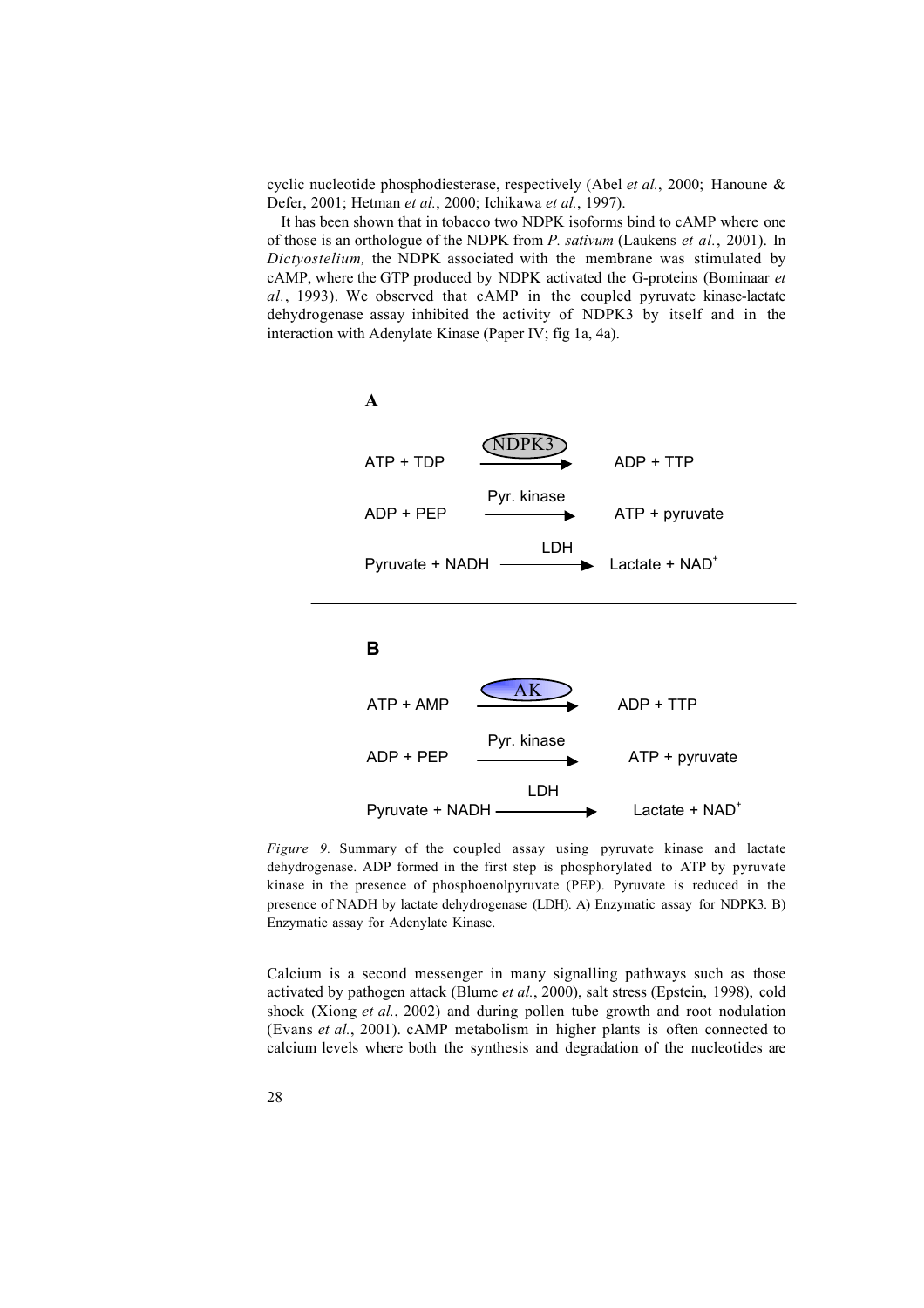controlled by concentrations of this ion (Kurosaki *et al.*, 1993). We observed that calcium inhibited NDPK3 activity itself and in the complex with Adenylate Kinase at concentrations under  $0.5 \mu M$ . Higher concentrations of calcium showed no inhibitory effects (fig 1b, 4b). These inhibitions have direct effects on the GTP/ADP production in the IMS of mitochondria. As we show the inhibition of the enzymes and thereby the regulation of GTP/ADP amount occurs in two steps. First, low concentrations of the messenger results in low GTP/ADP production. Second, the enzyme activity and the GTP/ADP production is restored when higher concentrations are present (Paper IV, fig 1b, 3a, 4b). ADP formed in these reactions may be further consumed during oxidative phosphorylation with stimulation of respiration as a consequence (Jacobus & Evans, 1977). Adenylate Kinase stimulated the activity of NDPK3 and the activity of Adenylate Kinase was inhibited by NDPK3. However, the inhibition of Adenylate Kinase and the stimulation of NDPK3 in the interacting complexes occur at the same rate and thereby resulted in the same amount of ADP produced (Paper IV).

## **Conclusions**

The main conclusions from the results presented in this thesis follow.

The plant NDPK3 localizes to both the intermembrane space and to the mitochondrial inner membrane where it is firmly attached.

The first crystal structure of a plant NDPK3 confirmed a hexameric oligomeric state of the enzyme.

The Ser autophosphorylation depends on the enzyme activity.

The mutation of the conserved Ser119 to Ala reduced the Ser phosphorylation to about one-half compared to wild type with only modest change of enzyme activity.

Mutation of S69 to Ala reduced the enzymatic activity radically. This residue is also important for the oligomerization of NDPK3 and for the interaction of NDPK3 with Adenylate Kinase.

*NDPK1, NDPK2* and *NDPK3* were present already in the last common ancestors of vascular plants and mosses.

*NDPK3a* has the second highest expression in inflorescences, leaves and roots after *NDPK1*.

*NDPK3b* expression is elevated in later stages of flower development in tapetum, ovules and petals.

NDPK3 is dually targeted to mitochondria and chloroplasts where the major amount of the protein is found in the mitochondria.

The enzymatic activity of NDPK3 is regulated by cAMP and calcium.

The membrane associated NDPK3 interacts with ATP/ADP translocator.

The IMS located NDPK3 interacts with Adenylate Kinase.

The interaction of NDPK3 and Adenylate Kinase modulates the activity of the enzymes and their response to cAMP and calcium.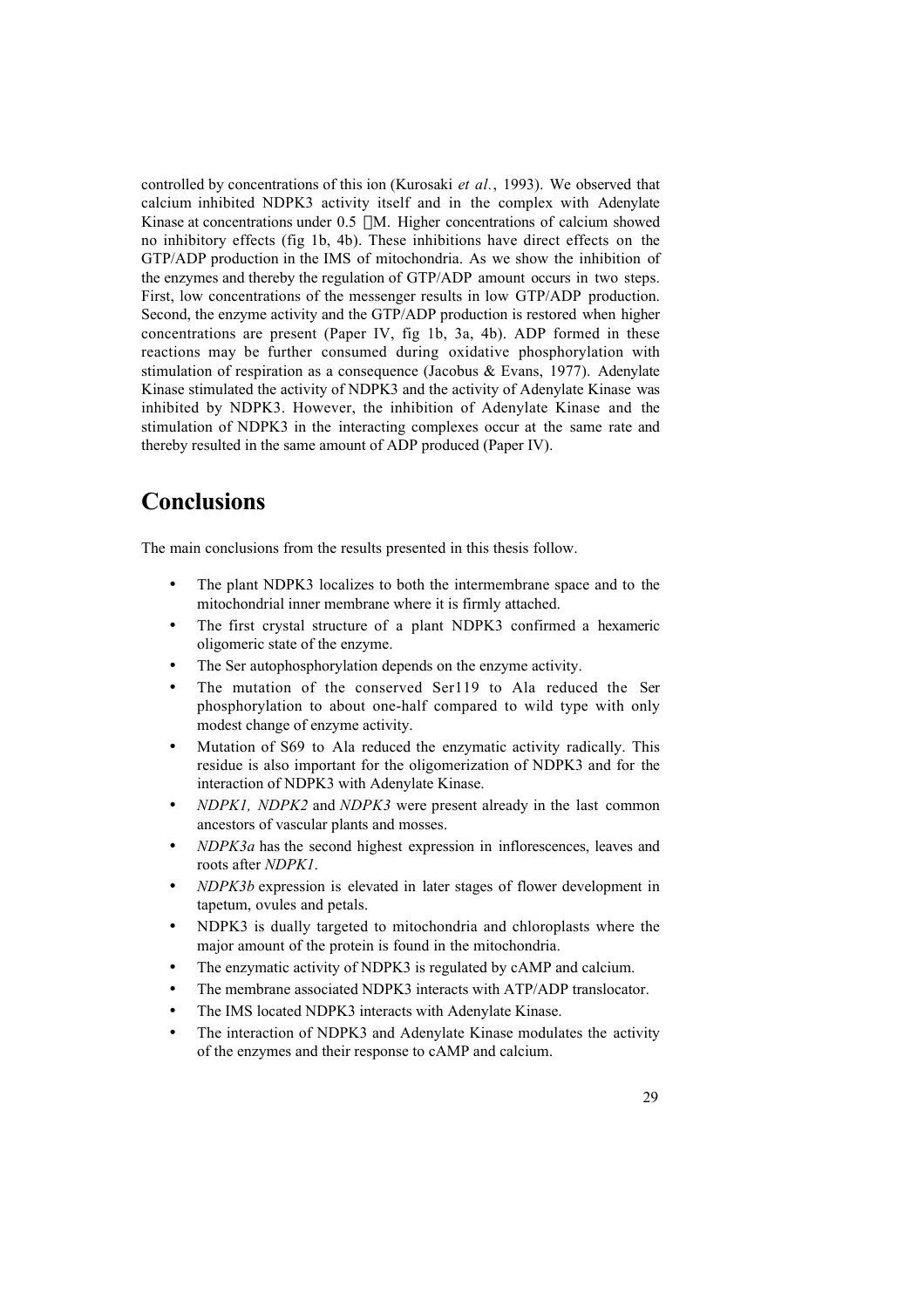## **Future perspectives**

Here we show increasing evidence that NDPK3 is an important multifunctional protein involved in cell signalling and coordination of other proteins. The study was performed to generate information about this mitochondrial isoform in plants, its biochemical characterisation and interacting partners. Additionally, the first structure of the enzyme provides possibilities for further studies of the protein folding. Furthermore, the discovered interacting proteins, ATP/ADP translocator and Adenylate Kinase may be an important link to more complex systems in the cell. I suggest the following research as examples of how to develop the material for further investigation.

### **Paper I**

The resistance of NDPK3 to the washes could indicate localization to the contact points between the outer and inner mitochondrial membrane. It would be interesting to know if the ATP/ADP translocator that binds NDPK is the ATP/ADP translocator in the contact points or if it is an ATP/ADP translocator:NDPK complex by itself. The optimization of the assay with FPLC technique (fig 7) and use of different detergents could be utilized in order to separate the proteins in the contact points.

## **Paper II**

The S69A mutation affects the oligomerization state of NDPK3. Increased flexibility of the head region could alter the trimer/hexamer interactions, thus forcing the equilibrium toward a dimer/tetramer structure. The mutation affected the enzymatic activity of NDPK3 and the interaction with Adenylate Kinase. Structural studies of the S69A mutant would confirm and clarify the oligomeric changes affecting the activity and the ability to interact with Adenylate Kinase.

### **Paper III**

The translocation system of the NDPK3 over the chloroplast and mitochondrial membrane is most likely different. The C-terminal of the presequence contains a thylakoid processing peptidase like motif. The pea mitochondrial NDPK3 presequence lacks the MPP cleavage residues, an argenine at the -2 or -8 position from the cleavage site. Escobar Galvis *et al*. (1999) suggested that the pea mitochondrial NDPK3 isoform might be processed by an inner membrane protease (IMP), in analogy to the one described by Nunnari *et al* (1993). The specificity of the IMP is such that it cleaves at -3 and -1 residue where an alanine at position -1 from the first amino acid of the mature protein is essential (Thompson *et al.*, 1999). Since the mitochondrial pea NDPK3 contains such an alanine, this presequence may be a good candidate substrate for a putative plant mitochondrial signal peptidase. Processing studies where the cleavage residues would be mutated would clarify this subject.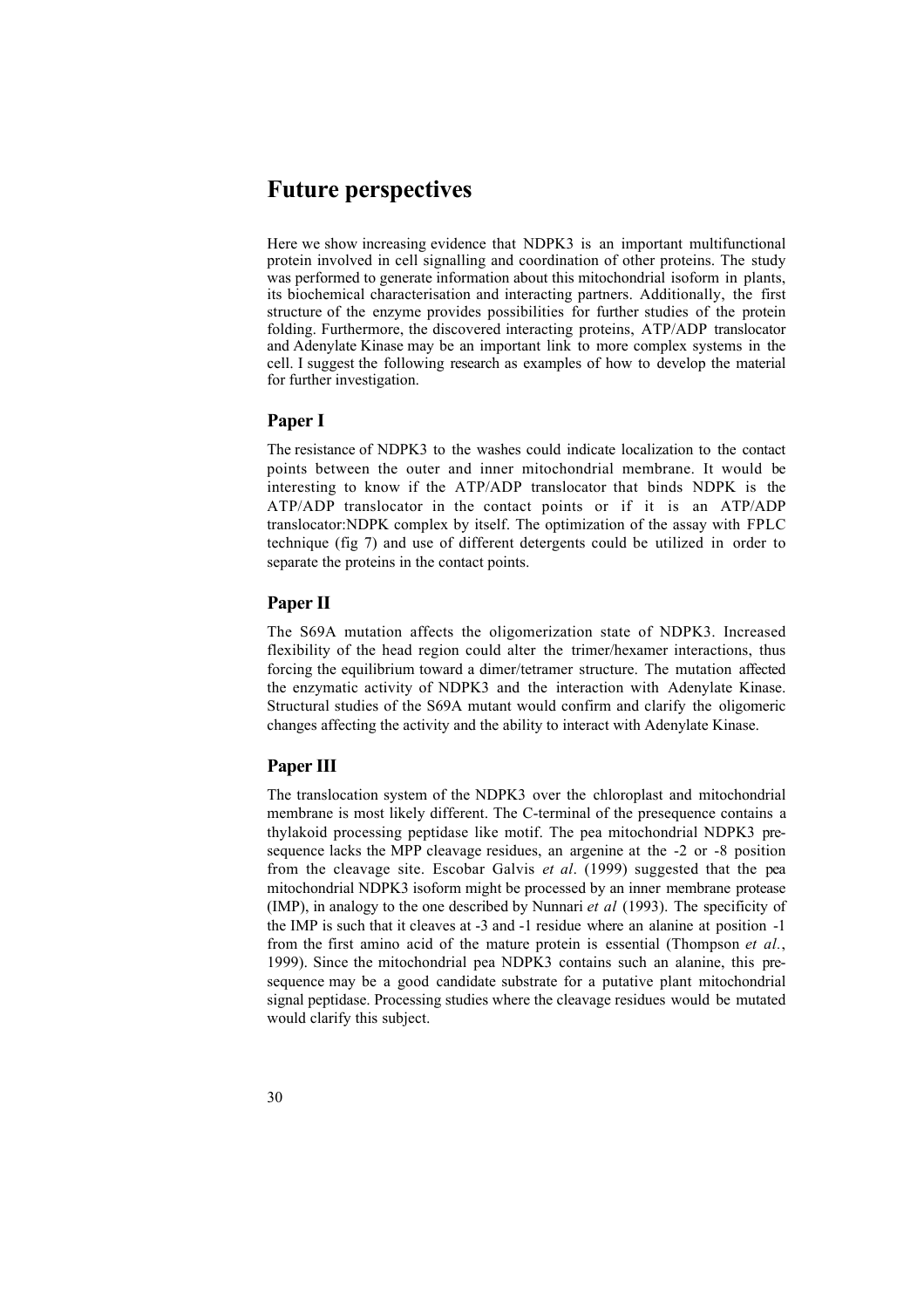## **Paper IV**

The protein interaction of NDPK3 and Adenylate Kinase is an important link to the cross-talk between these kinases, cAMP and calcium. This interaction is probably a part of a multi-enzyme complex. It would be interesting to know if there are other members in the system or if it is just the AK:NDPK complex by itself. It would be important to start immunochemistry studies with antibodies directed against Adenylate Kinase. One other option would be to bind the Adenylate Kinase covalently to the NHS activated HP column in order to find the interacting partners from mitochondrial IMS. Putative interacting enzymes could be enzymes of the multi complex including Adenylate Kinase and NDPK.

Knowledge of the oligomeric state of Adenylate Kinase and the nature of NDPK:AK interaction is of crucial relevance to the potential study of the protein complex. The crystallization of the enzyme(s) would lead to the identification of residues important for the protein interaction. Size exclusion chromatography or blue native gels could confirm the unusual oligomeric state of Adenylate Kinase (fig 8).

It would also be interesting to know more details about Adenylate Kinase isoform AK4 (fig 5) as this predicted chloroplastic enzyme is 250 amino acids longer than the six other members of Adenylate Kinases in the *A. thaliana* family. It would be interesting to investigate the enzyme structure and the function of the C-terminal part, which has no similarities with *A. thaliana* Adenylate Kinase isoforms.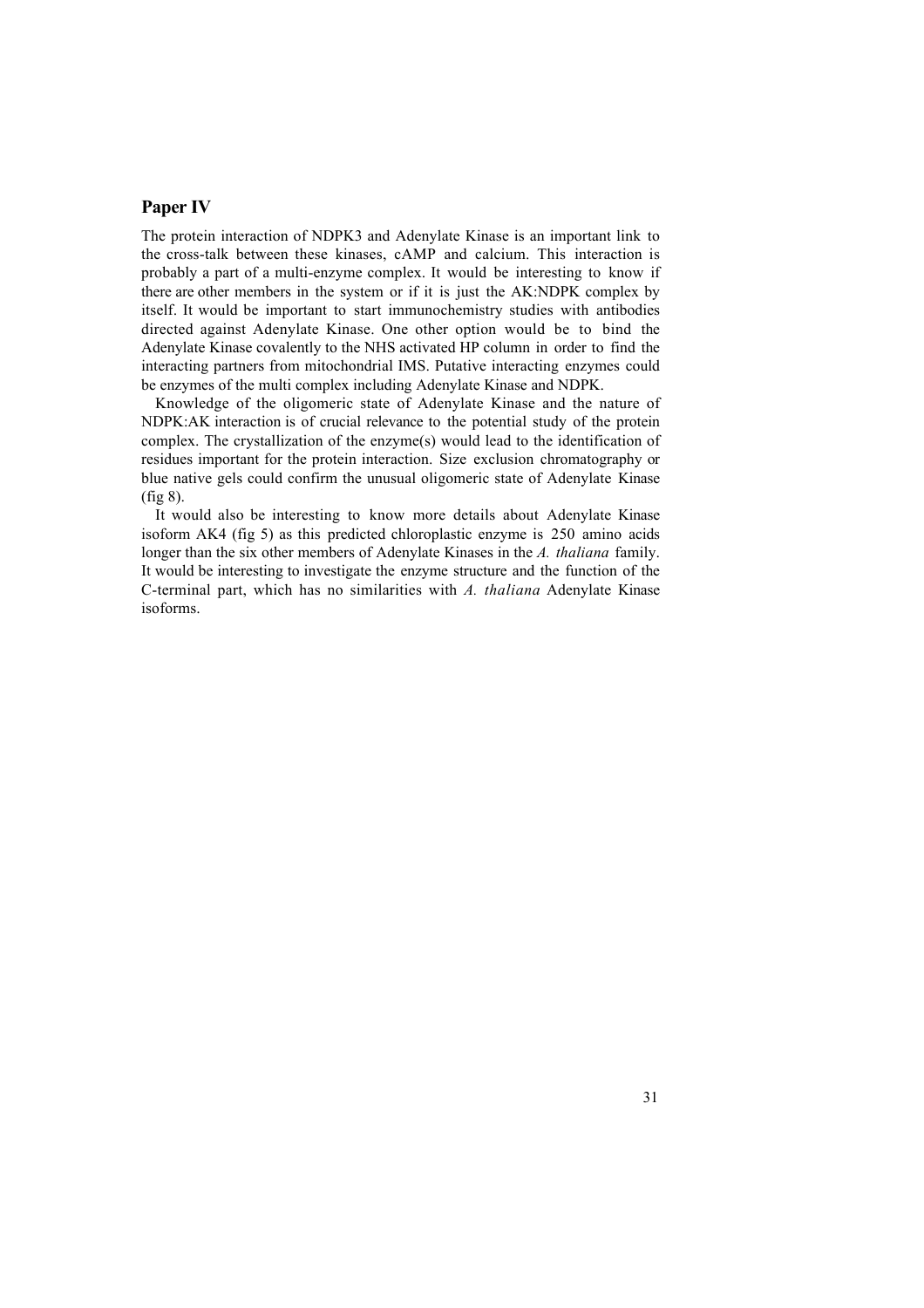## **References**

Abel, S., Nurnberger, T., Ahnert, V., Krauss, G. J. & Glund, K. 2000. Induction of an extracellular cyclic nucleotide phosphodiesterase as an accessory ribonucleolytic activity during phosphate starvation of cultured tomato cells. *Plant Physiology 122*, 543-552.

Adams, V., Bosch, W., Schlegel, J., Wallimann, T. & Brdiczka, D. 1989. Further characterization of contact sites from mitochondria of different tissues: topology of peripheral kinases. *Biochimica Biophysica Acta 981*, 213-225.

Agou, F., Raveh, S., Mesnildrey, S. & Veron, M. 1999. Single strand DNA specificity analysis of human nucleoside diphosphate kinase B. *Journal of Biological Chemistry 274*, 19630-19638.

Akashi, K., Grandjean, O. & Small, I. 1998. Potential dual targeting of an Arabidopsis archaebacterial-like histidyl-tRNA synthetase to mitochondria and chloroplasts. *FEBS Letters 431*, 39-44.

- Anderson, S., Bankier, A. T., Barrell, B. G., de Bruijn, M. H., Coulson, A. R., Drouin, J., Eperon, I. C., Nierlich, D. P., Roe, B. A., Sanger, F., et al. 1981. Sequence and organization of the human mitochondrial genome. *Nature 290*, 457-465.
- Andersson, S. G., Zomorodipour, A., Andersson, J. O., Sicheritz-Ponten, T., Alsmark, U. C., Podowski, R. M., Naslund, A. K., Eriksson, A. S., Winkler, H. H. & Kurland, C. G. 1998. The genome sequence of Rickettsia prowazekii and the origin of mitochondria. *Nature 396*, 133-140.

Atkinson, D. E. 1968. The energy charge of the adenylate pool as a regulatory parameter. Interaction with feedback modifiers. *Biochemistry 7*, 4030-4034.

- Bergman, J. 1999. ATP: The Perfect Energy Currency for the Cell. *Creation Research Society Quarterly 36*, No. 1.
- Blume, B., Nurnberger, T., Nass, N. & Scheel, D. 2000. Receptor-mediated increase in cytoplasmic free calcium required for activation of pathogen defense in parsley. *Plant Cell 12*, 1425-1440.
- Bominaar, A. A., Molijn, A. C., Pestel, M., Veron, M. & Van Haastert, P. J. 1993. Activation of G-proteins by receptor-stimulated nucleoside diphosphate kinase in Dictyostelium. *EMBO Journal 12*, 2275-2279.
- Bonisch, H., Backmann, J., Kath, T., Naumann, D. & Schafer, G. 1996. Adenylate kinase from Sulfolobus acidocaldarius: expression in Escherichia coli and characterization by Fourier transform infrared spectroscopy. *Archives of Biochemistry and Biophysics 333*, 75-84.
- Bovet, L. & Siegenthaler, P.-A. 1997. Mg2+-dependent dichotomic properties of the spinach chloroplast nucleoside diphosphate kinase-II: serine/threonine phosphorylation and nucleotide phosphotransfer. *Plant Physiology and Biochemistry 35*, 455– 465.
- Brdiczka, D., Beutner, G., Ruck, A., Dolder, M. & Wallimann, T. 1998. The molecular structure of mitochondrial contact sites. Their role in regulation of energy metabolism and permeability transition. *Biofactors 8*, 235-242.
- Bruce, B. D. 2001. The paradox of plastid transit peptides: conservation of function despite divergence in primary structure. *Biochimica Biophysica Acta 1541*, 2-21.
- Burnett, G. & Kennedy, E. 1954. The enzymatic phosphorylation of proteins. *Journal of Biological Chemistry 211*, 969-980.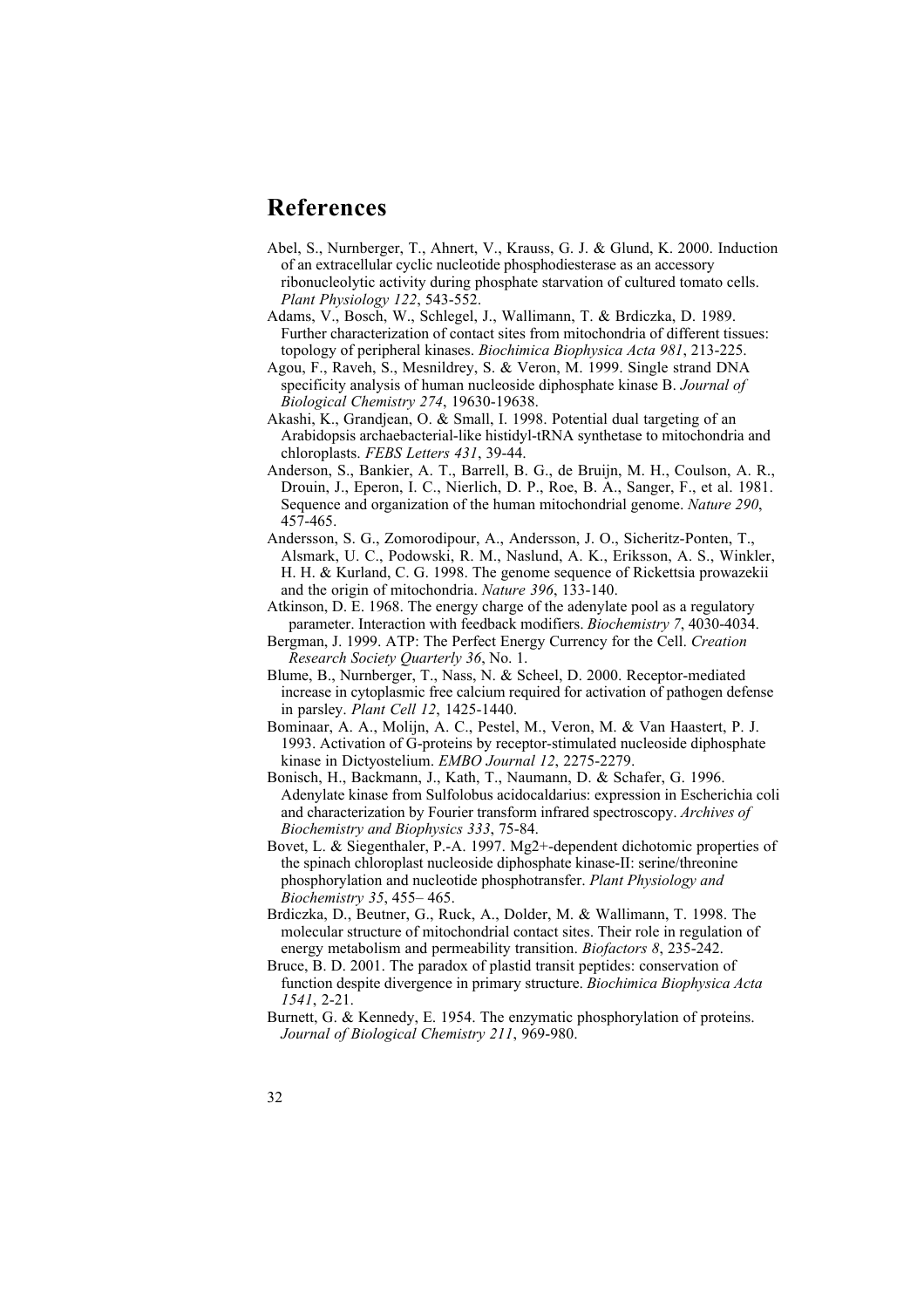- Choi, G., Yi, H. & Lee, J. 1999. Phytochrome signalling is mediated through nucleoside diphosphate kinase-II. *Nature 401*, 610-613.
- Claude, A. 1943. An Electron Microscope Study of Isolated Mitochondria. Method and Preliminary Results. *Journal of Experimental Medicine 81*, 51–60.
- Clifton, S. W., Minx, P., Fauron, C. M., Gibson, M., Allen, J. O., Sun, H., Thompson, M., Barbazuk, W. B., Kanuganti, S., Tayloe, C., et al. 2004. Sequence and comparative analysis of the maize NB mitochondrial genome. *Plant Physiology 136*, 3486-3503.
- Collavin, L., Lazarevic, D., Utrera, R., Marzinotto, S., Monte, M. & Schneider, C. 1999. wt p53 dependent expression of a membrane-associated isoform of adenylate kinase. *Oncogene 18*, 5879-5888.
- Dearolf, C. R., Hersperger, E. & Shearn, A. 1988. Developmental consequences of awdb3, a cell-autonomous lethal mutation of Drosophila induced by hybrid dysgenesis. *International Journal of Development Biology 129*, 159-168.
- Dumas, C., Lascu, I., Morera, S., Glaser, P., Fourme, R., Wallet, V., Lacombe, M. L., Veron, M. & Janin, J. 1992. X-ray structure of nucleoside diphosphate kinase. *EMBO Journal 11*, 3203-3208.
- Dzeja, P. P. & Terzic, A. 2003. Phosphotransfer networks and cellular energetics. *Journal of Experimental Biology 206*, 2039-2047.
- Epstein, E. 1998. How Calcium Enhances Plant Salt Tolerance. *Science 280*, 1906 - 1907.
- Escobar Galvis, M. L., Håkansson, G., Alexciev, K. & Knorpp, C. 1999. Cloning and characterisation of a pea mitochondrial NDPK. *Biochimie 81*, 1089-1096.
- Escobar Galvis, M. L., Marttila, S., Håkansson, G., Forsberg, J. & Knorpp, C. 2001. Heat stress response in pea involves interaction of mitochondrial nucleoside diphosphate kinase with a novel 86-kilodalton protein. *Plant Physiology 126*, 69-77.
- Evans, N. H., McAinsh, M. R. & Hetherington, A. M. 2001. Calcium oscillations in higher plants. *Current Opinion in Plant Biology 4*, 415-420.
- Filee, J. & Forterre, P. 2005. Viral proteins functioning in organelles: a cryptic origin? *Trends in Microbiology 13*, 510-513.
- Francis, B., Overmeyer, J., John, W., Marshall, E. & Haley, B. 1989. Prevalence of nucleoside diphosphate kinase autophosphorylation in human colon carcinoma versus normal colon homogenates. *Molecular Carcinogenesis 2*, 168- 178.
- Fukamatsu, Y., Yabe, N. & Hasunuma, K. 2003. Arabidopsis NDK1 is a component of ROS signaling by interacting with three catalases. *Plant Cell Physiology 44*, 982-989.
- Fukami-Kobayashi, K., Nosaka, M., Nakazawa, A. & Go, M. 1996. Ancient divergence of long and short isoforms of adenylate kinase: molecular evolution of the nucleoside monophosphate kinase family. *FEBS Letters 385*, 214-220.
- Giartosio, A., Erent, M., Cervoni, L., Morera, S., Janin, J., Konrad, M. & Lascu, I. 1996. Thermal stability of hexameric and tetrameric nucleoside diphosphate kinases. Effect of subunit interaction. *Journal of Biological Chemistry 271*, 17845-17851.
- Ginger, M. L., Ngazoa, E. S., Pereira, C. A., Pullen, T. J., Kabiri, M., Becker, K., Gull, K. & Steverding, D. 2005. Intracellular positioning of isoforms explains an unusually large adenylate kinase gene family in the parasite Trypanosoma brucei. *Journal of Biological Chemistry 280*, 11781-11789.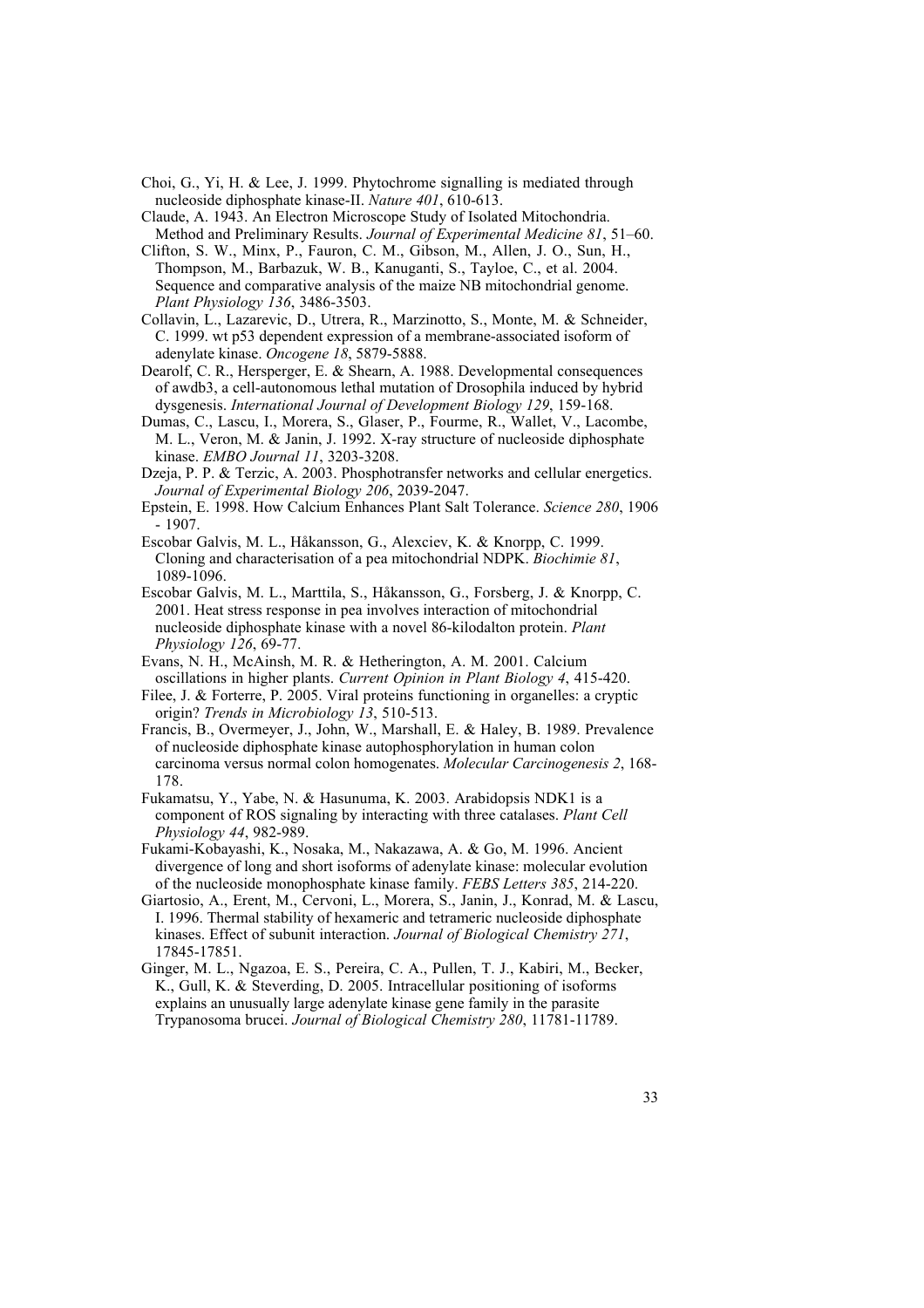- Glaser, E., Sjoling, S., Tanudji, M. & Whelan, J. 1998. Mitochondrial protein import in plants. Signals, sorting, targeting, processing and regulation. *Plant Molecular Biology 38*, 311-338.
- Hackenbrock, C. R. 1968. Chemical and physical fixation of isolated mitochondria in low-energy and high-energy states. *The Proceedings of the National Academy of Sciences (USA) 61*, 598-605.
- Hampp, R., Goller, M. & Ziegler, H. 1982. Adenylate Levels, Energy Charge, and Phosphorylation Potential during Dark-Light and Light-Dark Transition in Chloroplasts, Mitochondria, and Cytosol of Mesophyll Protoplasts from Avena sativa L. *Plant Physiology 69*, 448-455.
- Handa, H. 2003. The complete nucleotide sequence and RNA editing content of the mitochondrial genome of rapeseed (Brassica napus L.): comparative analysis of the mitochondrial genomes of rapeseed and Arabidopsis thaliana. *Nucleic Acid Research 28*, 2571-2576.
- Hanoune, J. & Defer, N. 2001. Regulation and role of adenylyl cyclase isoforms. *Annual Reviews of Pharmacology and Toxicology 41*, 145-174.
- Harris, N., Taylor, J. E. & Roberts, J. A. 1994. Isolation of a mRNA encoding a nucleoside diphosphate kinase from tomato that is up-regulated by wounding. *Plant Molecular Biology 25*, 739-742.
- Hasunuma, K., Yabe, N., Yoshida, Y., Ogura, Y. & Hamada, T. 2003. Putative functions of nucleoside diphosphate kinase in plants and fungi. *Journal of Bioenergy and Biomembrane 35*, 57-65.
- Herbert, E., Potter, V. R. & Takagi, Y. 1955. Nucleotide metabolism. IV. The phosphorylation of 5'-uridine nucleotides by cell fractions from rat liver. *Journal of Biological Chemistry 213*, 923-940.
- Hetman, J. M., Soderling, S. H., Glavas, N. A. & Beavo, J. A. 2000. Cloning and characterization of PDE7B, a cAMP-specific phosphodiesterase. *The Proceedings of the National Academy of Sciences (USA) 97*, 472-476.
- Ichikawa, T., Suzuki, Y., Czaja, I., Schommer, C., Lessnick, A., Schell, J. & Walden, R. 1997. Identification and role of adenylyl cyclase in auxin signalling in higher plants. *Nature 390*, 698-701.
- Ikeda, Y., Hale, D. E., Keese, S. M., Coates, P. M. & Tanaka, K. 1986. Biosynthesis of variant medium chain acyl-CoA dehydrogenase in cultured fibroblasts from patients with medium chain acyl-CoA dehydrogenase deficiency. *Pediatric Resource 20*, 843-847.
- Jacobus, W. E. & Evans, J. J. 1977. Nucleoside diphosphokinase of rat heart mitochondria. Dual localization in matrix and intermembrane space. *Journal of Biological Chemistry 252*, 4232-4241.
- Karlsson, A., Mesnildrey, S., Xu, Y., Morera, S., Janin, J. & Veron, M. 1996. Nucleoside diphosphate kinase. Investigation of the intersubunit contacts by site-directed mutagenesis and crystallography. *Journal of Biological Chemistry 271*, 19928-19934.
- Kennedy, E. P. & Lehninger, A. L. 1949. Oxidation of fatty acids and tricarboxylic acid cycle intermediates by isolated liver mitochondria. *Journal of Biological Chemistry 179*.
- Kim, J., Shen, R., Olcott, M. C., Rajagopal, I. & Mathews, C. K. 2005. Adenylate kinase of Escherichia coli, a component of the phage T4 dNTP synthetase complex. *Journal of Biological Chemistry 280*, 28221-28229.
- Kimura, N. 1993. Role of nucleoside diphosphate kinase in G-protein action. *(In) Handbook of Experimental Pharmacology (eds Dickey, BF & Birnbaumer, L, pp)*, 485–498 Berlin: Springer-Verlag.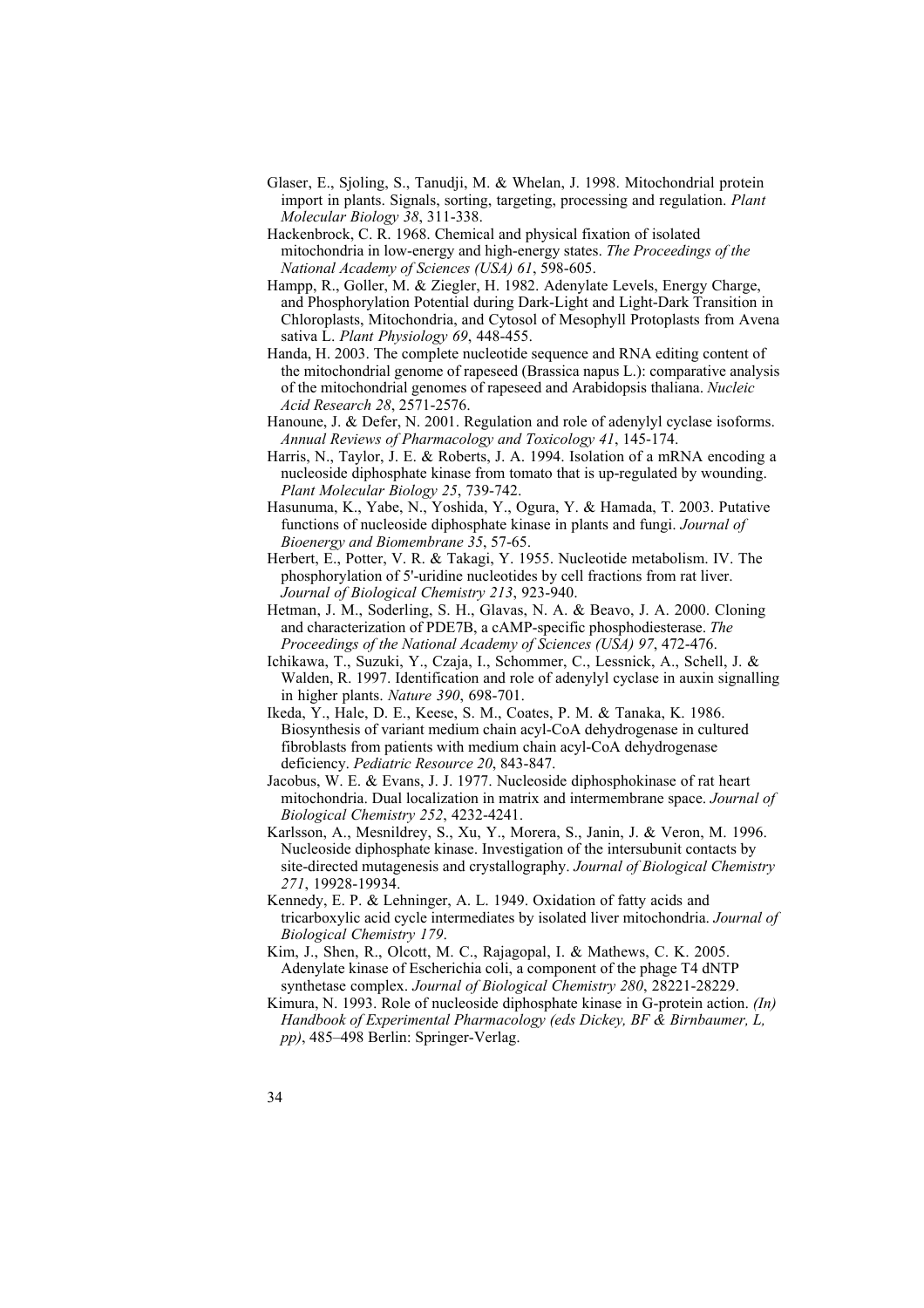- Knorpp, C. & Håkansson, G. 1998. Plant mitochondrial nucleoside diphosphate kinase, a protein involved in a novel signal transduction pathway? *Plant Mitochondria: From Gene to Function (eds IM Möller, P Gardeström, K Glimelius and E Glaser) 15*, 371-375.
- Kohler, C., Gahm, A., Noma, T., Nakazawa, A., Orrenius, S. & Zhivotovsky, B. 1999. Release of adenylate kinase 2 from the mitochondrial intermembrane space during apoptosis. *FEBS Letters 447*, 10-12.
- Kubo, T., Nishizawa, S., Sugawara, A., Itchoda, N., Estiati, A. & Mikami, T. 2000. The complete nucleotide sequence of the mitochondrial genome of sugar beet (Beta vulgaris L.) reveals a novel gene for tRNA(Cys)(GCA). *Nucleic Acids Resource 28*, 2571-2576.
- Kurosaki, F., Kaburaki, H. & Nishi, A. 1993. Synthesis and degradation of cyclic AMP in cultured carrot cells treated with forskolin. *Archives of Biochemistry and Biophysics 303*, 177-179.
- Lacombe, M. L., Milon, L., Munier, A., Mehus, J. G. & Lambeth, D. O. 2000. The human Nm23/nucleoside diphosphate kinases. *Journal of Bioenergetics and Biomembranes 32*, 247-258.
- Lambeth, D. O., Mehus, J. G., Ivey, M. A. & Milavetz, B. I. 1997. Characterization and cloning of a nucleoside-diphosphate kinase targeted to matrix of mitochondria in pigeon. *Journal of Biological Chemistry 272*, 24604- 24611.
- Lascu, I., Chaffotte, A., Limbourg-Bouchon, B. & Veron, M. 1992. A Pro/Ser substitution in nucleoside diphosphate kinase of Drosophila melanogaster (mutation killer of prune) affects stability but not catalytic efficiency of the enzyme. *Journal of Biological Chemistry 267*, 12775-12781.
- Lascu, I., Giartosio, A., Ransac, S. & Erent, M. 2000. Quaternary structure of nucleoside diphosphate kinases. *Journal of Bioenergetics and Biomembranes 32*, 227-236.
- Laukens, K., Roef, L., Witters, E., Slegers, H. & Van Onckelen, H. 2001. Cyclic AMP affinity purification and ESI-QTOF MS-MS identification of cytosolic glyceraldehyde 3-phosphate dehydrogenase and two nucleoside diphosphate kinase isoforms from tobacco BY-2 cells. *FEBS Letters 508*, 75-79.
- Leung, S. M. & Hightower, L. E. 1997. A 16-kDa protein functions as a new regulatory protein for Hsc70 molecular chaperone and is identified as a member of the Nm23/nucleoside diphosphate kinase family. *Journal of Biological Chemistry 31*, 2607-2614.
- Levit, M. N., Abramczyk, B. M., Stock, J. B. & Postel, E. H. 2002. Interactions between Escherichia coli nucleoside-diphosphate kinase and DNA. *Journal of Biological Chemistry 277*, 5163-5167.
- MacDonald, N. J., De la Rosa, A., Benedict, M. A., Freije, J. M., Krutsch, H. & Steeg, P. S. 1993. A serine phosphorylation of Nm23, and not its nucleoside diphosphate kinase activity, correlates with suppression of tumor metastatic potential. *Journal of Biological Chemistry 268*, 25780-25789.
- Margulis, L. 1981. Symbiosis in the cell evolution. *1st Edition Freeman, New York*.
- Margulis, L. URL. http://evolution.berkeley.edu/evolibrary/article/ 0/history 24, 1-3 (accessed 26-jul-2006).
- Mesnildrey, S., Agou, F., Karlsson, A., Bonne, D. & Veron, M. 1998. Coupling between catalysis and oligomeric structure in nucleoside diphosphate kinase. *Journal of Biological Chemistry 20*, 4436-4442.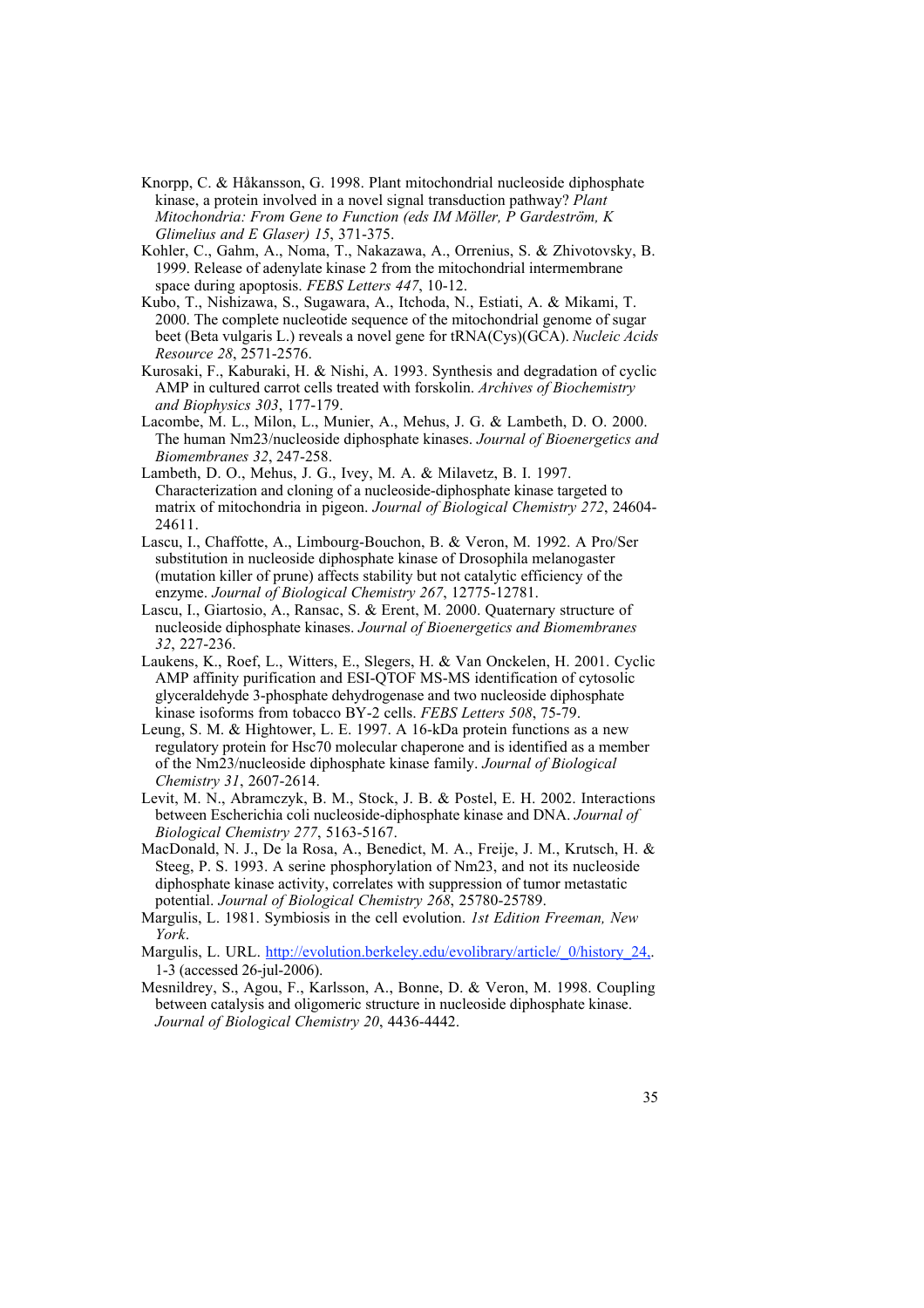- Mesnildrey, S., Agou, F. & Veron, M. 1997. The in vitro DNA binding properties of NDP kinase are related to its oligomeric state. *FEBS Letters 418*, 53-57.
- Milon, L., Meyer, P., Chiadmi, M., Munier, A., Johansson, M., Karlsson, A., Lascu, I., Capeau, J., Janin, J. & Lacombe, M. L. 2000. The human nm23-H4 gene product is a mitochondrial nucleoside diphosphate kinase. *Journal of Biological Chemistry 275*, 14264-14272.
- Milon, L., Rousseau-Merck, M. F., Munier, A., Erent, M., Lascu, I., Capeau, J. & Lacombe, M. L. 1997. nm23-H4, a new member of the family of human nm23/nucleoside diphosphate kinase genes localised on chromosome 16p13. *Human Genetics 99*, 550-557.
- Moisyadi, S., Dharmasiri, S., Harrington, H. M. & Lukas, T. J. 1994. Characterization of a low molecular mass autophosphorylating protein in cultured sugarcane cells and its identification as a nucleoside diphosphate kinase. *Plant Physiology 104(4)*, 1401-1409.
- Moon, H., Lee, B., Choi, G., Shin, D., Prasad, D. T., Lee, O., Kwak, S. S., Kim, D. H., Nam, J., Bahk, J., et al. 2003. NDP kinase 2 interacts with two oxidative stress-activated MAPKs to regulate cellular redox state and enhances multiple stress tolerance in transgenic plants. *The Proceedings of the National Academy of Sciences (USA) 100*, 358-363.
- Morera, S., Chiadmi, M., LeBras, G., Lascu, I. & Janin, J. 1995. Mechanism of phosphate transfer by nucleoside diphosphate kinase: X-ray structures of the phosphohistidine intermediate of the enzymes from Drosophila and Dictyostelium. *Biochemistry 34*, 11062-11070.
- Munier, A., Feral, C., Milon, L., Pinon, V. P., Gyapay, G., Capeau, J., Guellaen, G. & Lacombe, M. L. 1998. A new human nm23 homologue (nm23- H5) specifically expressed in testis germinal cells. *FEBS Letters 434*, 289-294.
- Munoz-Dorado, J., Almaula, N., Inouye, S. & Inouye, M. 1993. Autophosphorylation of nucleoside diphosphate kinase from Myxococcus xanthus. *Journal of Bacteriology 175*, 1176-1181.
- Nato, A., Mirshahi, A., Tichtinsky, G., Mirshahi, M., Faure, J. P., Lavergne, D., De Buyser, J., Jean, C., Ducreux, G. & Henry, Y. 1997. Immunological detection of potential signal-transduction proteins expressed during wheat somatic tissue culture. *Plant Physiology 113*, 801-807.
- Noda, L. H. 1973. Adenylate kinase. In Boyer, P.D. (ed.). *The Enzymes Academic Press, New York, NY, VIII*, 279–305.
- Noma, T., Fujisawa, K., Yamashiro, Y., Shinohara, M., Nakazawa, A., Gondo, T., Ishihara, T. & Yoshinobu, K. 2001. Structure and expression of human mitochondrial adenylate kinase targeted to the mitochondrial matrix. *Biochemistry Journal 358*, 225-232.
- Nosaka, K., Kawahara, M., Masuda, M., Satomi, Y. & Nishino, H. 1998. Association of nucleoside diphosphate kinase nm23-H2 with human telomeres. *Biochemical and Biophysical Research Communications 243*, 342-348.
- Notsu, Y., Masood, S., Nishikawa, T., Kubo, N., Akiduki, G., Nakazono, M., Hirai, A. & Kadowaki, K. 2002. The complete sequence of the rice (Oryza sativa L.) mitochondrial genome: frequent DNA sequence acquisition and loss during the evolution of flowering plants. *Molecular Genetics and Genomics 268*, 434-445.
- Novikova, G. V., Moshkov, I. E., Smith, A. R. & Hall, M. A. 2003. Nucleoside diphosphate kinase is a possible component of the ethylene signal transduction pathway. *Biochemistry (Mosc) 68*, 1342-1348.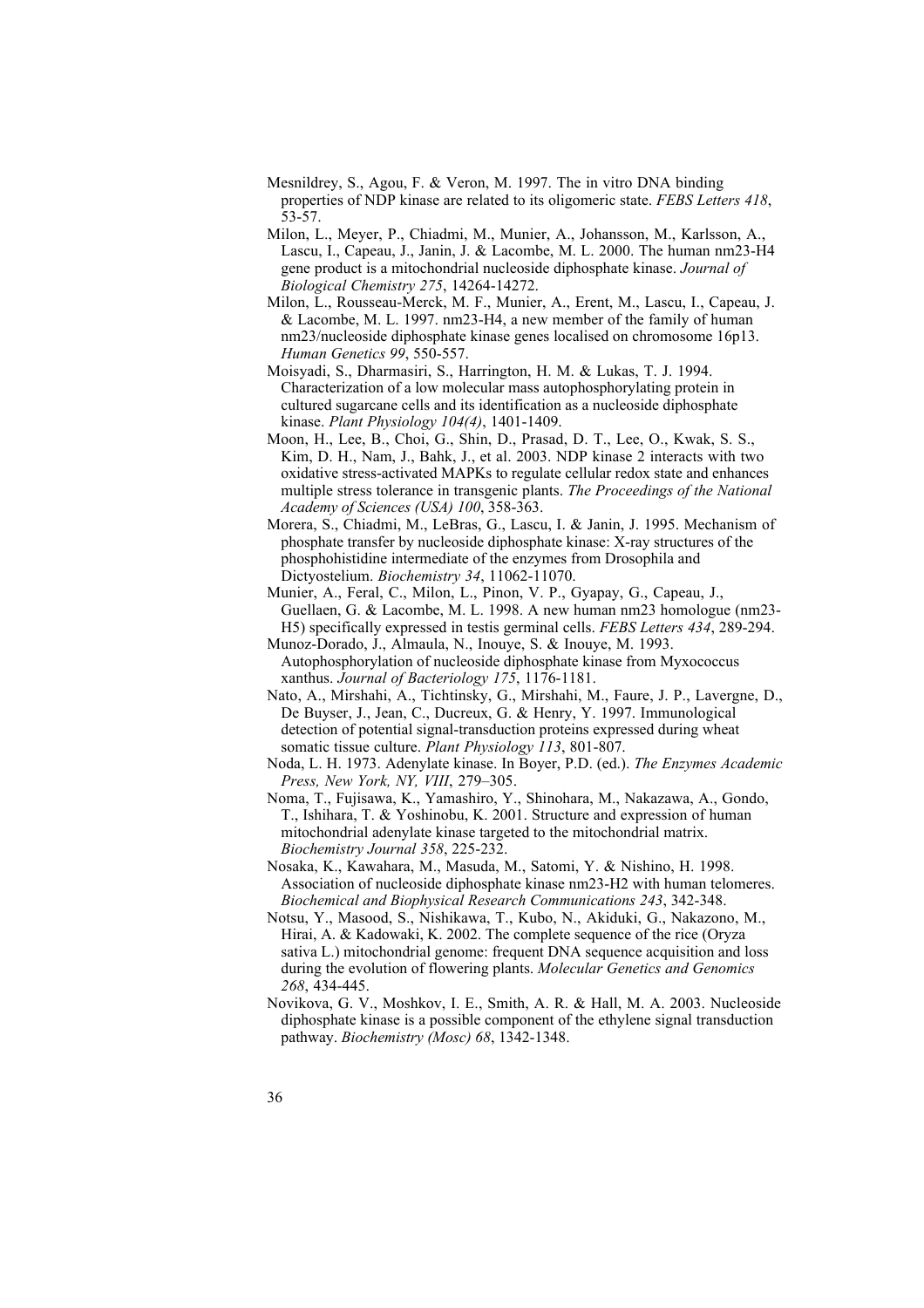- Nunnari, J., Fox, T. D. & Walter, P. 1993. A mitochondrial protease with two catalytic subunits of nonoverlapping specificities. *Science 262*, 1997-2004.
- Palade, G. E. 1952. The fine structure of mitochondria. *The Anatomical Record 114*, 427-451.
- Parks, R. E. & Agarwal, R. P. 1973. Boyer, P.D. (Ed.). *The Enzymes 8*, 307- 334.
- Peeters, N. & Small, I. 2001. Dual targeting to mitochondria and chloroplasts. *Biochimica Biophysica Acta 1541*, 54-63.
- Pfaff, E. & Klingenberg, M. 1968. Adenine nucleotide translocation of mitochondria. 1. Specificity and control. *European Journal of Biochemistry 6*, 66-79.
- Postel, E. H., Abramczyk, B. A., Gursky, S. K. & Xu, Y. 2002. Structure-based mutational and functional analysis identify human NM23-H2 as a multifunctional enzyme. *Biochemistry 41*, 6330-6337.
- Postel, E. H., Abramczyk, B. M., Levit, M. N. & Kyin, S. 2000. Catalysis of DNA cleavage and nucleoside triphosphate synthesis by NM23-H2/NDP kinase share an active site that implies a DNA repair function. *The Proceedings of the National Academy of Sciences (USA) 97*, 14194-14199.
- Postel, E. H., Berberich, S. J., Flint, S. J. & Ferrone, C. A. 1993. Human c-myc transcription factor PuF identified as nm23-H2 nucleoside diphosphate kinase, a candidate suppressor of tumor metastasis. *Science 261*, 478-480.
- Rapaport, D. 2002. Biogenesis of the mitochondrial TOM complex. *Trends in Biochemical Sciences 27*, 191-197.
- Ren, H., Wang, L., Bennett, M., Liang, Y., Zheng, X., Lu, F., Li, L., Nan, J., Luo, M., Eriksson, S., et al. 2005. The crystal structure of human adenylate kinase 6: An adenylate kinase localized to the cell nucleus. *The Proceedings of the National Academy of Sciences (USA)102*, 303-308.
- Schulz, G. E. 1992. Induced-fit movements in adenylate kinases. *Faraday Discussions*, 85-93.
- Schulz, G. E., Muller, C. W. & Diederichs, K. 1990. Induced-fit movements in adenylate kinases. *Journal of Molecular Biology 213*, 627-630.
- Seifert, M., Welter, C., Mehraein, Y. & Seitz, G. 2005. Expression of the nm23 homologues nm23-H4, nm23-H6, and nm23-H7 in human gastric and colon cancer. *Journal of Pathology 205*, 623-632.
- Sesaki, H., Southard, S. M., Yaffe, M. P. & Jensen, R. E. 2003. Mgm1p, a dynamin-related GTPase, is essential for fusion of the mitochondrial outer membrane. *Molecular Biology of the Cell 14*, 2342-2356.
- Shen, Y., Kim, J. I. & Song, P. S. 2005. NDPK2 as a signal transducer in the phytochrome-mediated light signaling. *Journal of Biological Chemistry 280*, 5740-5749.
- Shen, Y., Kim, J. I. & Song, P. S. 2006. Autophosphorylation of Arabidopsis nucleoside diphosphate kinase 2 occurs only on its active histidine residue. *Biochemistry 45*, 1946-1949.
- Spetea, C., Hundal, T., Lundin, B., Heddad, M., Adamska, I. & Andersson, B. 2004. Multiple evidence for nucleotide metabolism in the chloroplast thylakoid lumen. *The Proceedings of the National Academy of Sciences (USA) 101*, 1409- 1414.
- Steeg, P. S., Bevilacqua, G., Kopper, L., Thorgeirsson, U. P., Talmadge, J. E., Liotta, L. A. & Sobel, M. E. 1988. Evidence for a novel gene associated with low tumor metastatic potential. *Journal of Natlional Cancer Institue 80*, 200- 204.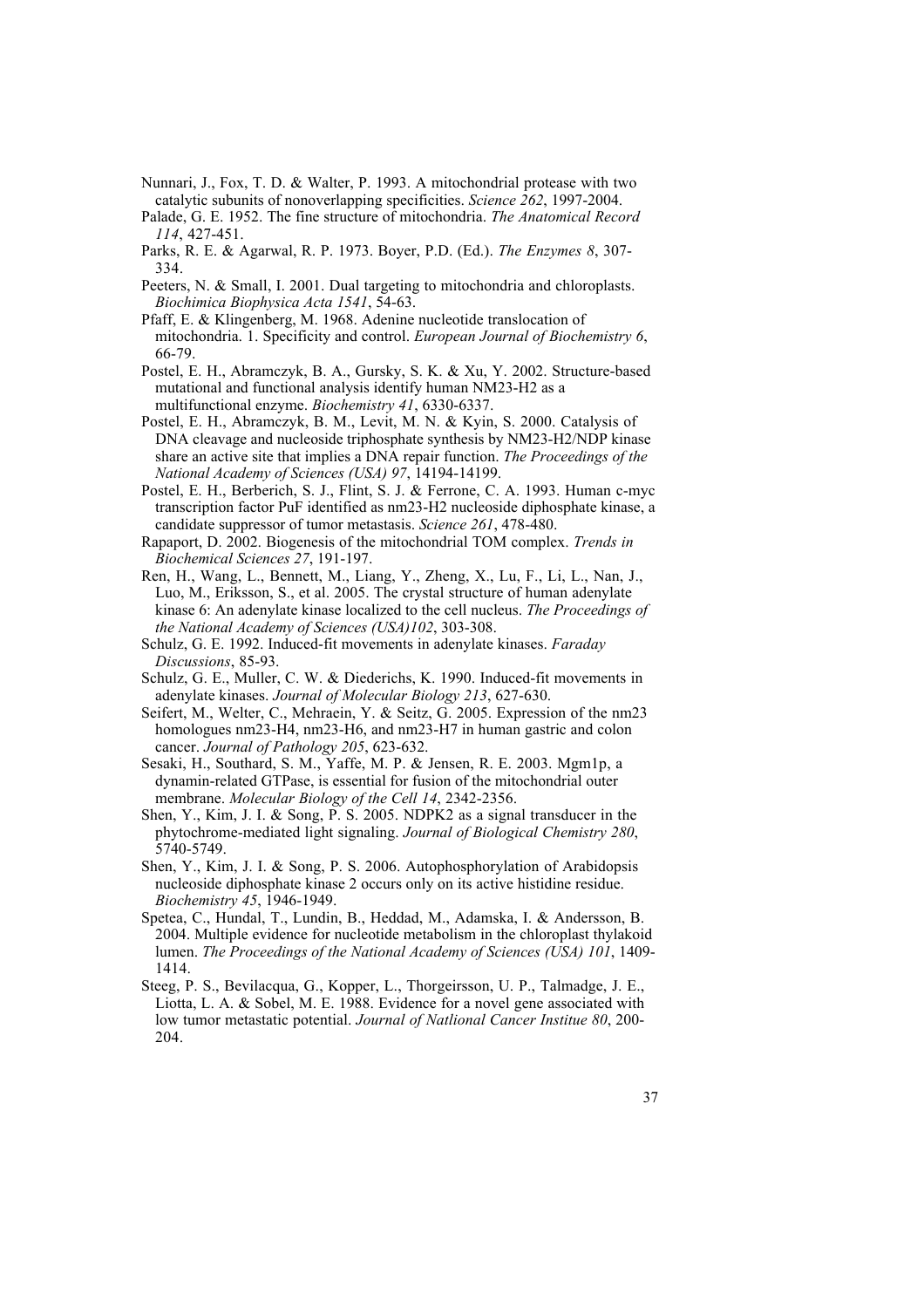- Stitt, M., Lilley, R. M. & Heldt, H. W. 1982. Adenine Nucleotide Levels in the Cytosol, Chloroplasts, and Mitochondria of Wheat Leaf Protoplasts. *Plant Physiology 70*, 971-977.
- Struglics, A. & Håkansson, G. 1999. Purification of a serine and histidine phosphorylated mitochondrial nucleoside diphosphate kinase from *Pisum sativum*. *European Journal of Biochemistry 262*, 765-773.
- Sweetlove, L. J., Mowday, B., Hebestreit, H. F., Leaver, C. J. & Millar, A. H. 2001. Nucleoside diphosphate kinase III is localized to the inter-membrane space in plant mitochondria. *FEBS Letters 508*, 272-276.
- Tair-homepage, http://godot.ncgr.org/home.html; (accessed 26-Jul-2006).
- Tanaka, N., Ogura, T., Noguchi, T., Hirano, H., Yabe, N. & Hasunuma, K. 1998. Phytochrome-mediated light signals are transduced to nucleoside diphosphate kinase in *Pisum sativum L. cv. Alaska*. *Journal of Photochemistry and Photobiology 45*, 113-121.
- Tanudji, M., Sjoling, S., Glaser, E. & Whelan, J. 1999. Signals required for the import and processing of the alternative oxidase into mitochondria. *Journal of Biological Chemistry 274*, 1286-1293.
- Thompson, S. J., Robinson, C. & Mant, A. 1999. Dual signal peptides mediate the signal recognition particle/Sec-independent insertion of a thylakoid membrane polyprotein, PsbY. *Journal of Biological Chemistry 274*, 4059- 4066.
- Troll, H., Winckler, T., Lascu, I., Muller, N., Saurin, W., Veron, M. & Mutzel, R. 1993. Separate nuclear genes encode cytosolic and mitochondrial nucleoside diphosphate kinase in Dictyostelium discoideum. *Journal of Biological Chemistry 268*, 25469-25475.
- Unseld, M., Marienfeld, J. R., Brandt, P. & Brennicke, A. 1997. The mitochondrial genome of Arabidopsis thaliana contains 57 genes in 366,924 nucleotides. *Nature Genetics 15*, 57-61.
- Uribe, A., Strauss, J. F., 3rd & Martinez, F. 2003. Contact sites from human placental mitochondria: characterization and role in progesterone synthesis. *Archives of Biochemistry and Biophysics 413*, 172-181.
- Van Rompay, A. R., Johansson, M. & Karlsson, A. 1999. Identification of a novel human adenylate kinase. cDNA cloning, expression analysis, chromosome localization and characterization of the recombinant protein. *European Journal of Biochemistry 261*, 509-517.
- Venturelli, D., Martinez, R., Melotti, P., Casella, I., Peschle, C., Cucco, C., Spampinato, G., Darzynkiewicz, Z. & Calabretta, B. 1995. Overexpression of DR-nm23, a protein encoded by a member of the nm23 gene family, inhibits granulocyte differentiation and induces apoptosis in 32Dc13 myeloid cells. *The Proceedings of the National Academy of Sciences (USA) 92*, 7435-7439.
- Voisine, C., Craig, E. A., Zufall, N., von Ahsen, O., Pfanner, N. & Voos, W. 1999. The protein import motor of mitochondria: unfolding and trapping of preproteins are distinct and separable functions of matrix Hsp70. *Cell 97*, 565- 574.
- von Heijne, G. & Nishikawa, K. 1991. Chloroplast transit peptides. The perfect random coil? *FEBS Letters 278*, 1-3.
- von Heijne, G., Steppuhn, J. & Herrmann, R. G. 1989. Domain structure of mitochondrial and chloroplast targeting peptides. *European Journal of Biochemistry 180*, 535-545.
- Vonrhein, C., Schlauderer, G. J. & Schulz, G. E. 1995. Movie of the structural changes during a catalytic cycle of nucleoside monophosphate kinases. *Structure 3*, 483-490.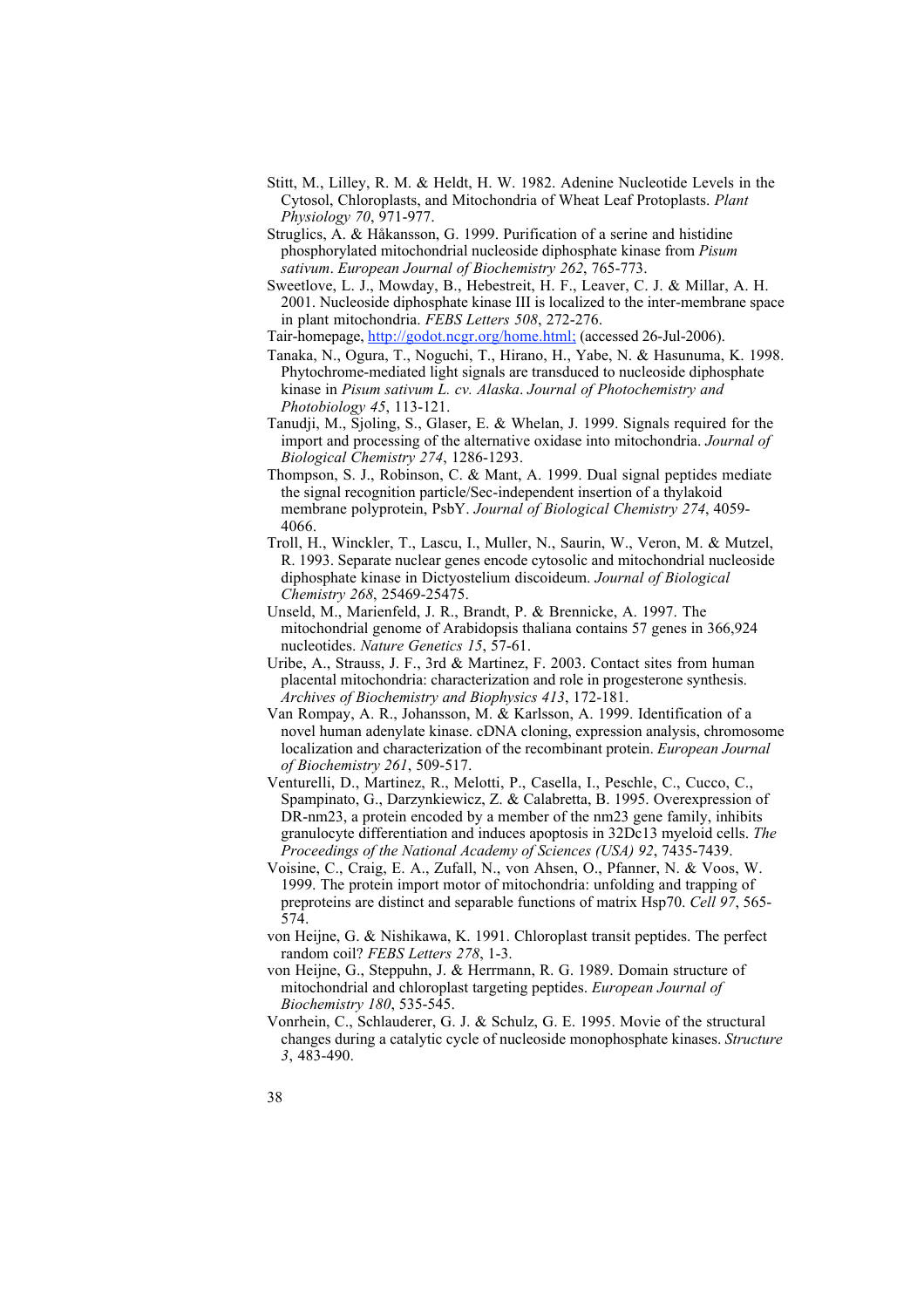- Warburg, O., Posener, K. & Negelein, E. 1924. Uber den Stoffwechsel der Carcinomzelle. *Biochemical Journal 152*, 309-344.
- Webb, P. A., Perisic, O., Mendola, C. E., Backer, J. M. & Williams, R. L. 1995. The crystal structure of a human nucleoside diphosphate kinase, NM23- H2. *Journal of Molecular Biology 251*, 574-587.
- Wild, K., Grafmuller, R., Wagner, E. & Schulz, G. E. 1997. Structure, catalysis and supramolecular assembly of adenylate kinase from maize. *European Journal of Biochemistry 250*, 326-331.
- Williams, R. L., Oren, D. A., Munoz-Dorado, J., Inouye, S., Inouye, M. & Arnold, E. 1993. Crystal structure of Myxococcus xanthus nucleoside diphosphate kinase and its interaction with a nucleotide substrate at 2.0 A resolution. *Journal of Molecular Biology 234*, 1230-1247.
- Wolstenholme, D. & Fauron, C.-R. 1995. Mitochondrial genome organization. In: Advances in cellular and molecular biology of plants. The molecular biology of the plant mitochondria. *Kluwer Academic Publishers 3 (Eds: Levings III,CS; Vasil,IK)*, Dordrecht, 1-59.
- Xiong, L., Schumaker, K. S. & Zhu, J. K. 2002. Cell signaling during cold, drought, and salt stress. *Plant Cell 14 Suppl*, S165-183.
- Yang, L. M. & Lamppa, G. K. 1996. Rapid purification of a chloroplast nucleoside diphosphate kinase using CoA-affinity chromatography. *Biochimica Biophysica Acta 1294*, 99-102.
- Yano, A., Umeda, M. & Uchimiya, H. 1995. Expression of functional proteins of cDNA encoding rice nucleoside diphosphate kinase (NDK) in Escherichia coli and organ-related alteration of NDK activities during rice seed germination (Oryza sativa L.). *Plant Molecular Biology 27*, 1053-1058.
- Zimmermann, S., Baumann, A., Jaekel, K., Marbach, I., Engelberg, D. & Frohnmeyer, H. 1999. UV-responsive genes of Arabidopsis revealed by similarity to the Gcn4-mediated UV response in yeast. *Journal of Biological Chemistry 274*, 17017-17024.